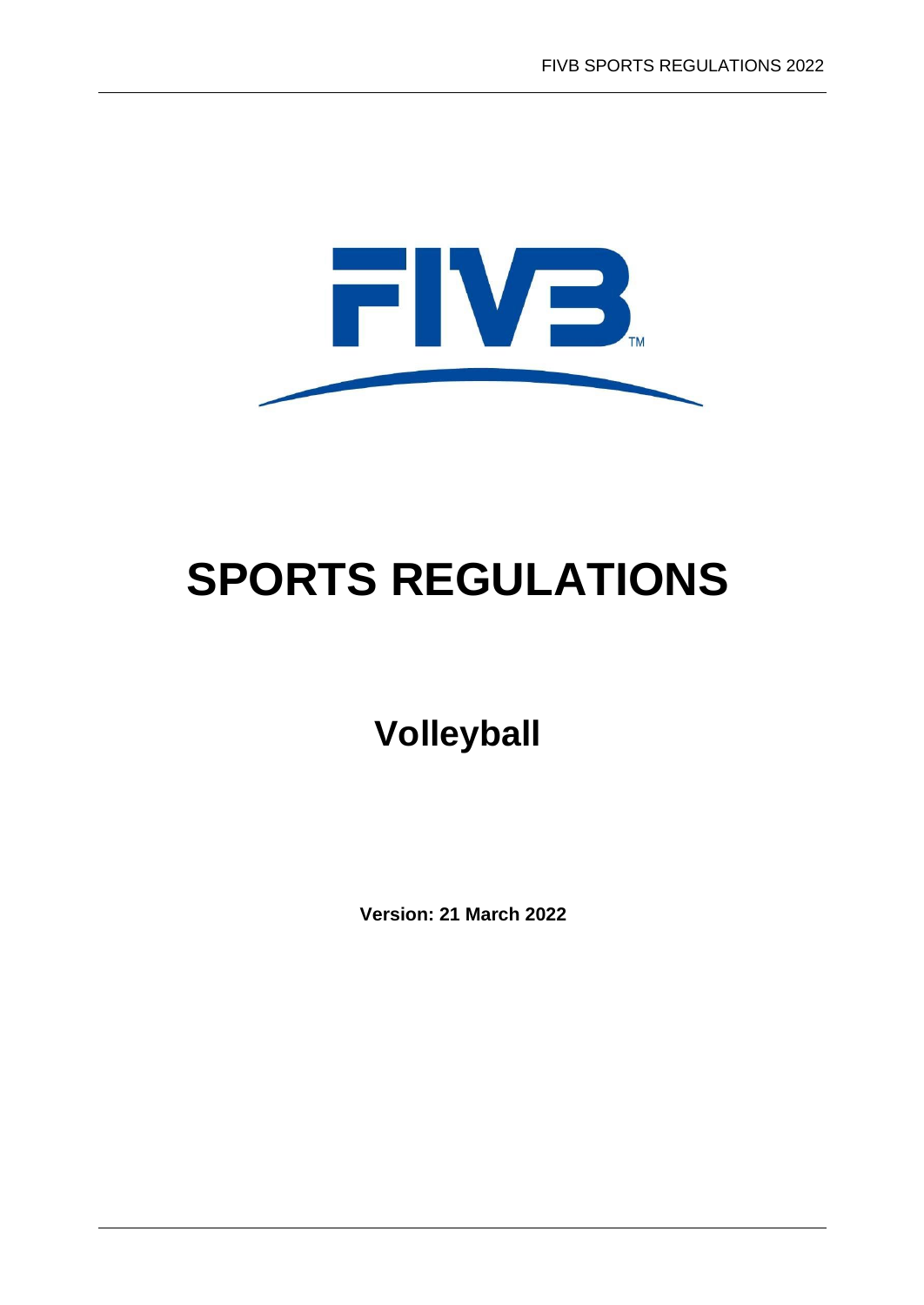## **TABLE OF CONTENTS** (OVERVIEW)

| <b>SECTION I</b>  | OF PLAYERS, TEAMS, LEAGUES AND OTHER<br><b>STATUS</b> |  |  |
|-------------------|-------------------------------------------------------|--|--|
| <b>CHAPTER 1</b>  |                                                       |  |  |
| 1.                |                                                       |  |  |
| 2.                |                                                       |  |  |
| 3.                |                                                       |  |  |
| $\overline{4}$ .  |                                                       |  |  |
| 5.                |                                                       |  |  |
| 6.                |                                                       |  |  |
| <b>CHAPTER 2</b>  |                                                       |  |  |
| 7 <sub>1</sub>    |                                                       |  |  |
| 8.                |                                                       |  |  |
|                   |                                                       |  |  |
| <b>SECTION II</b> |                                                       |  |  |
| <b>CHAPTER 3</b>  |                                                       |  |  |
| 9.                |                                                       |  |  |
| <b>CHAPTER 4</b>  |                                                       |  |  |
| 10.               |                                                       |  |  |
| 11.               |                                                       |  |  |
| 12.               |                                                       |  |  |
| 13.               |                                                       |  |  |
| <b>CHAPTER 5</b>  |                                                       |  |  |
| 14 <sub>1</sub>   |                                                       |  |  |
| 15.               |                                                       |  |  |
| 16.               |                                                       |  |  |
| <b>CHAPTER 6</b>  |                                                       |  |  |

| 18. FINANCIAL DISPUTES BETWEEN CLUBS, PLAYERS, FIVB-LICENSED |  |
|--------------------------------------------------------------|--|
|                                                              |  |
| 19. GENERAL PROVISIONS 30                                    |  |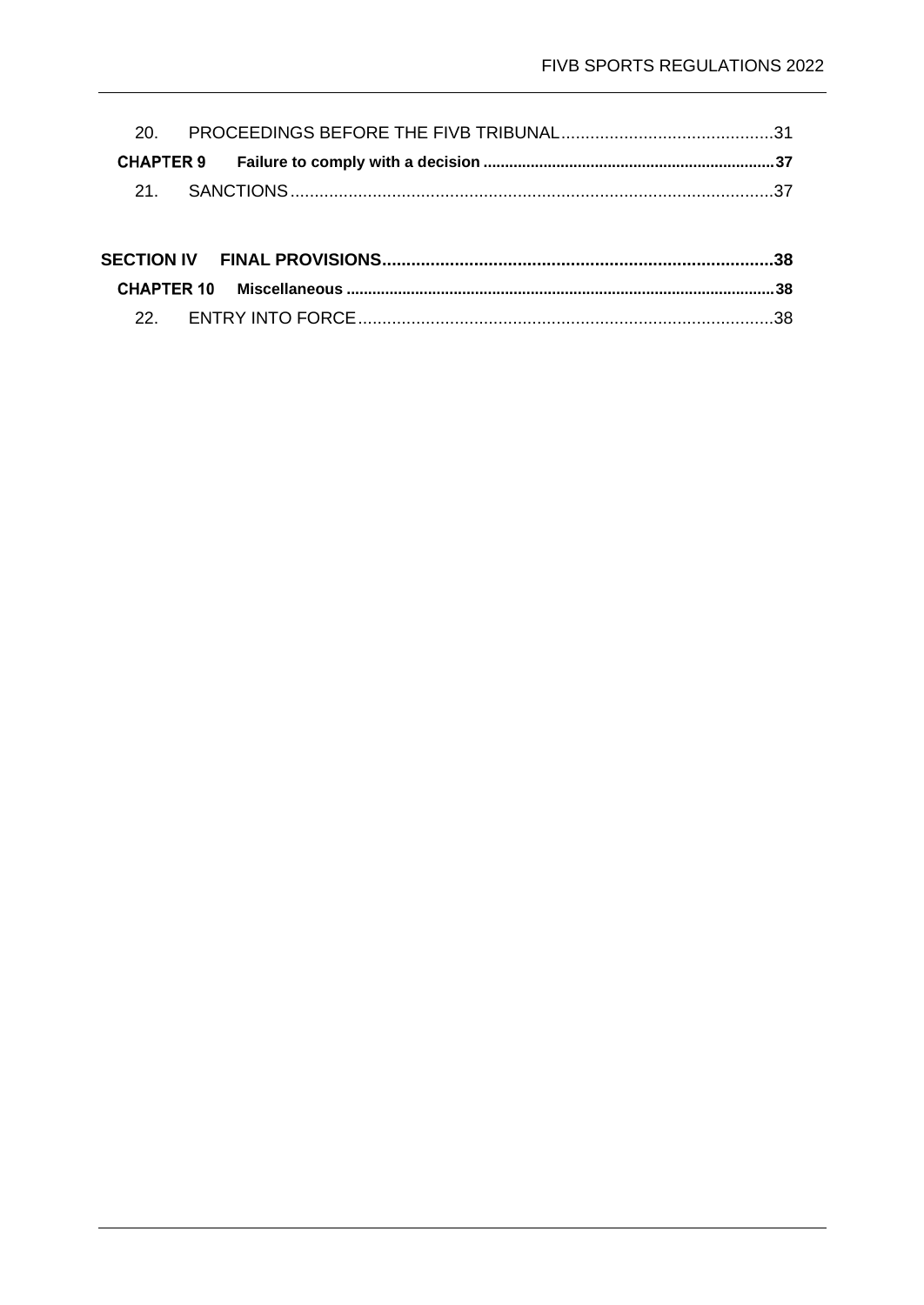## <span id="page-3-0"></span>**SECTION I Status of Players, Teams, Leagues and Other Organisations**

These regulations apply equally to both genders. A reference to one gender (e.g. he) includes a reference to the other gender (e.g. she).

## <span id="page-3-1"></span>CHAPTER 1 Status of Players

## <span id="page-3-2"></span>**1.** ELIGIBILITY

#### **1.1 SUPREME AUTHORITY**

The FIVB is the supreme authority in volleyball to decide all questions and disputes relating to the eligibility of players for national and international competitions.

#### **1.2 RIGHT TO DETERMINE PLAYERS' ELIGIBILITY**

Each National Federation has the right to determine the eligibility of its players subject to the provisions of the FIVB Constitution and Regulations.

#### **1.3 CRITERIA FOR THE ELIGIBILITY OF PLAYERS**

The eligibility of a player may be determined after taking into consideration the following criteria:

- a. nationality;
- b. age;
- c. sex;
- d. height (if applicable); and
- e. other eligibility criteria.

#### **1.4 PLAYER PARTICIPATION IN A MATCH**

A player is considered to be in the match when:

- 1.4.1 his name is registered in the O-2bis Form, and
- 1.4.2 there is visual confirmation from the passport / ID (identification document) that the player is actually present.

### <span id="page-3-3"></span>**2.** NATIONALITY

#### **2.1 ELIGIBILITY TO PLAY FOR A NATIONAL TEAM**

Any person holding the nationality of a country, whether acquired at birth or later (by application or any other means), is eligible to play for the national team of the National Federation of the same country, provided that said National Federation is his Federation of Origin and that the conditions set out in these Regulations are fulfilled.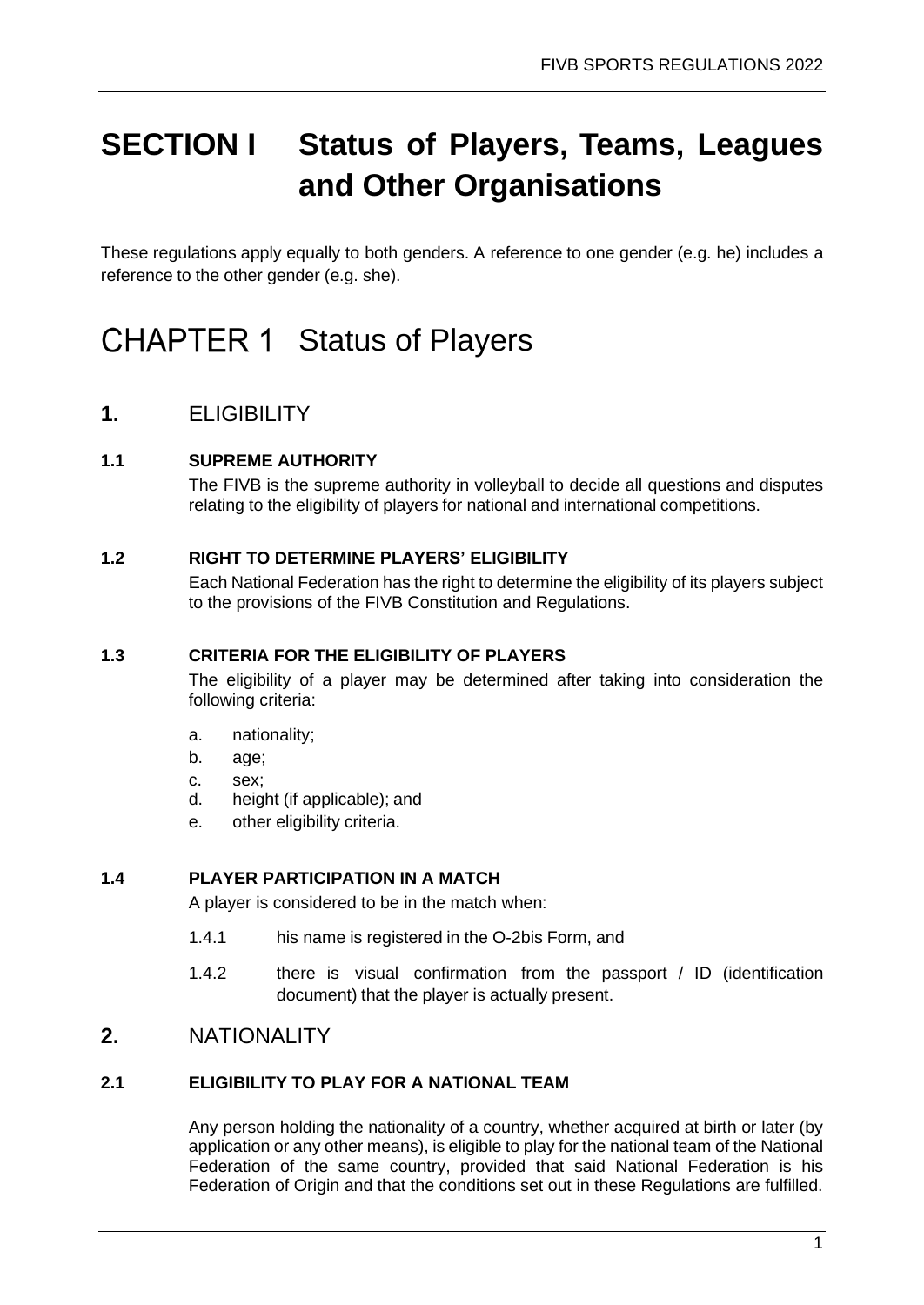#### **2.2 ELIGIBILITY TO PLAY FOR A NATIONAL TEAM AFTER A CHANGE OF FEDERATION OF ORIGIN**

- 2.2.1 Only one (1) player having previously played for another national team can be part of a team, for a given event.
- 2.2.2 The O-2bis Form and the player's International Transfer Certificate shall include the additional information of the player's former national team, where applicable.

#### **2.3 ELIGIBILITY TO PLAY FOR A THIRD NATIONAL TEAM**

A player is not eligible to play for a third national team, nor may he return to the initial national team of his Federation of Origin after having changed his Federation of Origin (see also Article 5.1).

#### **2.4 FIRST REGISTRATION IN OWN OR FOREIGN COUNTRY**

- 2.4.1 The Federation which is the first to:
	- a. register the player in its national team for an FIVB, World or Official Competition through the final FIVB O-2bis Form, with the player's presence being certified by the Control Committee; or
	- b. issue a national license for the player or otherwise register the player within its Federation in the season in which the player turns fourteen (14) years of age (or older if first registered after the age of fourteen (14));

is considered to be the player's Federation of Origin regardless of the player's nationality.

For purposes of this provision, the act of registering a player shall mean that the player has been registered to play in a Volleyball (in either form) competition for a club, team, school or other volleyball entity in the territory of a National Federation.

- 2.4.2 If at the time of registration the player holds the nationality of another country only, he/she becomes eligible to play in the national team of his/her Federation of Origin immediately after obtaining the same nationality as his/her Federation of Origin.
- 2.4.3 National Federations shall conduct all necessary investigations to ensure the player does not hold a prior registration in another Federation.

#### **2.5 PASSPORT**

All players wishing to participate in FIVB, world or official competitions, must present an individual passport issued by the competent authorities of the country they represent. The FIVB Board of Administration may establish different or additional requirements.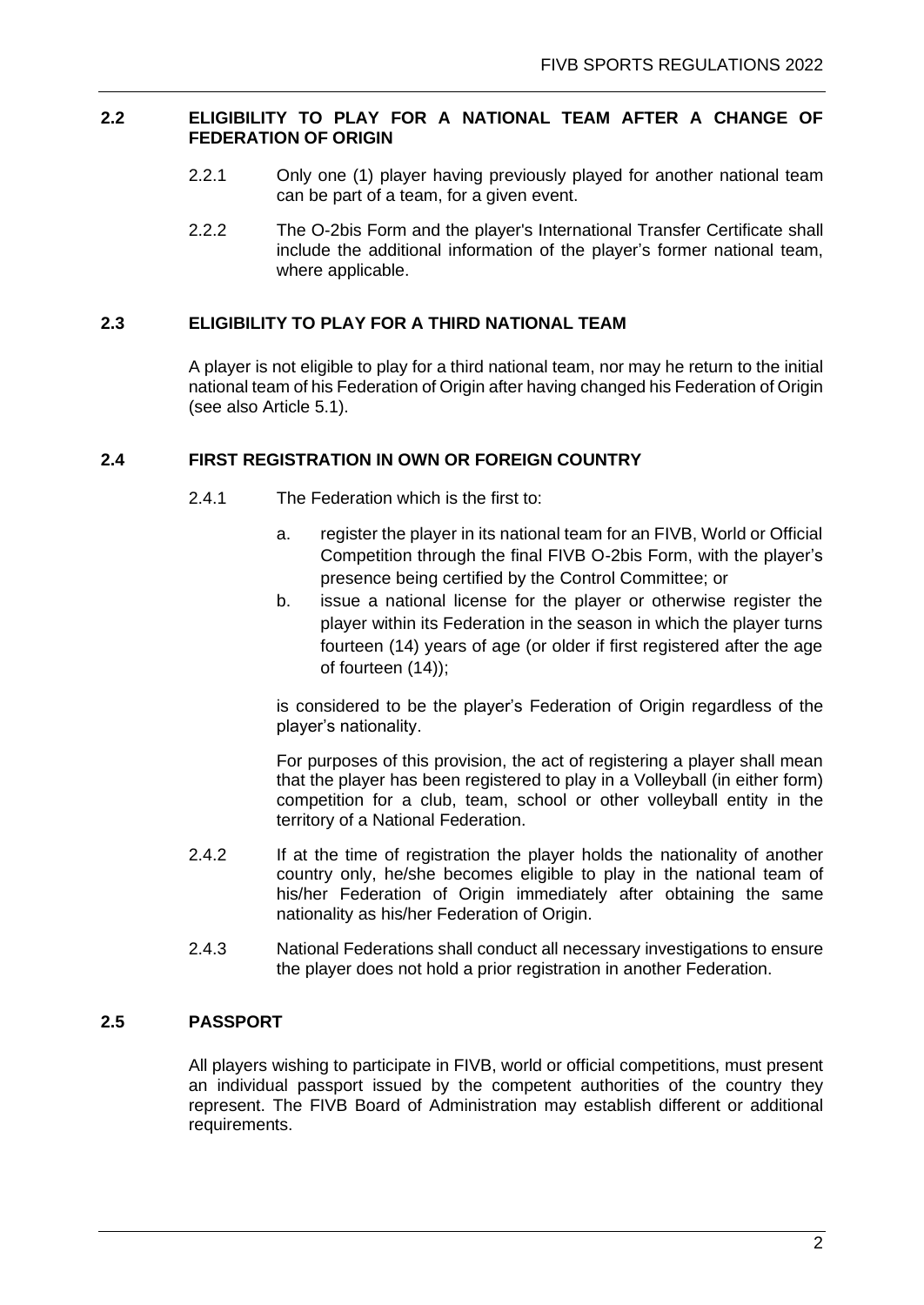### <span id="page-5-0"></span>**3.** AGE AND GENDER

#### **3.1 AGE**

The FIVB has determined the following age categories:

- Girls' Under 18,
- Boys' Under 19,
- Women's Under 20,
- Men's Under 21,
- Men's and Women's Under 23.

#### **3.2 GENDER**

3.2.1 Purpose

The purpose of this regulation is to determine the eligibility of a player to participate in a gender category by balancing 1) the identification of an individual player with 2) the competitive balance of the competition category taking into account the interests of the other athletes competing in that category.

- 3.2.2 The initial categorisation of a player's gender for purposes of eligibility shall be attested by the National Federations through the birth certificate of the player reflecting the player's gender assignment at birth and the first registration of the player in all disciplines of Volleyball. In the event that the birth certificate reflecting the player's gender assignment at birth does not match the first registration of the player in Volleyball, the player's initial categorisation for purposes of this regulation shall be based on the gender assignment at birth.
- 3.2.3 Change of Gender
	- 3.2.3.1 A player may change the categorisation of his or her gender one time for purposes of eligibility in FIVB, World and Official Competitions organised by the FIVB or its Confederations if he or she can demonstrate to the comfortable satisfaction of the Gender Eligibility Committee that no competitive advantage is derived from such change based on the totality of the circumstances.
	- 3.2.3.2 As part of its "totality of circumstances" analysis, the FIVB can take into account any physiological (e.g. nature of the change, height, weight, BMI, muscle mass), medical (e.g. nature and time of change, sex change operation, testosterone levels, muscle receptor measurements, new scientific developments and discovery, etc.), sporting (e.g. sports performance in national leagues, position, experience participating in other gender) and any other considerations submitted by the player or requested by the Gender Eligibility Committee.
	- 3.2.3.3 The composition of the Gender Eligibility Committee shall consist of one legal expert and one medical expert appointed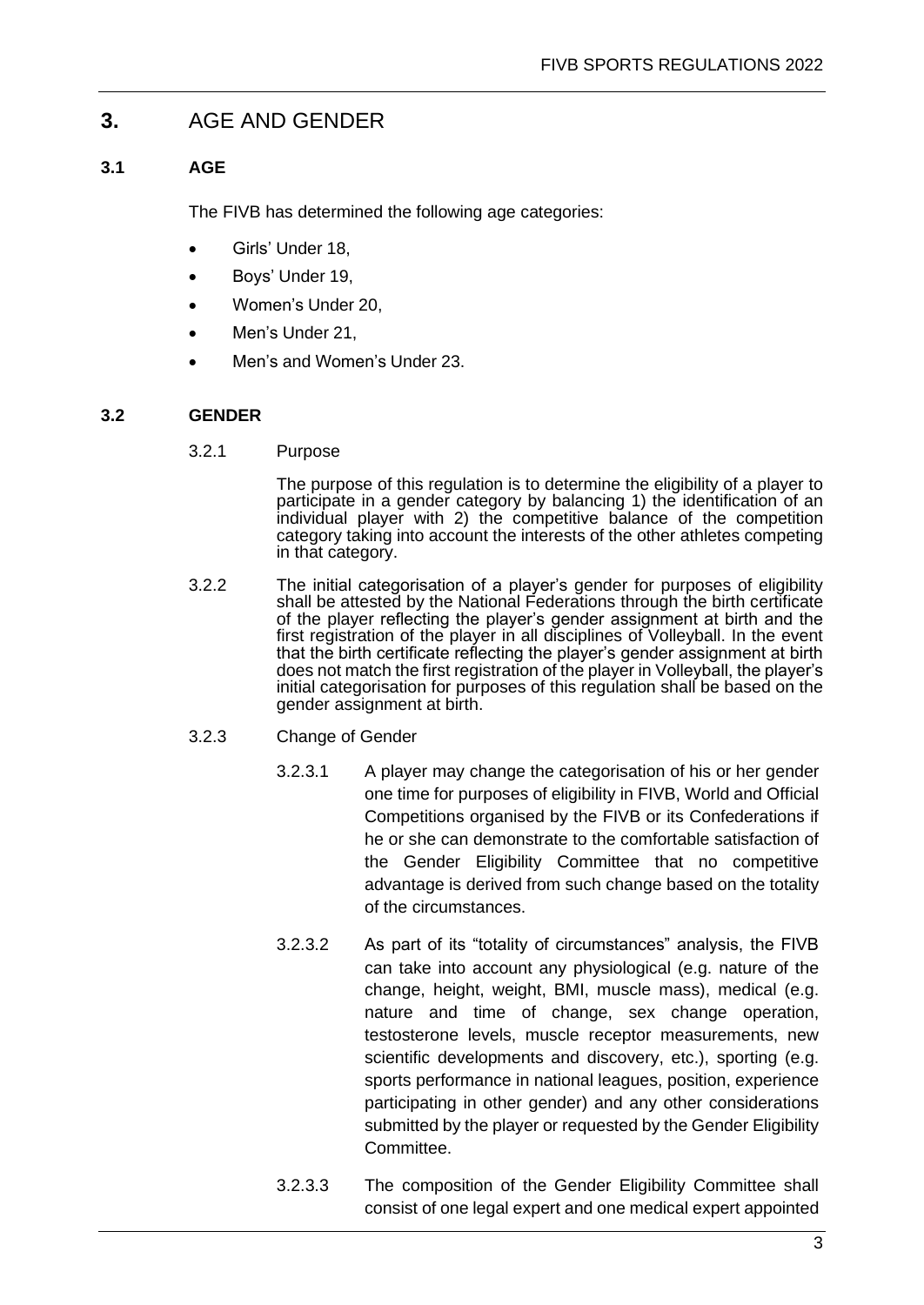by the FIVB and one athlete appointed by the FIVB Athlete's Commission. There must be at least one male and one female member sitting on the Gender Eligibility Committee. It shall issue a reasoned decision as to whether or not it approves the change of gender.

3.2.4 Eligibility to Play after a Change of Gender

Only one (1) player having previously played for another gender can be a part of a team for a given event unless otherwise decided by the FIVB.

3.2.5 Applicability

For the avoidance of doubt, the application of this rule shall be limited to FIVB, World and Official Competitions organised by the FIVB and its Confederations. For national club competitions, each National Federation responsible for the registration of players for the club competition in its territory shall determine its own eligibility rules regarding gender.

3.2.6 Appeal

An appeal against the rejection of a change request by the Gender Eligibility Committee may be submitted exclusively to the FIVB Appeals Panel within a period of fourteen (14) days from the notification of the decision. The procedure of the appeal shall be conducted in accordance with Section IV of the FIVB Disciplinary Regulations.

## <span id="page-6-0"></span>**4.** OTHER ELIGIBILITY RULES

#### **4.1 GENERAL RULE**

Any player who fulfils the requirements of the rules on nationality, age, gender and other criteria established by FIVB (and/or IOC, where applicable), is eligible for participation in FIVB competitions, including the Olympic Games and qualifying tournaments, on the condition that he complies with the principles of affiliation established by the respective National Federation and fulfils the conditions set out in these Regulations.

#### **4.2 ELIGIBLE PLAYERS**

- 4.2.1 An eligible player may receive, during the period of his preparation and his sports activity, material and financial assistance, either from sports organisations (National Federation, NOC, League, Committees or Clubs belonging to voluntary organisations recognized by his Federation), or from private or public institutions.
- 4.2.2 An eligible player may receive his country's support for preserving and raising the level reached in his studies and in his work within his community at the moment of his incorporation in a sports program.
- 4.2.3 Material assistance includes:
	- a. board and lodging expenses;
	- b. sportswear and equipment;
	- c. travel expenses; and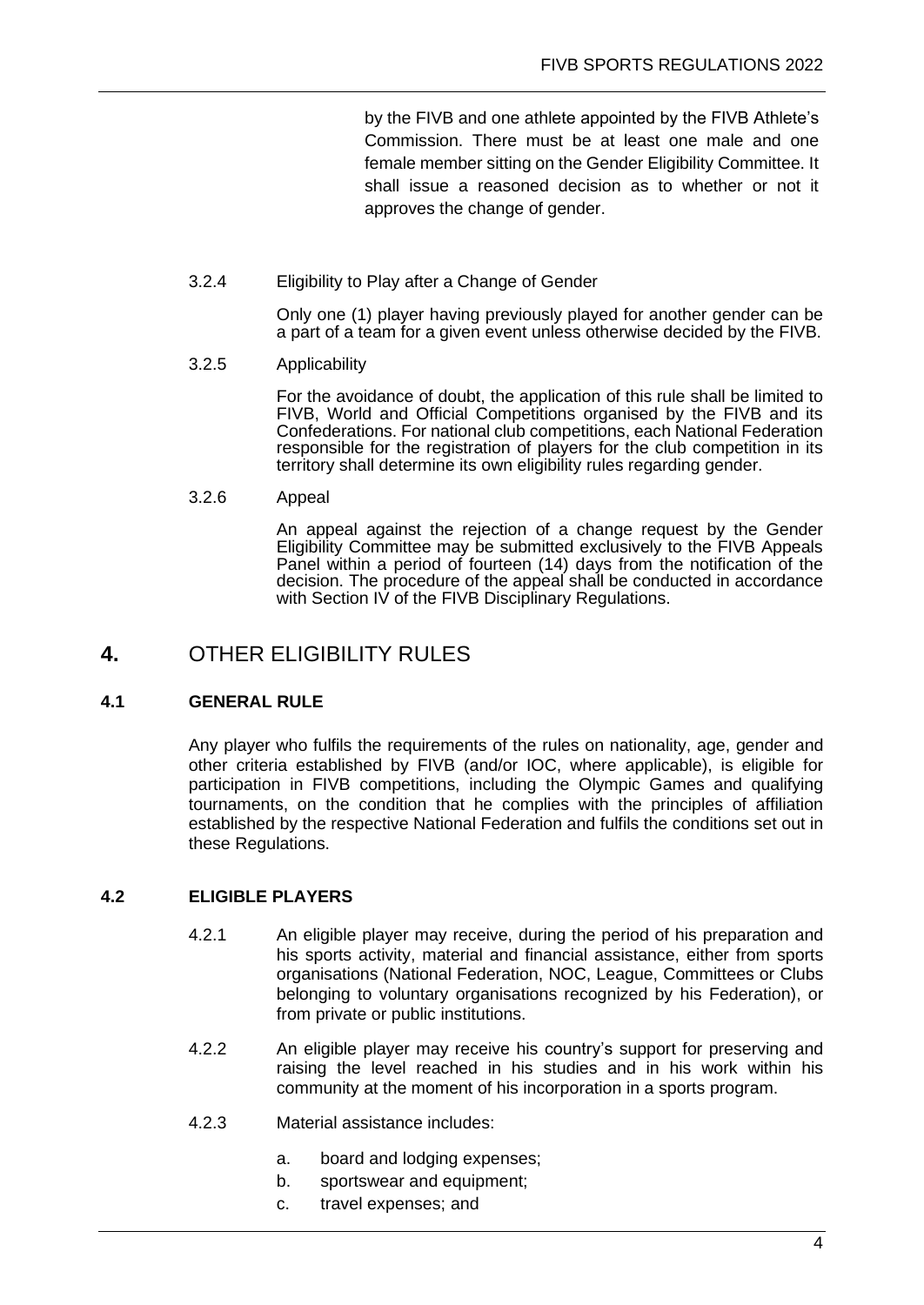- d. expenses for medical and dental treatment, physiotherapy, including therapeutic and psychological services and necessary medicine.
- 4.2.4 Financial help may be granted without limitation as follows:
	- a. compensation to replace a justified loss of salary or a scholarship to continue his studies or to continue his professional career;
	- b. pocket money;
	- c. subscription to an insurance or pension plan whether governmental or private under the terms of the national law; and
	- d. engagement by or endorsement for a sports, government, private organisation, or sports club.
- 4.2.5 No National Federation, club or player may demand any financial guarantee or special economic conditions to participate in FIVB competitions. Infringement of this rule is a basis for sanctions according to FIVB Regulations.

#### **4.3 DECISIONS ON THE ELIGIBILITY OF PLAYERS**

The FIVB Board of Administration, or, in urgent cases, the Executive Committee/the President, decides on the application of the rules for the eligibility of players. It may ask the Legal Commission to study the case and submit recommendations.

### <span id="page-7-0"></span>**5.** CHANGE OF FEDERATION OF ORIGIN

#### **5.1 GENERAL**

A player's Federation of Origin may be changed only once. Changes of Federation of Origin may be approved only by the FIVB Executive Committee, upon proposal of the FIVB President, and provided that the right to be heard of the current Federation of Origin has been respected.

#### **5.2 CONDITIONS**

A change of Federation of Origin (hereinafter "the Change") may be approved only if the following conditions are cumulatively met:

- 5.2.1 The player has established residence in the country of his new Federation of Origin (hereinafter "the new Federation") for a minimum of two (2) continuous years immediately prior to the time of filing the application for the Change.
- 5.2.2 The player has obtained the nationality of the country of the new Federation.
- 5.2.3 The player's Federation of Origin agrees to the Change.
- 5.2.4 The new Federation agrees to the Change.
- 5.2.5 The applicable administration fee for the Change has been paid to the FIVB (see Article 5.3 below).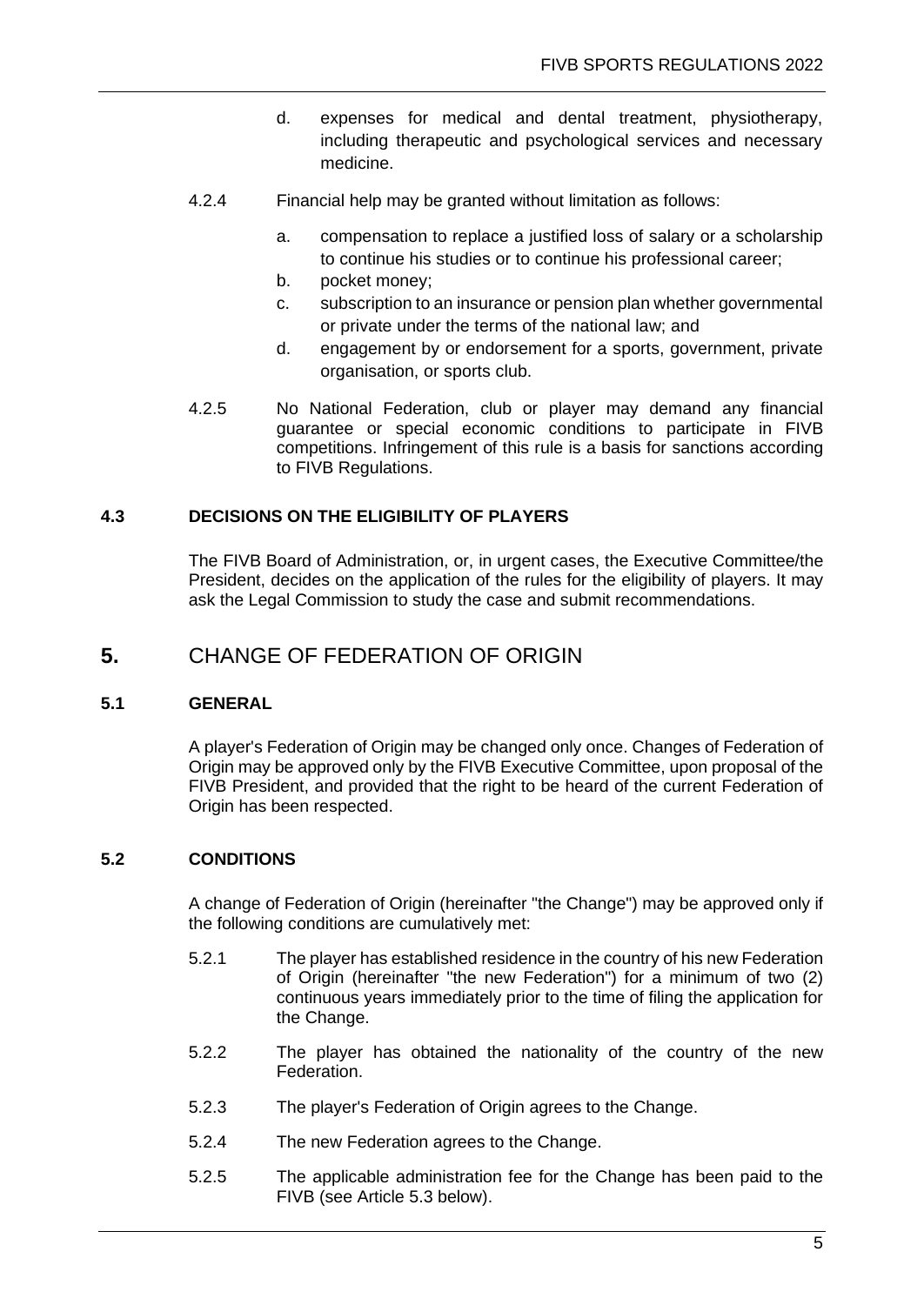In the event that the player's Federation of Origin does not agree to the Change under Article 5.2.3 and the wording of Article 5.2.3 notwithstanding, the FIVB Executive Committee shall have the unequivocal right to determine, in its sole discretion, whether the Change is reasonable and justifiable and to approve the Change, provided that the FIVB Executive Committee gives an opportunity to the player's Federation of Origin to explain the reasons for its disagreement.

#### **5.3 PROCEDURE**

- 5.3.1 The following documents shall be submitted to the FIVB:
	- a. One (1) copy of the respective FIVB form (se[e www.fivb.com\)](http://www.fivb.com/), duly signed and stamped by the player, his/her Federation of Origin and the new Federation; and
	- b. Proof of two (2) years continuous residence in the country of the new Federation. Residence means the place where the player "lives and sleeps" and can be found in the majority of the days of the year; and
	- c. Copy of the player's International Passport of the country of the new Federation.
- 5.3.2 The administrative fee for a Change is CHF 15,000 (fifteen thousand Swiss Francs). If the player has played for a senior national team, the applicable administrative fee is CHF 25,000 (twenty-five thousand Swiss Francs). The administrative fee will be reimbursed if the Change is not approved (if applicable, at the end of the appeal proceedings if the dismissal is upheld by the competent body).

#### **5.4 SPECIAL CASES**

- 5.4.1 If the player has never played for any national team and already had the nationality of the country of the new Federation at birth, the FIVB may approve the Change as follows:
	- a. The conditions of Article 5.2 shall be met, except for the condition of 2-year continuous residence.
	- b. The documents mentioned under Article 5.3.1.a and 5.3.1.c above shall be submitted to FIVB, along with proof of when the player acquired the nationality of the country of the new Federation.
	- c. The applicable administration fee is CHF 2,000 (two thousand Swiss Francs). The FIVB Executive Committee shall have the right to waive the applicable administration fee if the player does not have the nationality of his original Federation of Origin.
	- d. The National Federations involved and the FIVB may agree that the Player's transfers between the two (2) National Federations will be exempted from the payment of administration and transfer fees.

#### 5.4.2 In case

- a. the player has established residence in the country of the new Federation for a minimum of eight (8) continuous years; and
- b. the application for a Change is filed with the FIVB on or after the 1st of January of the calendar year during which the player turns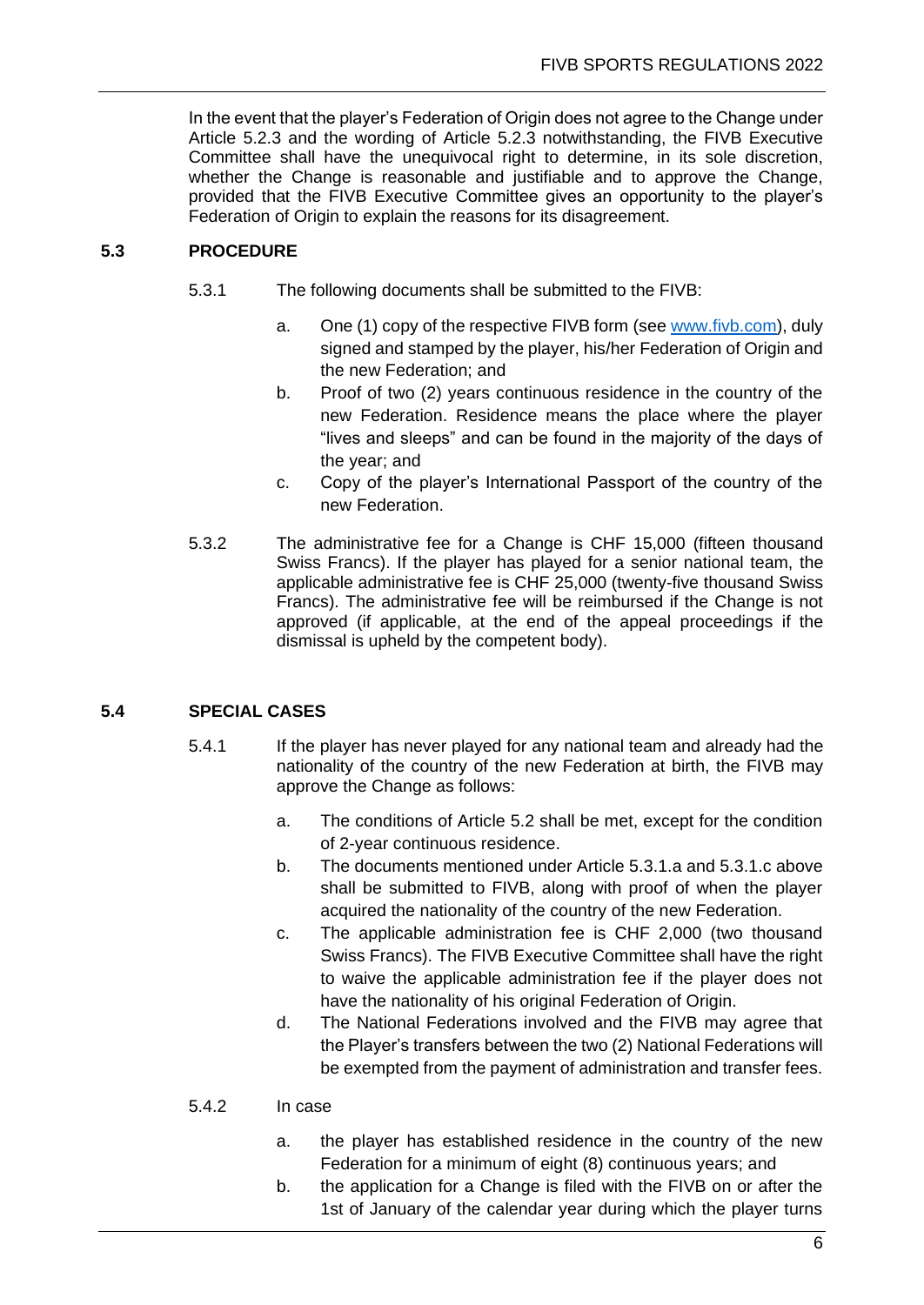35 (for men) or 32 (for women); and

c. the conditions of Article 5.2.2 (nationality) as well as Article 5.2.4 (agreement of the new Federation) are met and the player's Federation of Origin agrees to the Change,

the condition of Article 5.2.5 (administration fee) shall be waived.

5.4.3 For the avoidance of doubt, the FIVB Executive Committee shall have the same right to review and approve a Change in the event that a player's Federation of Origin does not approve a Change as provided in the last provision of Article 5.2 above under this Article 5.4.

#### **5.5 CONSEQUENCES**

- 5.5.1 Unless decided otherwise, the decision of the FIVB Executive Committee to approve the Change is effective from the day of its notification to the new Federation.
- 5.5.2 As of that date, the player shall have the same rights and obligations with players of the new Federation (e.g. he can directly compete in club competitions of the new Federation without a need for ITC). However, if the player has previously played for another national team, he will be eligible to play for a national team of the new Federation only after two (2) years have elapsed. This two-year period starts from the day that the complete application file (including the payment of the administrative fee), containing all required documents, is received by the FIVB.

## <span id="page-9-0"></span>**6.** TRANSFER OF PLAYERS

#### Note:

International transfers between two (2) National Federations belonging to the same Confederation are subject to the FIVB Regulations (which prevail over any Confederation's or any National Federation's regulations) but will be handled administratively by the respective Confederation. References to FIVB in the present Chapter shall be understood as referring to the corresponding Confederation, where applicable. With the previous written approval of FIVB, Confederations may adopt their own continental administrative regulations relating to the transfer of players among their National Federations. In case of doubt or controversy, FIVB's regulations and decisions shall prevail.

The FIVB remains, at all times, (a) responsible for transfers between National Federations belonging to different Confederations; (b) the ultimate authority as regards the interpretation and application of these Regulations around the world; and (c) the sole authority competent to decide any and all transfer disputes arising from the interpretation and/or application of these Regulations around the world, including cases of international transfers between National Federations within the same Confederation.

#### **6.1 GENERAL PRINCIPLES**

6.1.1 In order to safeguard the technical and administrative authority of each National Federation in regulating and promoting the practice of volleyball according to the principles of equality, fair play and fair competition in its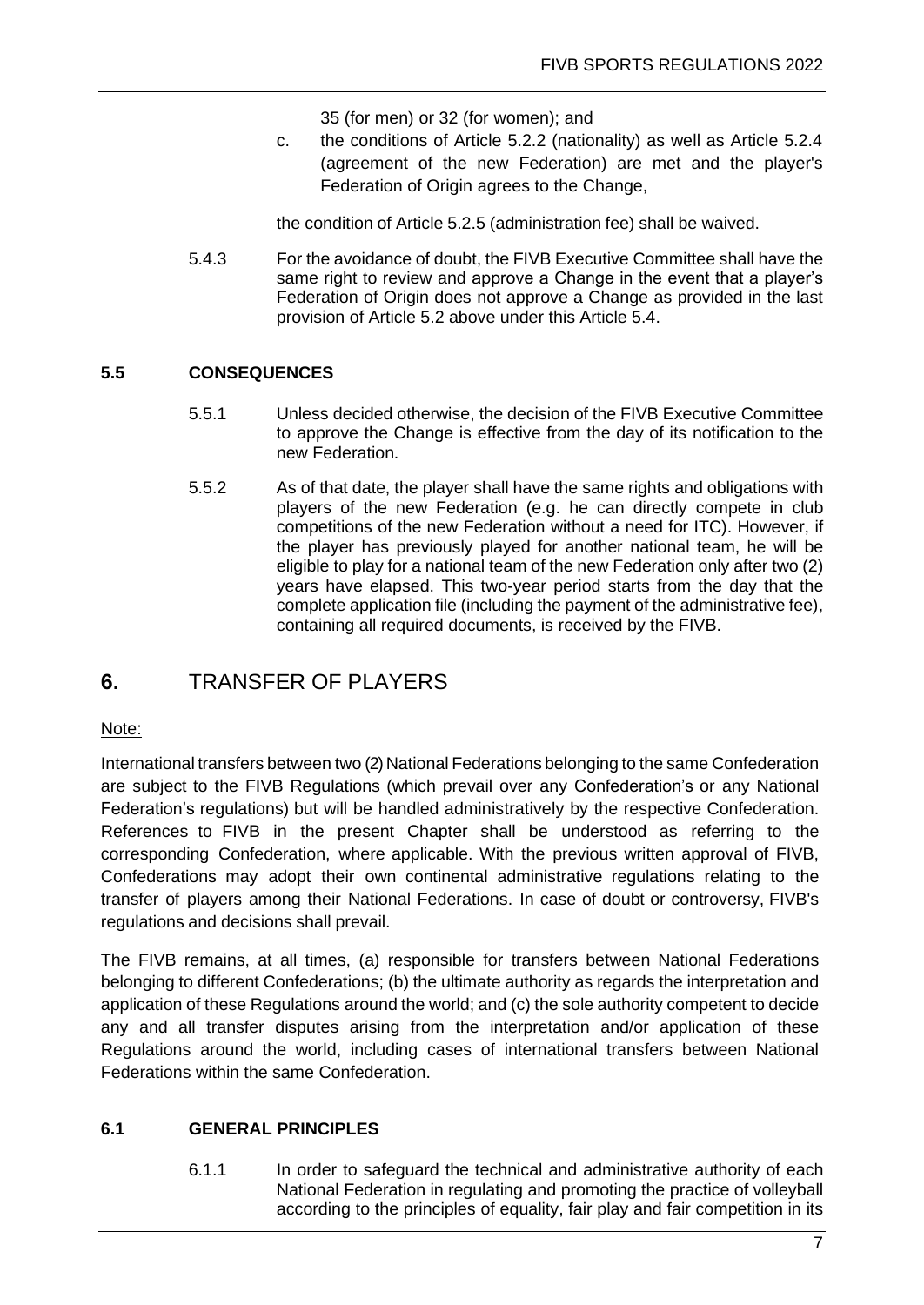country, the approval of International Transfer Certificates (ITCs) will be based on the following principles:

- a. National Federations may organise, with the approval of the FIVB, their own professional Leagues and authorize their players to play in a local or foreign professional League recognised by the FIVB. The National Federation shall be responsible for registering all players playing for clubs in the highest three (3) divisions within their territory in the FIVB's Volleyball Information System (VIS).
- b. The National Team period is from 16 May to 15 October. During this time, national team competitions shall have priority in the calendar. National Leagues may operate during this time only subject to the approval of the FIVB. Such approval may be given for the highest two (2) divisions of National Leagues if the territory in which the National League is based is not participating in international competitions. National Leagues shall not be entitled to operate for fourteen (14) days before the day of the first match of and fourteen (14) days after the day of the last match of any national team competition(s) in which the national team of the territory of the National League is competing, unless otherwise approved by the FIVB.
- c. National Federations are competent to determine, in accordance with the FIVB Regulations, the composition of all affiliated clubs participating in their recognized National Leagues.
- d. National Leagues are in principle composed of clubs with players whose Federation of Origin is the same as that of the club. National Leagues shall operate in accordance with the decisions made by their National Federation.
- e. National Federations may allow their affiliated clubs to register an unlimited number of players from another Federation of Origin on condition that they possess an ITC approved by FIVB.
- f. These Regulations balance the freedom of contract of clubs and players with the recognition of the contribution made by National Federations, its clubs and Confederations in the development of individual players.
- g. In all cases, contractual terms between a player and a club shall not implicitly or explicitly deviate from the provisions of these Regulations. In its sole discretion, the FIVB may require that a player or club provide a copy of said contractual terms in order to properly enforce these Regulations (e.g. multi-year ITCs, determinations of a maximum fee, etc.).
- h. In all cases, all Volleyball teams and players registered by a club with its National Federation must play in accordance with, and be subject to, the National Federation, Confederation and FIVB Regulations.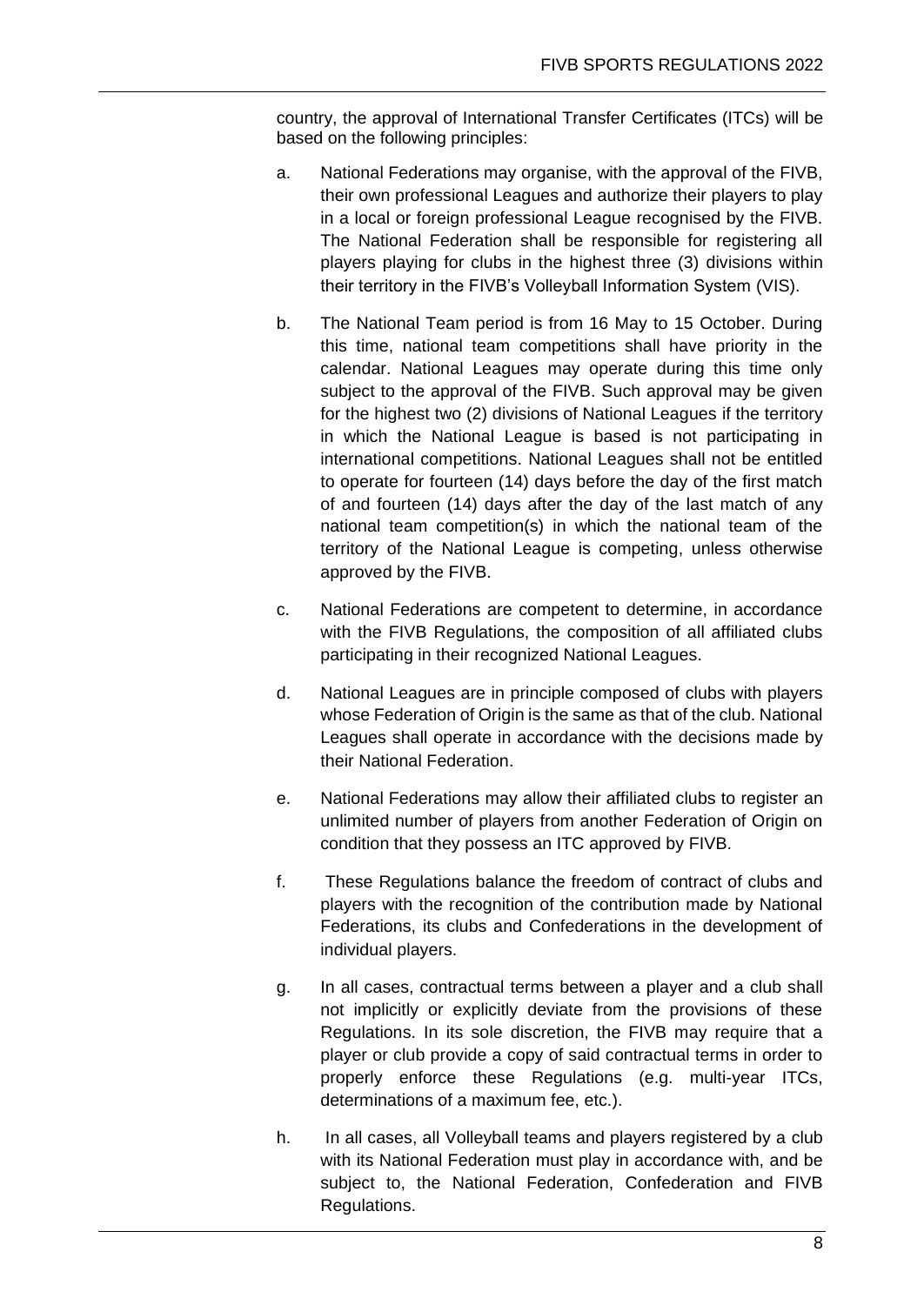#### 6.1.2 Rights of the National Federations

National Federations have the right to protect the integrity of their affiliated players and clubs and determine the procedure for the national transfer of players. They may establish national regulations for the transfer of players to foreign clubs, provided that such rules are supplementary to and not against the provisions of the FIVB Sports Regulations. In the event of discrepancy, the FIVB Sports Regulations shall prevail.

6.1.3 Rules for international transfers

Players and clubs must abide by the rules of their National Federations for national transfers and by the FIVB Regulations for all international transfers.

6.1.4 Players subject to transfer procedure

These Regulations apply to all international transfers of players who are either licensed by or members of a National Federation affiliated to the FIVB.

6.1.5 Compulsory transfer formalities

The transfer procedure laid down in this Chapter is compulsory and applicable to all international transfers.

#### **6.2 TRANSFER PROCEDURE**

An International Transfer Certificate system (hereinafter "ITC system") is in place on the FIVB website and is only accessible to the FIVB, Confederations, National Federations, Clubs and Players, through a password provided by the FIVB. The following procedure shall be strictly applied to the international transfers of players:

- 6.2.1 A club (hereinafter "Receiving Club") interested in a player with a different Federation of Origin:
	- a. informs its own National Federation (hereinafter "Receiving Federation") of the name, age, address and Federation of Origin of the player, and
	- b. requests permission from the Receiving Federation to proceed with the transfer.
- 6.2.2 The Receiving Federation verifies if the Receiving Club complies with its statutes and meets the requirements established by the FIVB and, if it does not find any impediment, confirms its agreement in the ITC system.
- 6.2.3 The Receiving Club negotiates the financial and transfer conditions for the transfer of the player with his or her Federation of Origin and, if the player is under a written, legally binding contract with a club beyond the scheduled transfer date (hereinafter "Current Club" ), then also with his or her Current Club . The potentially applicable fees are defined in Article 6.3 below.
- 6.2.4 Once all of the involved parties (including the player) have confirmed their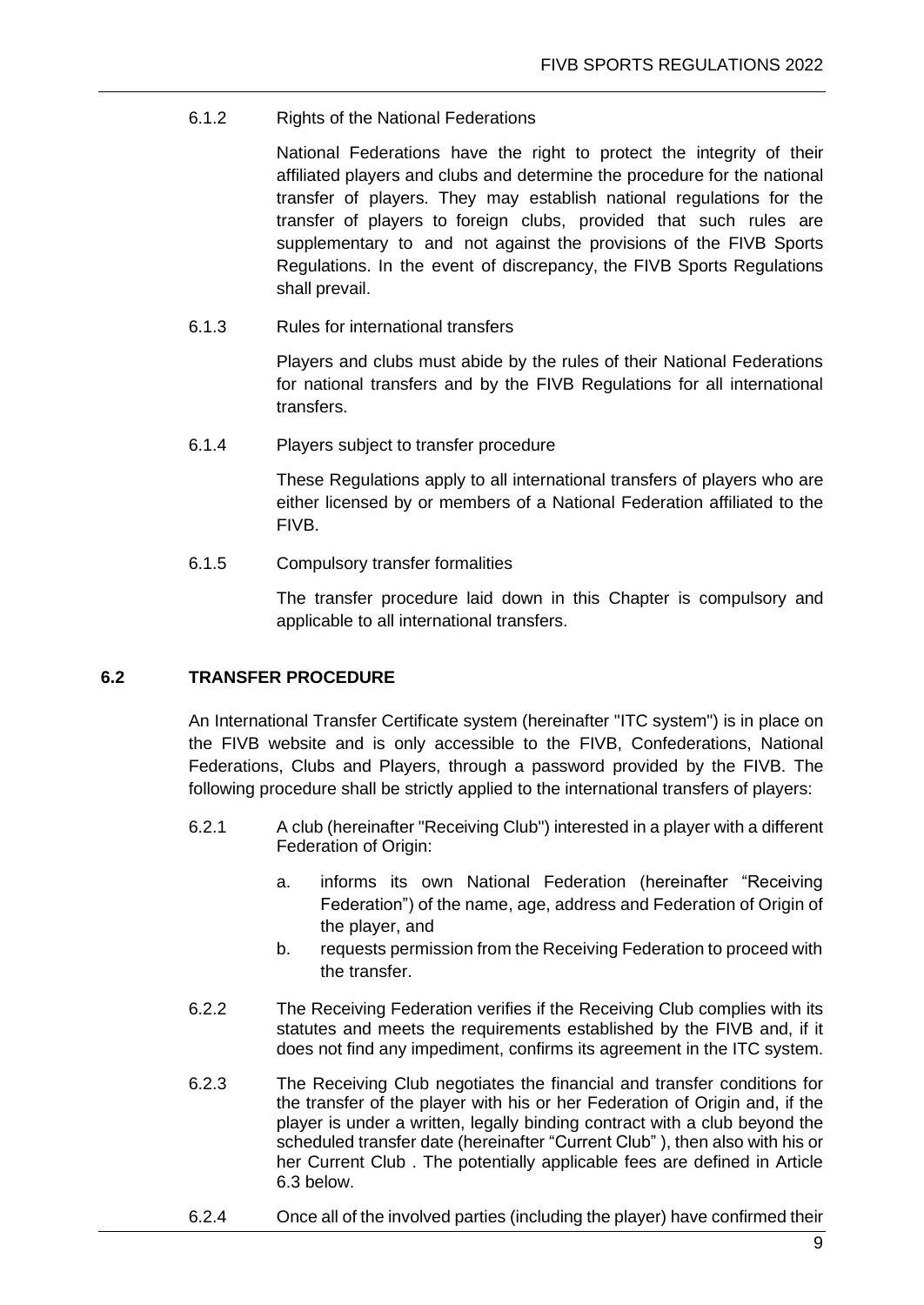agreement in the ITC system and the electronic template for transfer certificates has been completed, the Receiving Club pays the applicable International Solidarity and Administration Fee to the FIVB (see Article 6.3.2 below).

6.2.5 a. After all data has been verified by the FIVB Legal and Transfers Department and the receipt of the International Solidarity and Administration Fee in the account has been confirmed by the FIVB Finance Department, the FIVB registers the ITC number in the same electronic template and delivers the ITC authorizing the transfer of the player.

> b. In the event of multi-year ITCs, the suspension of the ITC (see Article 6.5.1.1 below) shall be released and the ITC delivered upon receipt of the payment of the International Solidarity and Administration Fee for each respective season.

> c. For "No International Rights" ITCs, the FIVB may sign the ITC on behalf of the Federation of Origin when the latter is hindering the issuance of the ITC and has failed to provide valid reasons for doing so.

> d. If a National Federation is suspended, the FIVB may sign ITCs on its behalf during the suspension to allow the players in question to play volleyball. No Federation of Origin Solidarity Fee shall be payable.

- 6.2.6 The FIVB generates the ITC and sends a copy of it, in PDF format, to:
	- a. The Receiving Confederation,
	- b. The National Federations (of Origin and Receiving),
	- c. The Clubs (Current, if any, and Receiving),
	- d. The Player, and
	- e. The Confederation of Origin.
- 6.2.7 Immediately upon receipt of the PDF with the ITC duly completed for each season, the player may be registered by the Receiving Federation and Confederation for that season.
- 6.2.8 Special provisions for young players:
	- 6.2.8.1 Transfer of minors
		- a. International transfers of players are limited as follows before the relevant season during which they turn eighteen (18):
			- i. International transfers of players before the relevant season during which they turn fifteen (15) are not allowed except if the interested parties establish that the transfer has no links to volleyball (e.g. family relocation due to parents' change of workplace).
			- ii. The FIVB may authorize the international transfer of a player between the seasons during which he/she turns if the following conditions are satisfied: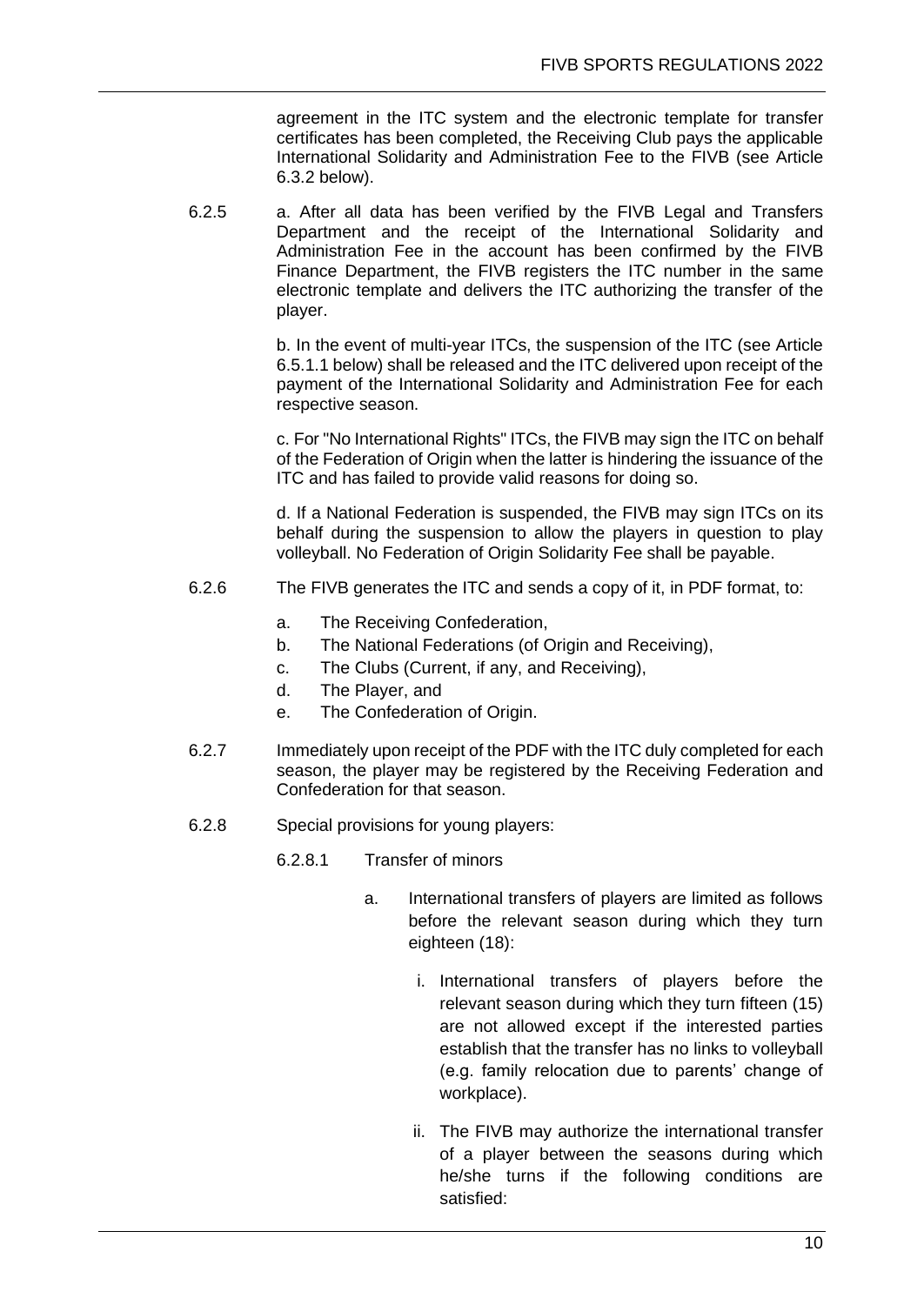- 1. The parents of the minor agree to the transfer;
- 2. The schooling of the minor is guaranteed, and proof of such schooling is submitted;
- 3. The residence of the minor is guaranteed by the Receiving Club or his/her family and proof of residence is submitted;
- 4. The supervision of the minor by an adult is guaranteed through a parent or legal guardian, a family member or a chaperone agreed upon by the parents and the Receiving Club; and
- 5. A commitment by the Receiving Club to pay for the travel of the minor back to his/her home country if the minor's parents live outside of the country of the Receiving Club upon conclusion of the season or termination of the transfer.
- iii. Minor transfers granted in accordance with the above provision shall be limited to one season. A Receiving Club will have to re-apply for a minor transfer annually.
- b. No International Solidarity and Administration Fee shall be paid to FIVB for transfers authorised under paragraph (a) above. In case the parties involved cannot agree on the Federation of Origin Solidarity Fee to be paid to the Federation of Origin, the FIVB will determine the amount of the fee in accordance with Article 6.3.3(c) and Appendix C.
- c. A violation of the transfer of minors provisions above by a club shall be considered a major offence and result in an automatic prohibition of registering and lining-up of any players requiring an ITC in any competition, including any National League competitions, as well as any other sanctions applicable under the FIVB Disciplinary Regulations, which may be applied more than once and cumulatively.

#### **6.3 FEES**

#### 6.3.1 Definitions

For purposes of these Regulations, there are three potentially applicable fees that could be payable as defined below:

a. "International Solidarity and Administration Fee" shall mean the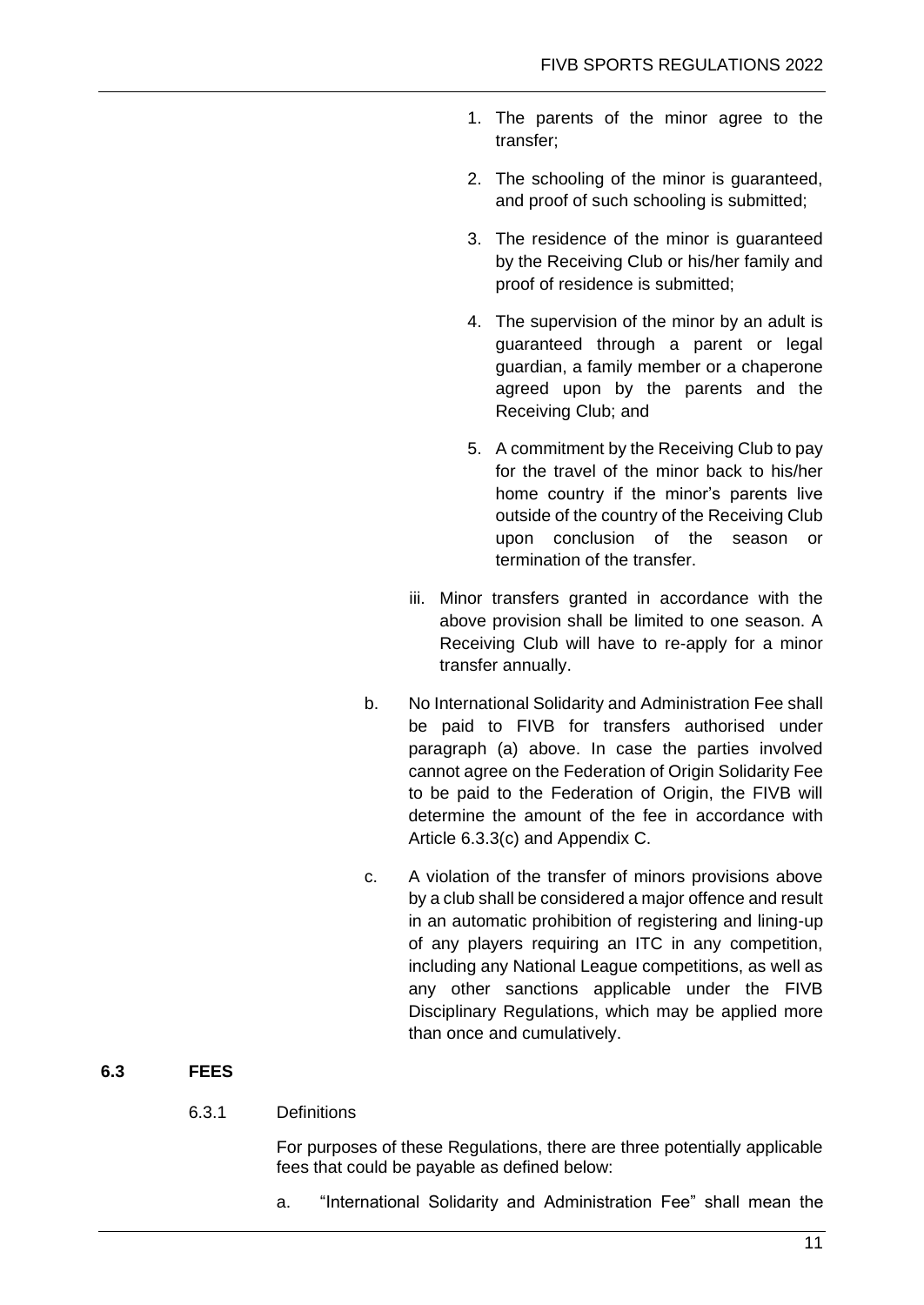fixed fee defined in Appendix 1 of the FIVB Financial Regulations payable to the FIVB (or to the respective Confederation) by the Receiving Club, which shall cover the FIVB's expenses and shall also be redistributed to volleyball entities responsible for the development of a player in accordance with Article 1.5.2 of the FIVB Financial Regulations.

- b. "Federation of Origin Solidarity Fee" shall mean the fee payable to the Federation of Origin by the Receiving Club to support Volleyball development programs, including training compensation to the clubs responsible for developing the player who is transferring.
- c. "Transfer Fee" shall mean the fee payable by the Receiving Club to a club to buy out its rights to the player's services under a legally binding contract.
- 6.3.2 International Solidarity and Administration Fee to FIVB
	- a. The Receiving Club shall pay an International Solidarity and Administration Fee to the FIVB for the international transfer of a player. For multi-year ITCs, the International Solidarity and Administration Fee to the FIVB shall be payable for each season of the international transfer of the player.
	- b. For the scale of International Solidarity and Administration Fees, refer to the Appendix to the FIVB Financial Regulations. The International Solidarity and Administration Fees payable for "International Rights" transfers shall assist in covering the solidarity and administration of "No International Rights" transfers.
	- c. Parties cannot contest the categorisation of their National Federation under these Regulations. Once entered into the VIS system by a National Federation and approved by the FIVB, the divisions of the National League in their territory, a National Federation may only contest the divisions of their National Leagues if there is a change in the divisions of the leagues, e.g. the creation of a new division, etc. Said National Federation shall bear the burden of proving to the FIVB that such change justifies a change of the divisions of the National League in the VIS System.
- 6.3.3 Federation of Origin Solidarity Fee
	- a. As a principle, the Federation of Origin Solidarity Fees are designed to encourage programs for the continued growth of Volleyball within the Federation of Origin through the international transfer of players developed within the infrastructure of the Federation of Origin. However, such principle must also be balanced with the player's right to work and earn a living based on the skills that he or she has developed.
	- b. The Federation of Origin Solidarity Fee and its payment schedule shall be negotiated and agreed upon the Receiving Club and the Federation of Origin in writing within the parameters defined in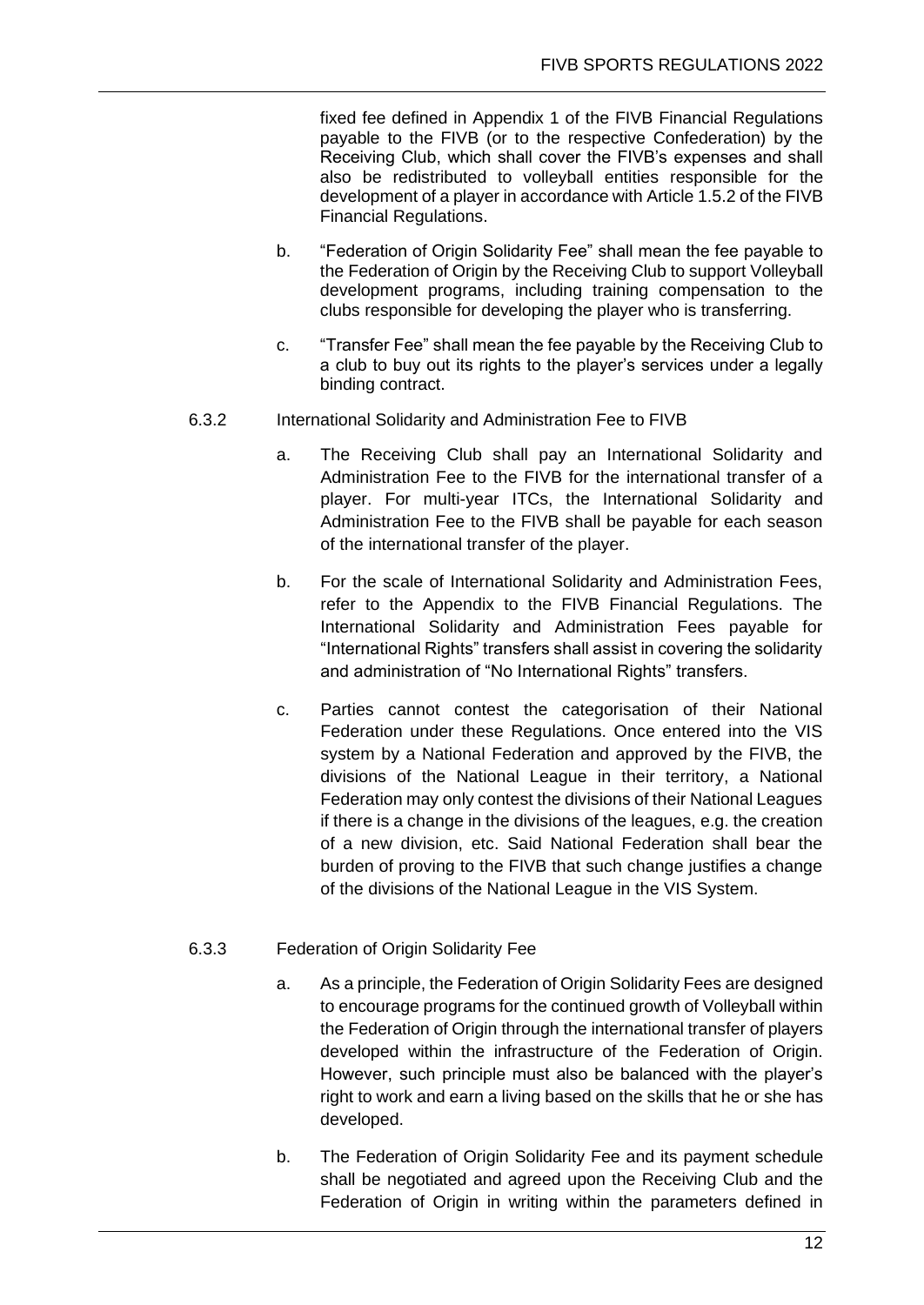these Regulations. When negotiating the Federation of Origin Solidarity Fee, the Federation of Origin and Receiving Club shall take into account the following criteria:

- i. Level of experience of the player including age, length and consistency of the volleyball career (National Team experience, previous transfers, injuries, disciplinary record, etc.), overall performance as per publicly available statistics.
- ii. Positive contribution of the Federation of Origin towards the player's Volleyball career.
- iii. Length of the transfer.
- iv. Previous Federation of Origin Solidarity Fee(s) for the player.
- v. Level of the Federation of Origin.
- vi. Level of the Receiving Club and relevant league.
- vii. Level of the Receiving Federation.
- c. In all cases, the Federation of Origin Solidarity Fee shall not exceed the maximum amounts provided in the Appendix C to these Regulations. In the event that the transfer is exempted from the payment of an International Solidarity and Administration Fee (see Appendix 1 to the FIVB Financial Regulations), no Federation of Origin Solidarity Fee shall be payable to the Federation of Origin.
- d. To the extent that an agreement on the Federation of Origin Solidarity Fee cannot be reached by the Receiving Club and impacting a contract already signed by the player and the Receiving Club resulting in the Federation of Origin blocking the issuance of the player's ITC, a party may request the FIVB's intervention to decide on the applicable Federation of Origin Solidarity Fee in accordance with the procedure defined in Appendix D to these Regulations.
- e. In the event that the Federation of Origin fails to sign the ITC by refusing to accept or comply with the FIVB's decision on the Federation of Origin Solidarity Fee, the FIVB may approve the ITC without the consent of the Federation of Origin if the ITC is not signed within forty-eight (48) hours before the start of the player's first match for the Receiving Club in the season in which the transfer pertains.
- f. Each Federation of Origin shall adopt a distribution system for the Federation of Origin Solidarity Fee that provides support to those clubs that contributed to the development of the player who was subject to the transfer in which the Federation of Origin Solidarity Fee was paid.
- g. Bilateral transfer agreements waiving Federation of Origin Solidarity Fees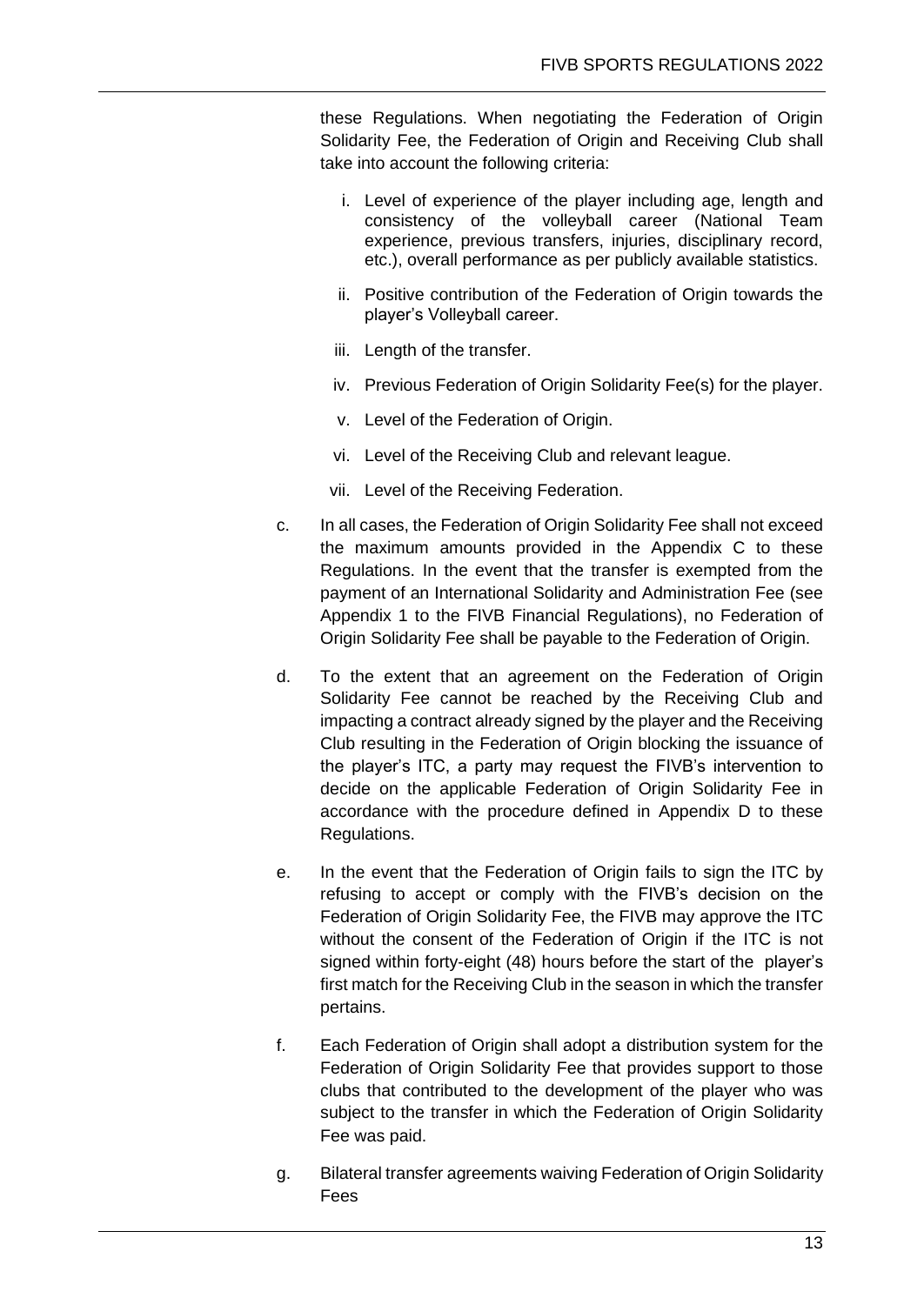- i. Two (2) National Federations may reach an agreement under which transfers of players from one National Federation to the other will not require payment of Federation of Origin Solidarity Fees to the player's Federation of Origin. For the avoidance of doubt, the International Solidarity and Administration Fee payable to the FIVB (or to the respective Confederation) and the ITC procedure cannot be waived by an agreement between National Federations.
- ii. A bilateral agreement enters into force only after written approval by the FIVB.
- iii. Each National Federation may not conclude more than three (3) bilateral agreements.

#### 6.3.4 Transfer Fee

- a. A Current Club is a club that has a signed written contract with a player that is legally binding beyond the date of a proposed transfer.
- b. Should a player wish to permanently transfer to a new club within the duration of his or her contract with his or her Current Club and the current contract is still legally binding, the Current Club may request the payment of a transfer fee as compensation to buy the Current Club out of its contractual rights over the services of the player under a legally binding contract.
- c. In the event that the player and the Current Club have a dispute over whether they are bound by a legally binding contract, Article 6.10 below shall apply.

#### **6.4 INFORMATION ON THE ITC**

The following information shall be included in the ITC:

- the player's full name and sex;
- date of birth;
- current nationality;
- passport number and country of issue;
- Federation of Origin;
- Current Club (if any);
- Receiving Federation and Club;
- Former national team (for players having changed their Federation of Origin)
- Player's release for duty for his/her national team;
- duration of transfer, and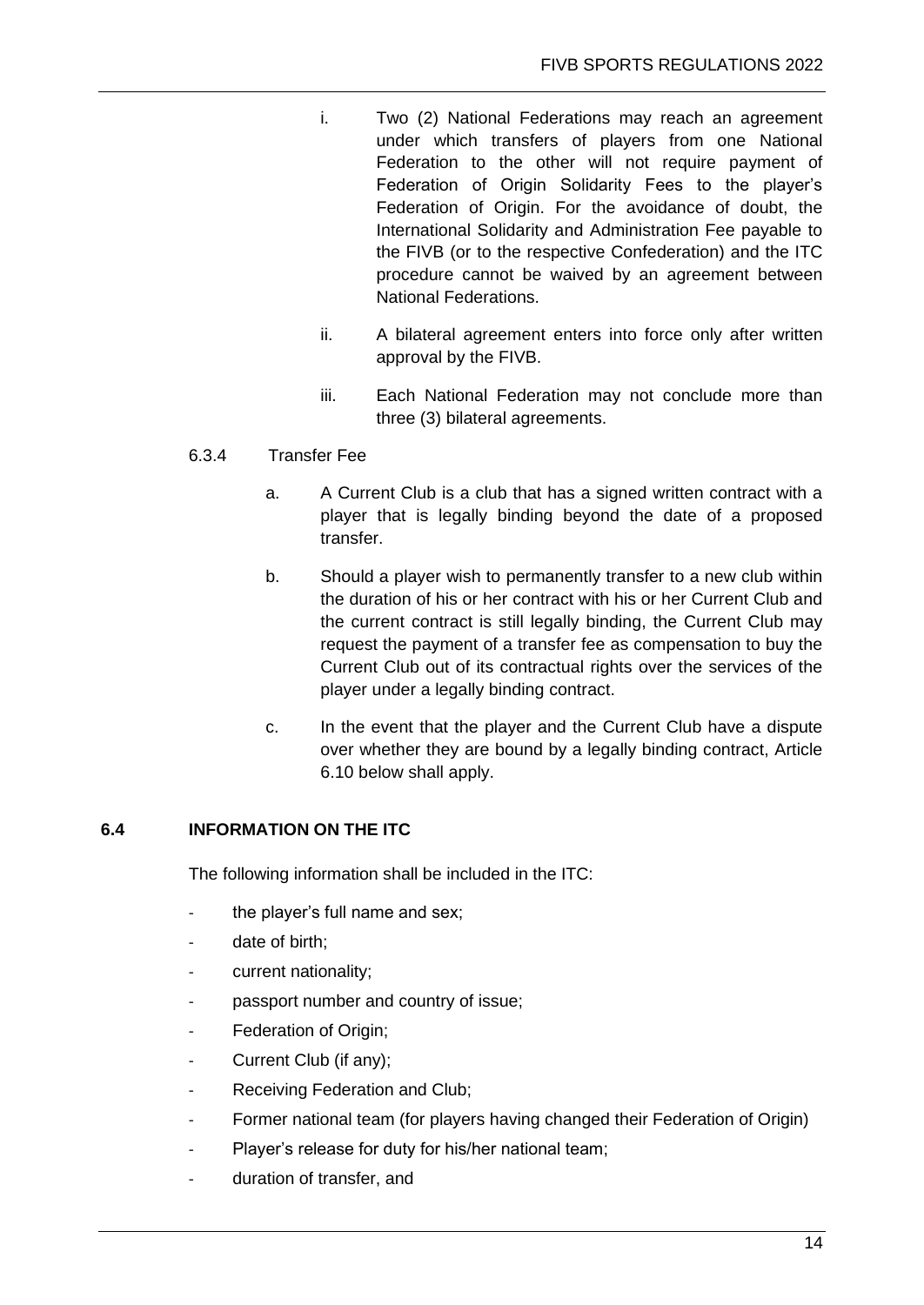approval by the player, his/her Current Club (if any), the Receiving Club and both National Federations.

#### **6.5 DURATION OF THE ITC**

- 6.5.1 Mention of the duration
	- 6.5.1.1 An ITC can be granted in accordance with the duration of the player's contract with the Receiving Club for a period of up to a maximum of five (5) consecutive National League seasons. The starting and ending date of the transfer must be indicated on the ITC (transfer period). In any case, the ITC will finish fourteen days (14) before the start of the National Team season following the last season for which the ITC was approved unless the FIVB has approved the operation of the National League during the National Team period in which case it shall be the last day of the season.
	- 6.5.1.2 National Leagues and Clubs are obliged to respect the conditions established in the ITC.
	- 6.5.1.3 All Clubs are obliged to release players under FIVB ITC at least fourteen (14) days before the start of the National Team period to allow for a rest for the players and, subsequently, to play with their respective National Team during the National Team period unless otherwise approved by the FIVB.
	- 6.5.1.4 ITCs, regardless of the transfer period stated, are suspended during the National Team period unless otherwise approved by the FIVB.
- 6.5.2 Enforcement of transfer for the whole transfer period

Unless otherwise agreed on the ITC, the Federation of Origin may only reclaim the player during the National Team period before the end of the transfer period. Following the end of the transfer period, the player is automatically free to play for another club, subject to the provisions of these Regulations.

- 6.5.3 Duties of the Receiving Club and Federation
	- a. The Receiving Club and Federation may not prolong the player's license to enable him to play longer than the duration of the transfer period.
	- b. In the event of non-compliance with paragraph (a) above, the FIVB may impose sanctions on the player and/or the Receiving Club and/or the Receiving Federation and League.
- 6.5.4 Return to the Federation of Origin

At least fourteen (14) days before the start of the National Team period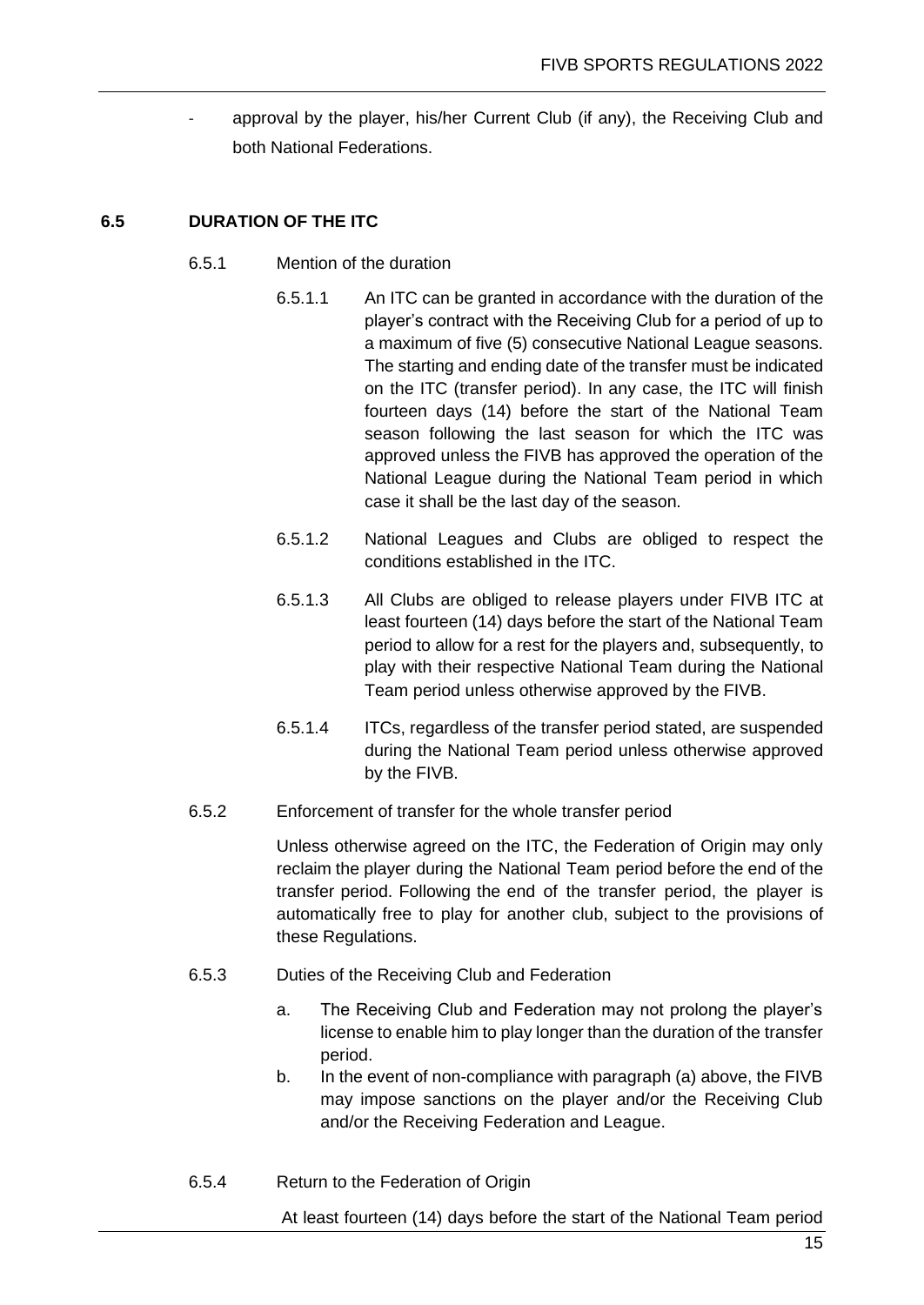in each season, the player's license is automatically suspended and, once the National Team period starts, his/her license is assigned to his/her Federation of Origin for national team duty until the end of the National Team period unless the FIVB decides otherwise due to exceptional circumstances (e.g. prolonged competition period due to event cancellation, etc.). All ITCs shall be deemed suspended until the end of the National Team period. The FIVB may, in its sole discretion, allow ITCs during the National Team period for National Leagues whose operation has been approved by the FIVB.

6.5.5 New transfer after the transfer period

A new ITC is always required at the end of the transfer period, unless the player returns to play for a club in his Federation of Origin. A new ITC is required also in the event that the player wishes to continue playing at the same Receiving Club or at a different club of the same Receiving Federation after the initial transfer period has finished. In any event, the restrictions of Articles 6.1.1.b and 6.5.1 with respect to the National Team period apply.

- 6.5.6 New transfer within the transfer period
	- 6.5.6.1 Premature Termination of the Contract

Should the contractual relationship between Receiving Club and player end during the Transfer period, the FIVB must receive a release letter signed by both parties (Receiving Club and player) indicating the date of the termination. Only after receipt of this documentation may the player be permitted a new international transfer (in case of dispute or if otherwise stipulated in the player's contract, refer to Article 6.10.1).

6.5.6.2 Short Term Assignment of ITC (Loan)

In the event of a multi-year ITC granted in accordance with the provisions above, a club may agree to assign the ITC of a player, subject to the agreement of the player, to another club for the duration of up to one (1) National League season at any time while it has a valid ITC for the player, subject to the provisions of these Regulations, including the restrictions related to the National Team period. The club receiving the player on assignment may not assign the ITC to a third party without the prior consent of the FIVB and the club assigning the ITC.

#### **6.6 CHANGE OF RESIDENCE**

6.6.1 The change of a player's residence to another country, whether voluntary or not, still requires the player, the Receiving Federation and the Receiving Club to follow the established transfer procedures as set out in these Regulations.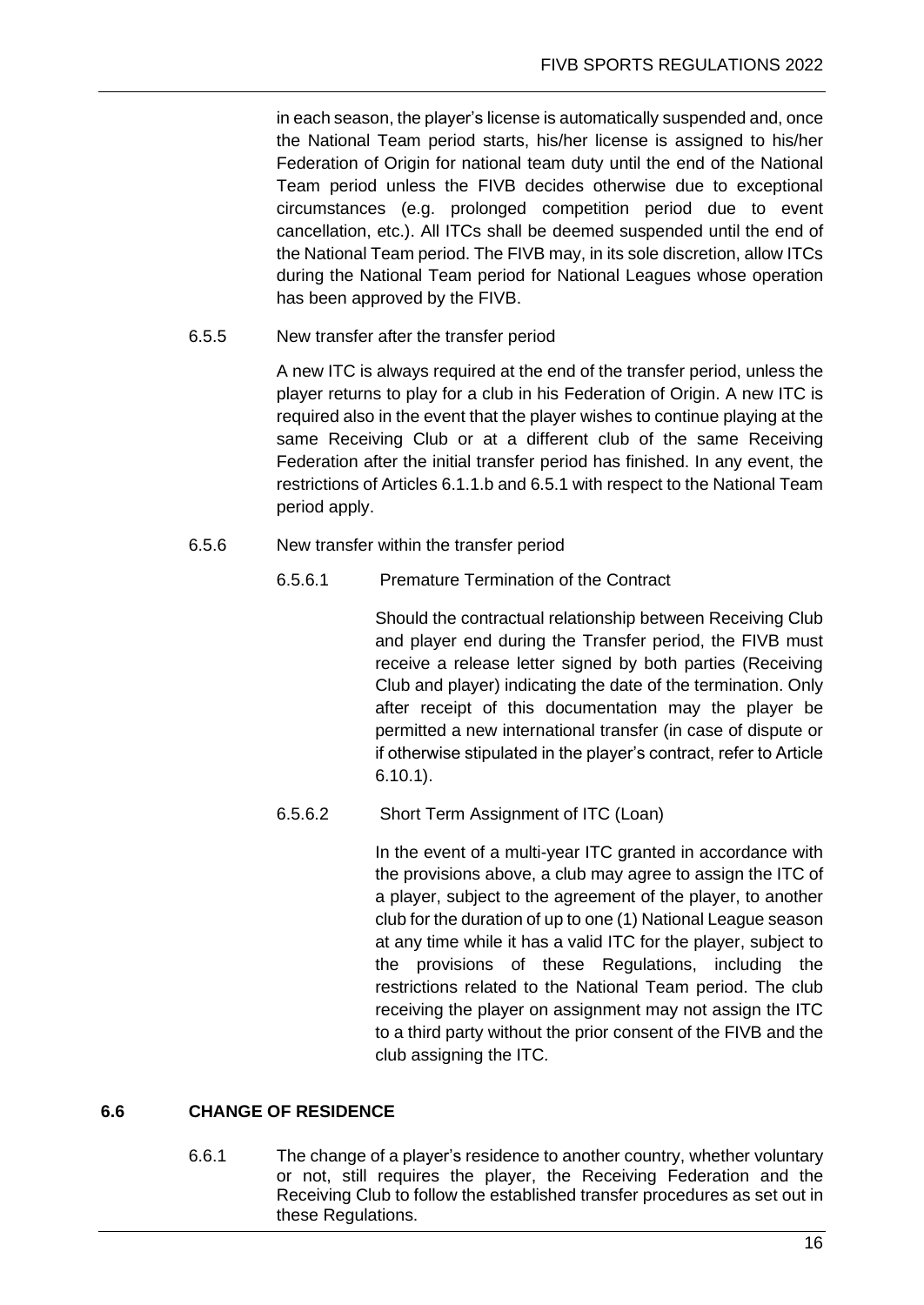6.6.2 Players who have nationality problems, refugees, or players who have completed two (2) years' proven inactivity may be allowed to play in national and/or international competitions under the FIVB umbrella with club teams of their new country of residence before they obtain the nationality of their new country and/or satisfy other legal requirements. In such cases, the FIVB shall act as the player's Federation of Origin for the purposes of the transfer.

#### **6.7 VALIDITY OF TRANSFER AND TRANSFER VIOLATIONS**

#### 6.7.1 Validity

A transfer is only valid when:

- a. the ITC has been issued in compliance with these Regulations;
- b. the Receiving Federation is up to date with its financial obligations towards the FIVB; and
- c. there is no prior application for ITC in process of approval or another ITC in effect for the same player.

#### 6.7.2 Lack of ITC

A player who plays outside his Federation of Origin without a valid ITC shall be suspended for a period of up to one (1) year as well as any other potential sanctions applicable under the FIVB Disciplinary Regulations.

Control Committees of Volleyball tournaments, including Continental competitions, shall carefully examine the transfer certificates of foreign players on a club team and notify the FIVB in case of violation or unclear situation.

6.7.3 Further consequences in cases of violation

Sanctions may also be applied to those National Federations and clubs which have violated the established transfer procedure or have not fulfilled the conditions agreed upon in the ITC.

(see also Article 1.4.4 of the FIVB Financial Regulations and Article 14 of the FIVB Disciplinary Regulations)

#### **6.8 NATIONAL LAW**

6.8.1 Local decisions

Decisions concerning international transfers of players based on domestic laws or regulations and against the rights of a (foreign or local) National Federation or against the FIVB Constitution or Regulations are not binding on the FIVB.

6.8.2 International participation

Whenever a local court gives a player the right to a local license based on national law and against FIVB Regulations, the FIVB organs (including Confederations) must not grant an international license and must prevent that player from taking part in any international competitions under their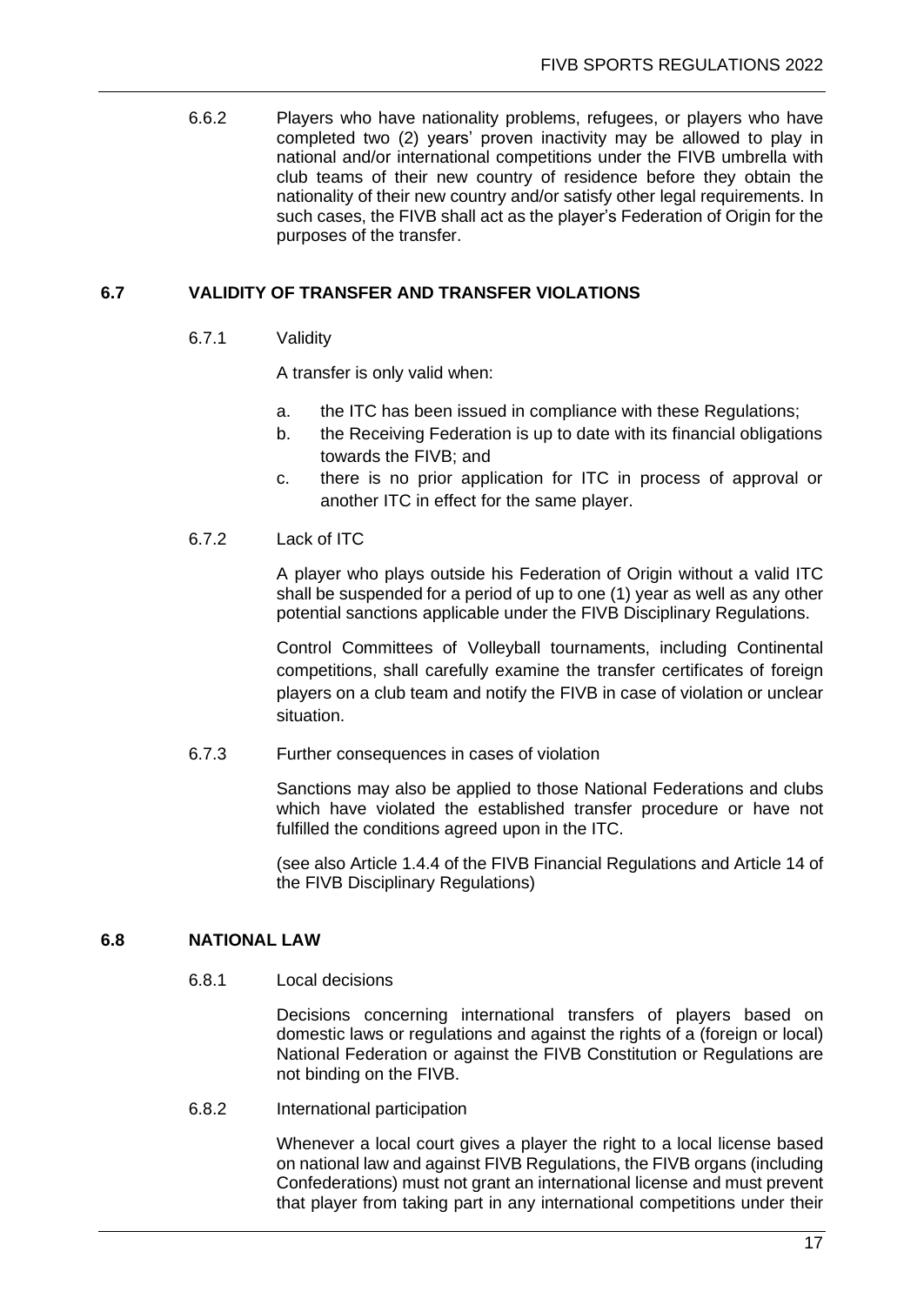authority.

- 6.8.3 After notice from the FIVB, other affiliated National Federations must not allow a team which has a player who has not complied with the FIVB Regulations to play in their territory.
- 6.8.4 Clubs or players shall seek recourse to settle transfer disputes amongst themselves or within the FIVB's internal dispute systems, such as the FIVB Appeals Panel.

#### **6.9 FIVB REGISTER**

The FIVB shall keep a complete electronic register of all international transfers and national registrations.

#### **6.10 CONTRACTUAL RELATIONS**

6.10.1 Subject to a club's obligation to release players for National Team competitions (Articles 6.1.1.(b), 6.5.1 and 7..2.6), the Receiving Club may retain the player's ITC until the end of the transfer period. If the player requests to transfer during this period, the FIVB shall intervene, after hearing both parties, to decide whether there is a valid contract binding the player with the club until the end of the transfer period.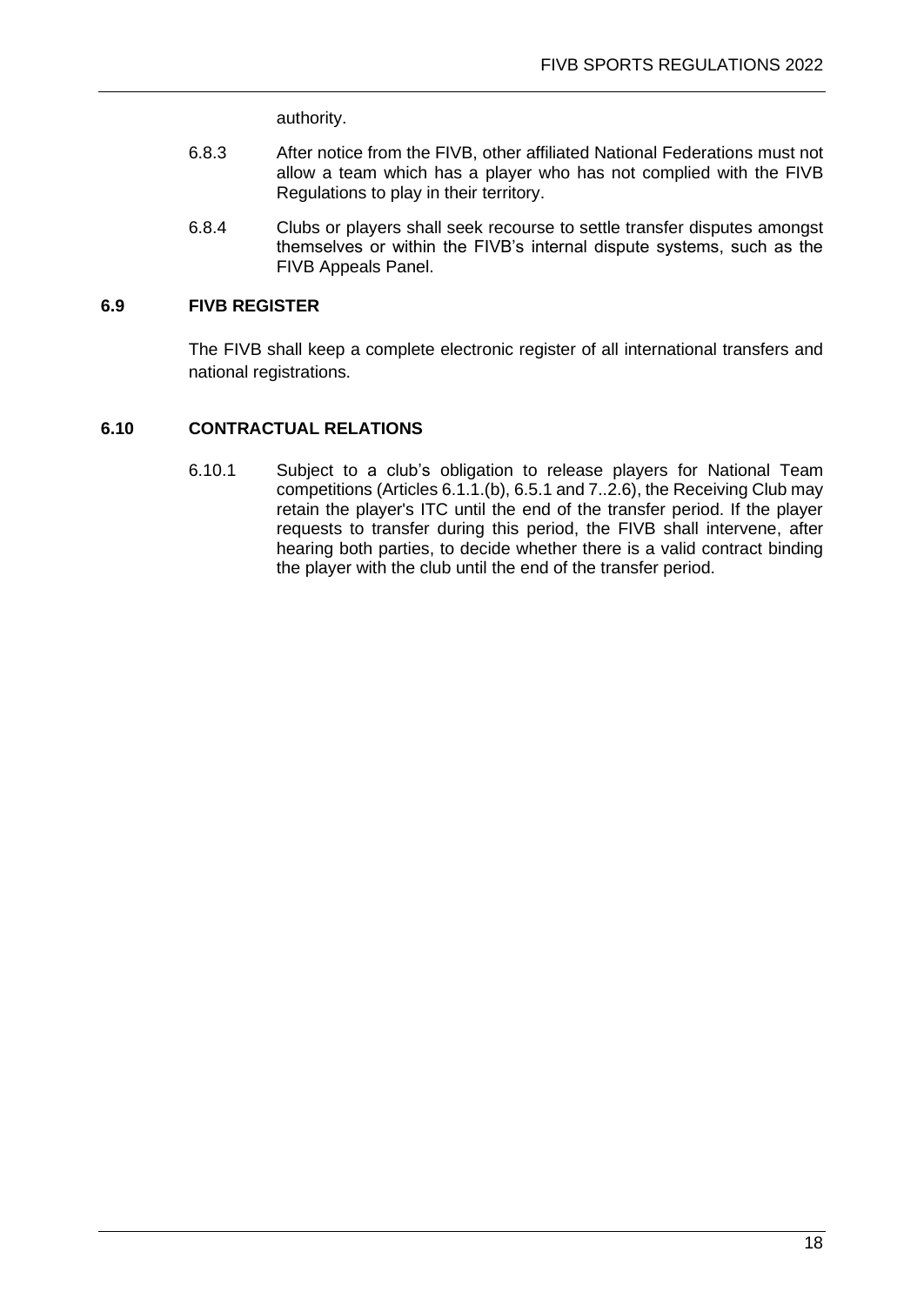## <span id="page-21-0"></span>CHAPTER 2 Status of Teams, Leagues and Other **Organisations**

## <span id="page-21-1"></span>**7.** TEAMS

#### **7.1 NATIONAL TEAM**

- 7.1.1 The team selected by its National Federation and authorized to bear its country's name is considered the national team.
- 7.1.2 The national team must not include foreign players, in accordance with Section I, Chapter II Article 5 of the FIVB Event Regulations and Section I, Chapter 1 of these Regulations.
- 7.1.3 A national team may only play against another national team. When a club team is involved, the team will be named "All-Star Team of (the country or region)" during the whole competition.
- 7.1.4 A national team that has participated as such in any international competition may not be given the status of a club team for international competitions.

#### **7.2 CLUB TEAM**

- 7.2.1 The club team is composed of a group of players affiliated with a National Federation, in order to participate in sanctioned competitions.
- 7.2.2 A club belongs directly to the National Federation of the country of its residence.
- 7.2.3 Clubs and players must commit themselves at the moment of their affiliation to abiding by the Constitution, Regulations and decisions of the National Federation of their country and those of the FIVB.
- 7.2.4 National Federations must transmit a copy of the FIVB Regulations to a club at the moment of its affiliation.
- 7.2.5 All clubs are obliged to release players to play with their national team in FIVB international competitions during the fixed period of 16 May to 15 October unless the club has previously obtained both National Federation and FIVB authorization to retain such players.
- 7.2.6 The clubs have the obligation to release players for their National Teams at least fourteen (14) days before the start of the National Team period or of the starting date of the FIVB, World or Official competition for which they have been selected, whichever is earlier.

### <span id="page-21-2"></span>**8.** LEAGUES AND OTHER ORGANISATIONS

#### **8.1 SPORT ORGANISATION, PROFESSIONAL LEAGUES, NATIONAL LEAGUES, CLUBS, TEAMS, CIRCUITS OR OTHER THIRD PARTIES**

8.1.1 Any sport organisation, professional leagues, National Leagues, clubs,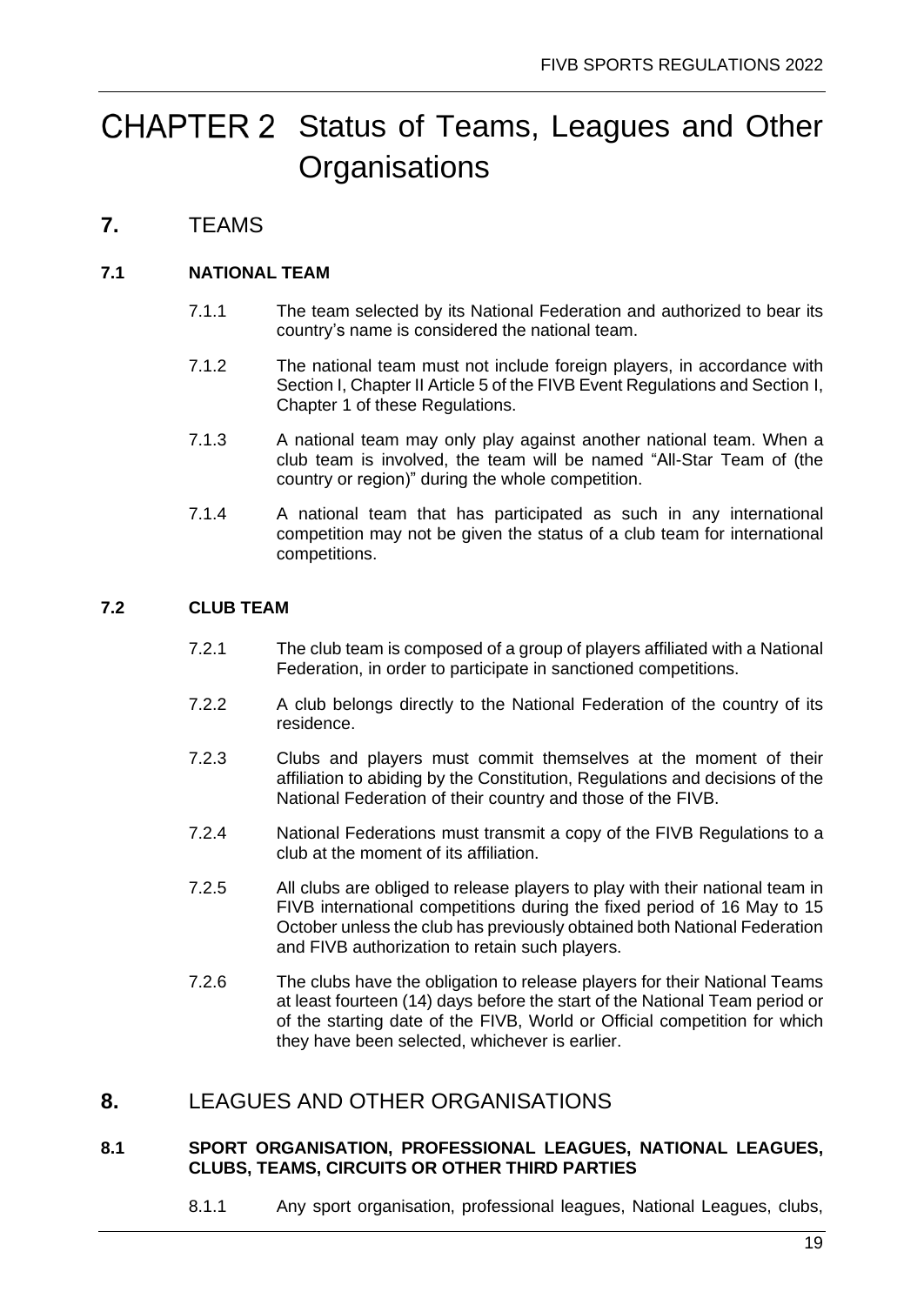teams, circuits or other third parties wishing to organise an FIVB Competition must obtain prior approval from the FIVB.

- 8.1.2 Any sport organisation, professional leagues, National Leagues, clubs, teams and circuits wishing to organise or participate in an official national level volleyball competition in their country, must obtain prior consent of their National Federation.
- 8.1.3 However if a National Federation for any legal or valid reason, is not able to recognize such organisations or to authorize their participation in an official volleyball competition, the latter can appeal directly to the FIVB for their recognition (and registration).
- 8.1.4 Only National Leagues registered with the FIVB are entitled to enroll foreign players in accordance with the rules of their respective National Federation.
- 8.1.5 Only clubs taking part in a National League registered with the FIVB shall be invited or allowed to qualify for and take part in Continental Clubs' Championships and FIVB Clubs' World Championships.
- 8.1.6 Registered National Leagues are secured via an internet link with the FIVB website and will be provided with one page of space for their own news, plus an emergency line with FIVB for urgent cases.
- 8.1.7 Based on the services to be provided by the FIVB to the registered National Leagues, the latter shall pay FIVB a yearly fee approved by the FIVB Board.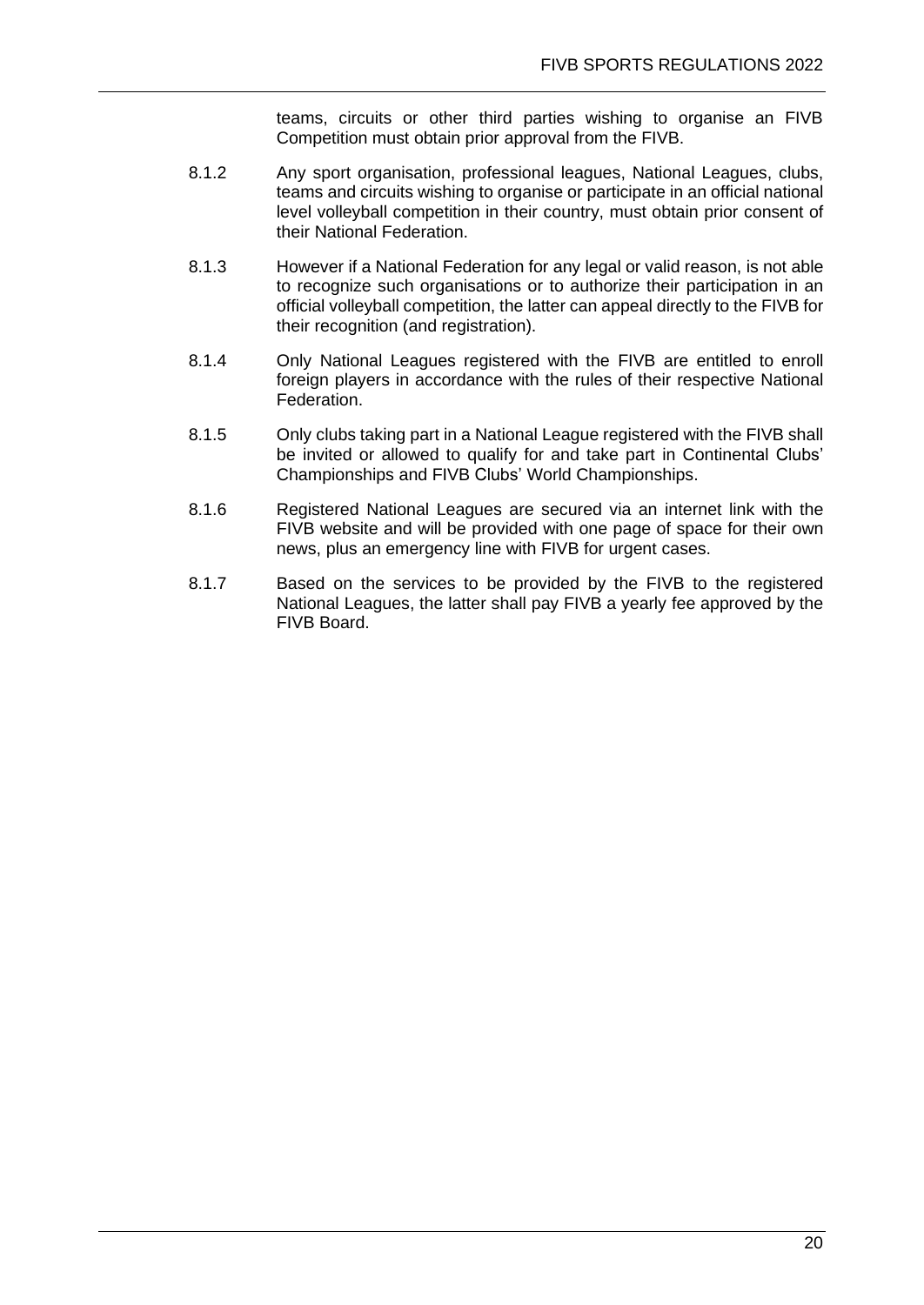## <span id="page-23-0"></span>**SECTION II Agents**

## <span id="page-23-1"></span>CHAPTER 3 General Provisions

## <span id="page-23-2"></span>**9.** DEFINITIONS, OBJECTIVE AND SCOPE

### **9.1 DEFINITIONS**

For the purposes of this Chapter:

- "Agent" means an agent licensed by the FIVB.
- "Applicant" means an individual who wishes to obtain a License.
- "Athlete" means a volleyball athlete.
- "Club" means a volleyball club.
- "Coach" means a volleyball coach.
- "Federation of Origin" means the Federation defined under Article 2.4.1 of these Regulations. For the purposes of Section II of these Regulations, it also means the National Federation of the Coach's, Applicant's or Agent's nationality (and, in the event of multiple nationalities, with whom he/she has the most volleyball ties).
- "International Transfer" means a transfer for which an International Transfer Certificate is required under the FIVB Sports Regulations.
- "License" means the FIVB Agent's License.
- "Representation Agreement" means a contract entered into between an Agent and an Athlete or between an Agent and a Club.
- "VIS" means the Volleyball Information System created and owned by the FIVB.

#### **9.2 OBJECTIVE**

These Regulations are intended to establish a fair, harmonized and transparent system for Agents as well as to ensure a sufficient level of protection both for the Athletes using the services of Agents and for others who may be required to deal with Agents as part of their activities.

#### **9.3 SCOPE**

These Regulations apply to International Transfers and to the contractual relations of Athletes / Coaches when they agree to perform their services outside the territory of their Federation of Origin.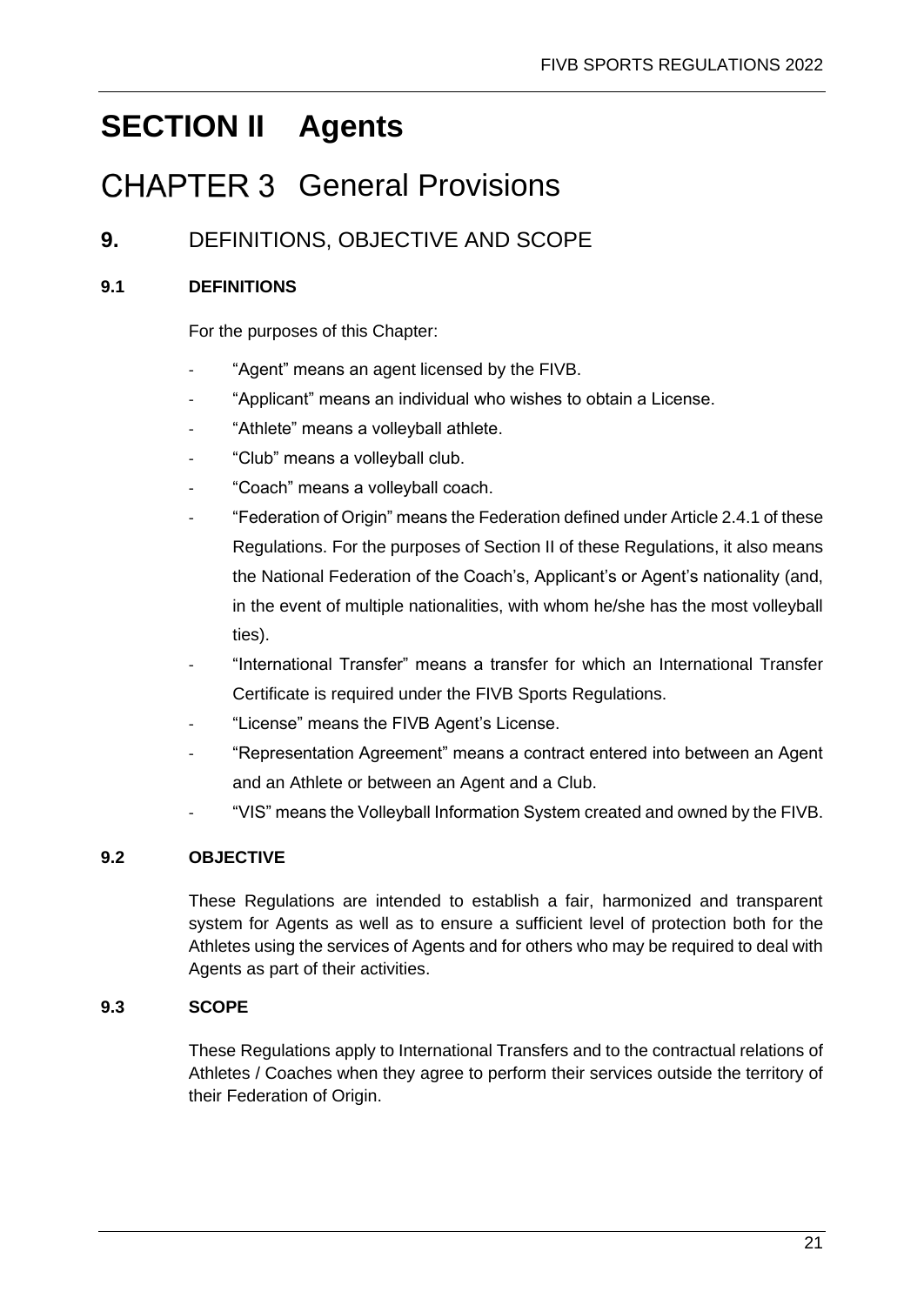## <span id="page-24-0"></span>CHAPTER 4 FIVB License

### <span id="page-24-1"></span>**10.** ELIGIBILITY

- **10.1** To be eligible to participate in the Agents' test, an Applicant:
	- a. may not be an Athlete or a Coach;
	- b. may not hold a position in the FIVB, a Confederation, National Federation or Club;
	- c. may not be in any way involved, either personally or through third persons, in a National Federation or Club;
	- d. may not be a referee or line judge or scorer table official;
	- e. may not have been convicted of a serious crime;
	- f. shall pay a guarantee for compliance with these Regulations during his activities, in the amount of CHF 5,000 (five thousand Swiss Francs); and
	- g. shall pay the annual registration fee of CHF 1,000 (one thousand Swiss Francs).

## <span id="page-24-2"></span>**11.** LICENSING PROCESS

- **11.1** The Applicant shall file with the FIVB a written application and necessary supporting documentation using the template application form (**Appendix A**). The Applicant shall send a copy of the application and supporting documentation to his Federation of Origin.
- **11.2** The FIVB shall organize an Agents' test for Applicants at least once a year.
- **11.3** The Agents' test shall include:
	- a. a written examination on the content of the following regulations: FIVB Event Regulations (Chapter 1), FIVB Sports Regulations, FIVB Disciplinary Regulations, FIVB Medical and Anti-Doping Regulations (Chapter A), FIVB Code of Ethics; and
	- b. if deemed necessary by the FIVB, an interview of the Applicant by a person appointed by the FIVB.
- **11.4** Based on the documentation submitted by the Applicant, his performance at the Applicant's test and the opinion (if any) of his Federation of Origin, the FIVB may at its sole discretion decide to grant or refuse the License.
- **11.5** Within a month from the Applicant's test, the FIVB shall notify its decision to the Applicant, to his Federation of Origin and to all the Confederations. In the event the FIVB decides to grant the License, the FIVB shall send to the Applicant his personal identification card as "FIVB Licensed Agent". In the event the FIVB decides to refuse to issue the License, the FIVB shall reimburse the Applicant with the amounts mentioned under 10.1(f) and 10.1(g) above.
- **11.6** The License is personal and non-transferable.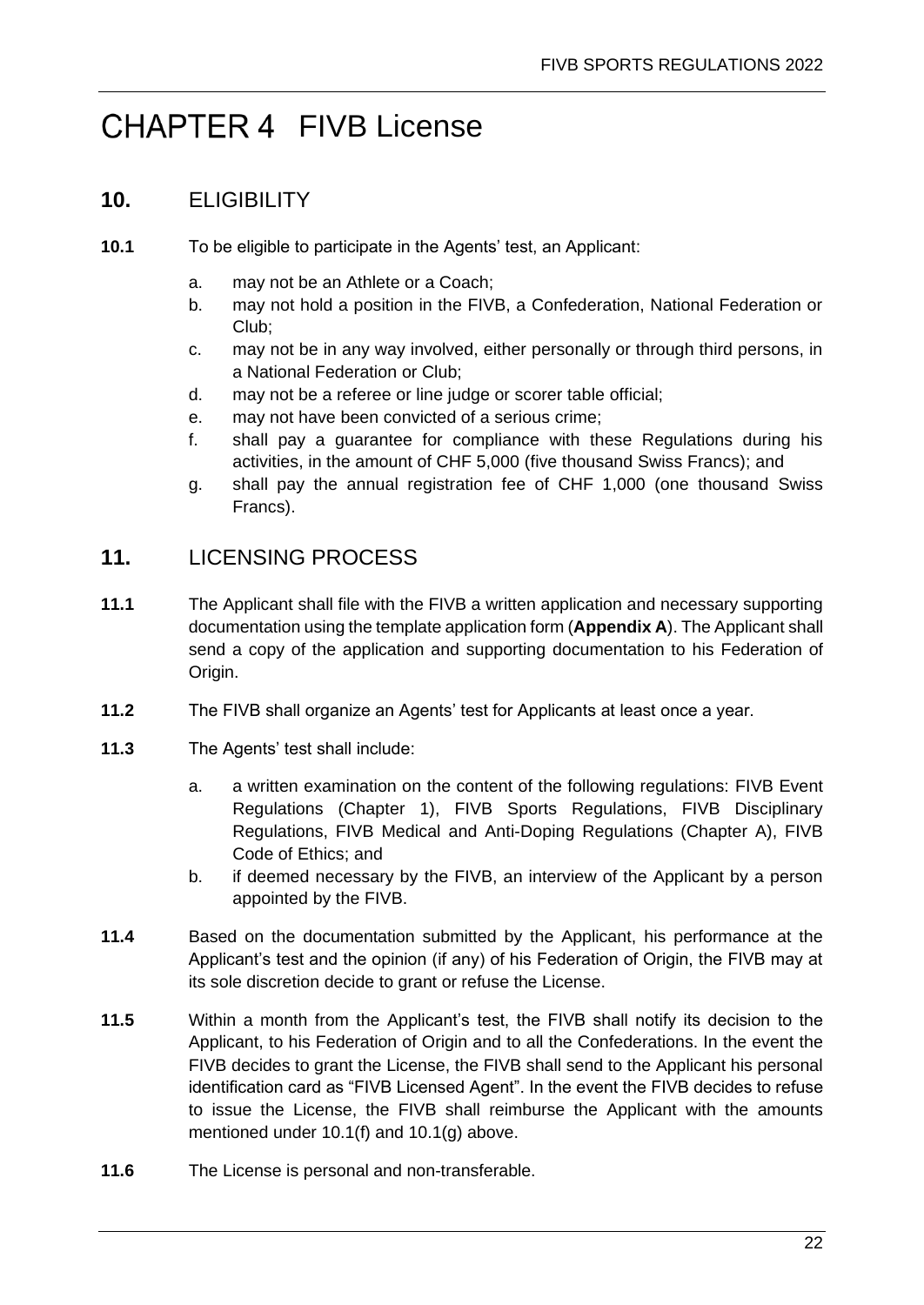- **11.7** The License is valid as of the date it is granted or renewed and expires on 31 December of the year of the Summer Olympics.
- **11.8** To renew his/her License, an Agent shall participate in a seminar or exam organized by the FIVB and submit the documentation requested by the FIVB.
- <span id="page-25-0"></span>**12.** VIS
- **12.1** The FIVB will provide the Agent with a personal username and password allowing access to the VIS.
- **12.2** An Athlete or a Receiving Club may authorize up to one Agent each to view a pending ITC application.
- **12.3** An Agent may not be allowed to alter in any way the pending ITC application.
- **12.4** Any dispute arising from or in relation to an Agent's authorization (or not) to view a pending ITC, will be decided exclusively by the FIVB. Such a decision may not have any legal impact on the contractual arrangements – or any rights and obligations emanating therefrom – of the parties involved.

### <span id="page-25-1"></span>**13.** TERMINATION OF ACTIVITY

- **13.1** An Agent who terminates his activity for any reason shall file a signed declaration to that effect with the FIVB and at the same time return his License.
- **13.2** The FIVB shall reimburse to the Agent the guarantee mentioned in Article 10.1(f) above. Such reimbursement may not take place earlier than six (6) months from the date the FIVB received the declaration and the License in accordance with Article 13.1 above.
- **13.3** The FIVB may *ex officio* cancel the License of an Agent who has failed or has been unable to comply with Article 13.1 above and announce such decision publicly. In such case, the FIVB shall decide in its sole discretion whether the guarantee mentioned in Article 10.1(f) above shall be reimbursed to the Agent.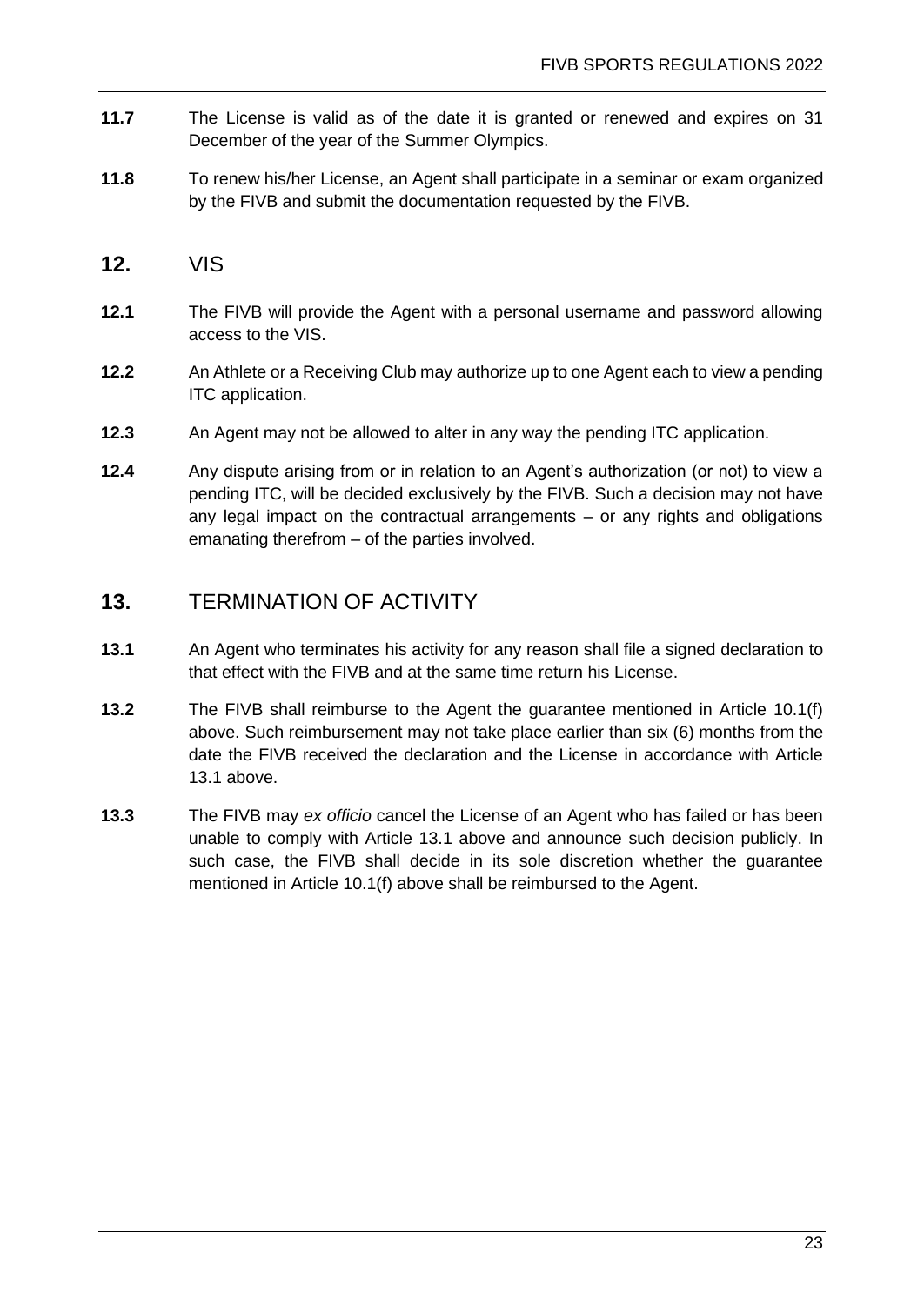## <span id="page-26-0"></span>CHAPTER 5 RIGHTS AND OBLIGATIONS

## <span id="page-26-1"></span>**14.** AGENTS

#### **14.1 RIGHTS**

Subject to mandatory provisions of domestic law, an Agent may:

- a. represent and advise an Athlete or a Club in relation to an Athlete's International Transfer;
- b. represent and advise an Athlete, a Coach or a Club in relation to a contract to perform services outside the territory of the Athlete's / Coach's Federation of Origin;
- c. receive a fee for his services mentioned under (a) and/or (b) above;
- d. use the title "FIVB Licensed Agent" on his business card, website and communications;
- e. use the VIS as provided for in Article 12 above;
- f. have access to the dispute resolution system established in the FIVB Regulations.

#### **14.2 OBLIGATIONS**

- 14.2.1 An Agent shall:
	- a. comply with the FIVB Constitution and Regulations;
	- b. use the template Representation Agreement with all his clients, to the exclusion of any other contract;
	- c. notify the name(s) of his client(s) to FIVB;
	- d. represent his client in good faith and demonstrate integrity and transparency in all of his dealings;
	- e. ensure that his client personally signs the contract which has been negotiated on the client's behalf;
	- f. co-sign a contract that he has negotiated on behalf of an Athlete, a Coach or Club;
	- g. (if applicable) notify the name of the legal entity through which he operates to FIVB together with a personal declaration that the Agent remains at all times responsible towards FIVB and any third parties for any actions or omissions made by a person acting for or on behalf of the legal entity;
	- h. pay the annual fee of CHF 1,000 (one thousand Swiss Francs) to FIVB for the renewal of his License;
	- i. ensure that the full amount of the guarantee mentioned under Article 10.1(f) above remains at all times deposited with the FIVB;
	- j. obtain a license by his Federation of Origin, if the latter has enacted agent regulations for national transfers and comply with such regulations and
	- k. obtain the relevant education certificate when an education programme is established by the FIVB.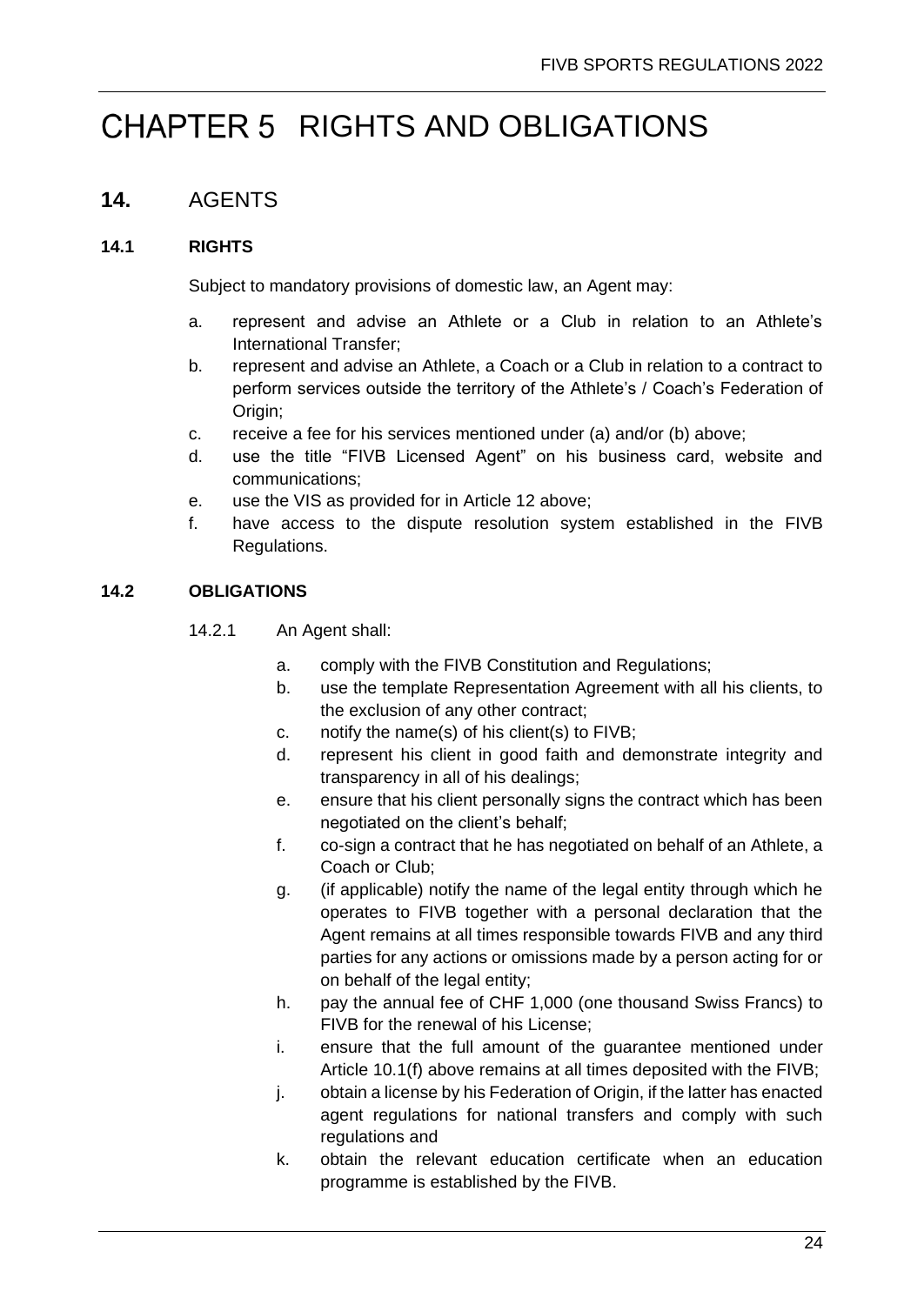- 14.2.2 An Agent may not:
	- a. receive a fee or any other type of remuneration for his services by any party other than his client, except with the express written agreement of his client;
	- b. terminate, encourage or be involved in the termination of an Athlete's contract on the basis of non-payment of the agent fee;
	- c. use the FIVB logo in any way;
	- d. encourage his client to violate the FIVB Constitution or Regulations.

### <span id="page-27-0"></span>**15.** ATHLETES AND COACHES

#### **15.1 RIGHTS**

- 15.1.1 An Athlete may use the services of an Agent in relation to his International Transfer.
- 15.1.2 An Athlete / a Coach may use the services of an Agent in relation to his contract to perform his services outside the territory of his Federation of Origin.

#### **15.2 OBLIGATIONS**

- 15.2.1 For the activities mentioned in Articles 15.1.1 and 15.1.2, an Athlete / a Coach:
	- a. may not use the services of an unlicensed agent;
	- b. may not be represented by more than one Agent in the territory of a National Federation;
	- c. shall use the template Representation Agreement with his Agent, to the exclusion of any other contract.
- 15.2.2 An Athlete / a Coach shall personally sign the contract which has been negotiated on his behalf.
- <span id="page-27-1"></span>**16.** CLUBS

#### **16.1 RIGHTS**

- 16.1.1 A Club may use the services of an Agent in relation to an Athlete's International Transfer.
- 16.2.1 A Club may use the services of an Agent in relation to an Athlete's / a Coach's contract to perform his services outside the territory of his Federation of Origin.

#### **16.2 OBLIGATIONS**

16.2.1 For the activities mentioned in Articles 16.1.1 and 16.1.2 above, a Club: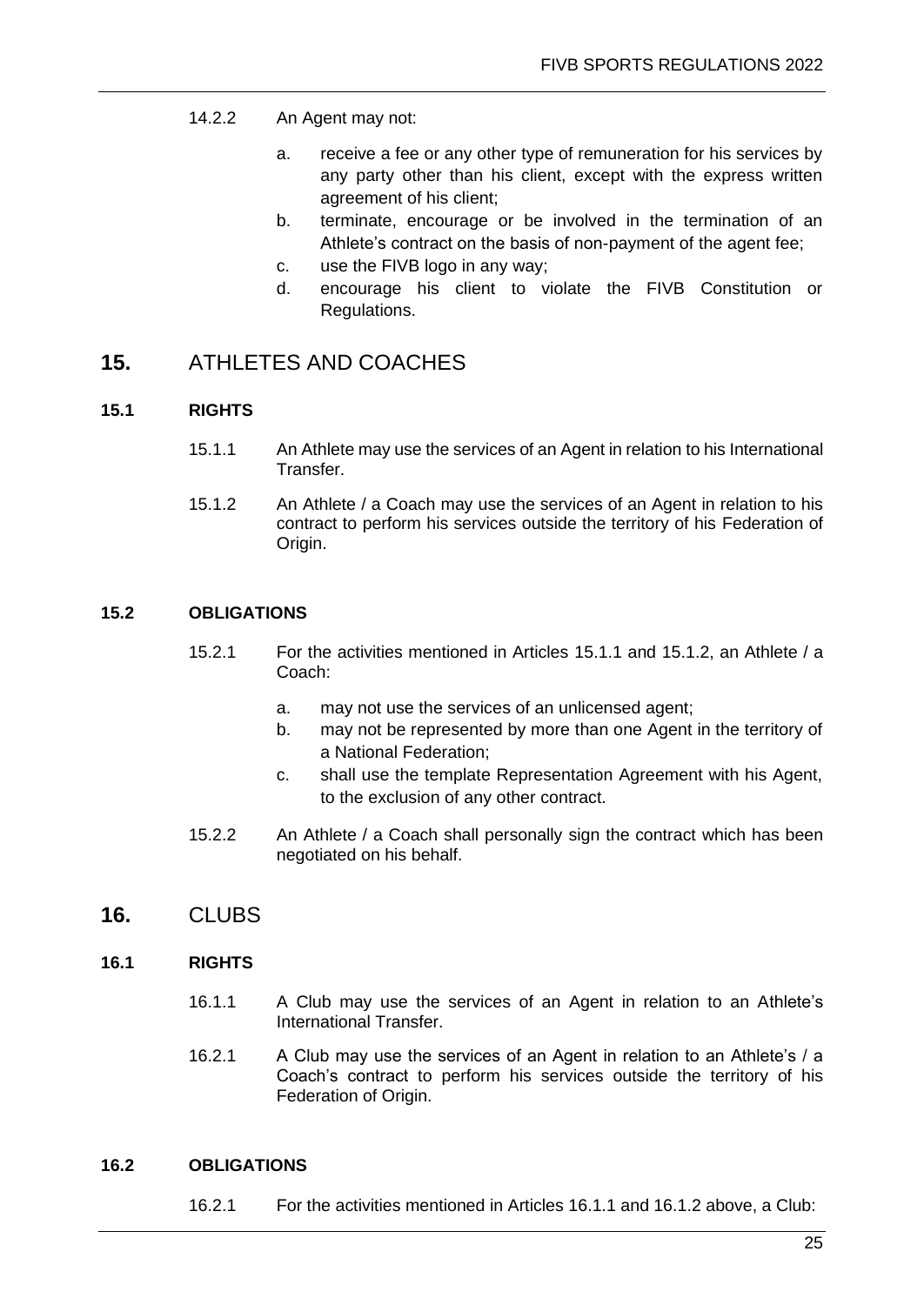- a. may not use the services of an unlicensed agent;
- b. may not use the services of more than one Agent; and
- c. shall use the template Representation Agreement with its Agent, to the exclusion of any other contract.
- 16.2.2 This Article 16 applies also to National Federations when they hire the services of a foreign coach for any of their national teams.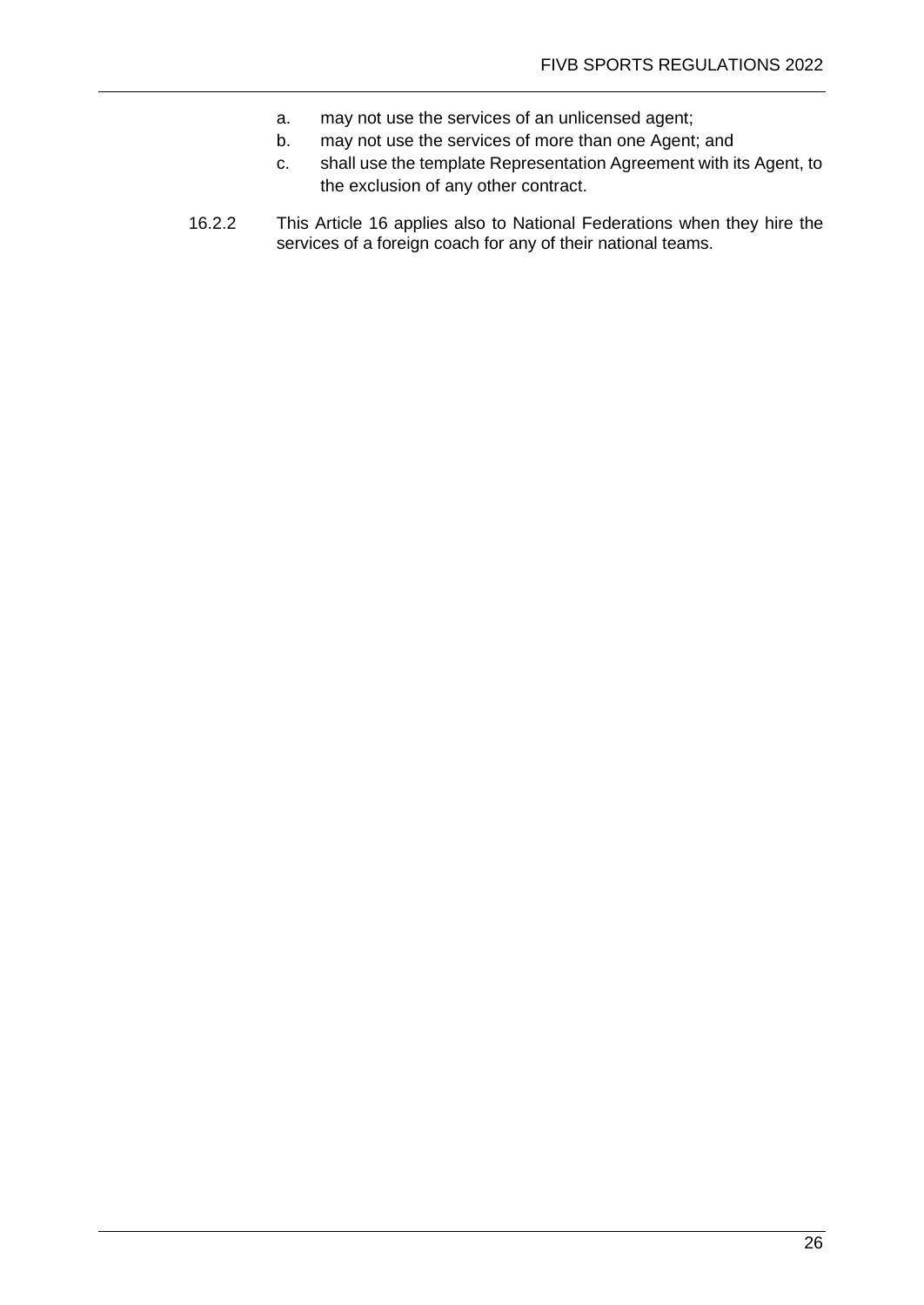## <span id="page-29-0"></span>CHAPTER 6 SANCTIONS

- **17.1** The FIVB may impose sanctions in accordance with the FIVB Disciplinary Regulations on an Agent, an Athlete, a Coach, a National Federation or a Club for a violation of the FIVB Constitution or Regulations. The competent FIVB body may publish its decision.
- **17.2** If an Agent does not comply with any of the requirements of Article 10.1 above, the FIVB may decide to revoke, temporarily or permanently, the License of the Agent.
- **17.3** The FIVB may offset a monetary sanction against an Agent through the guarantee which he paid prior to receiving the License. The Agent shall then repay the balance of the guarantee.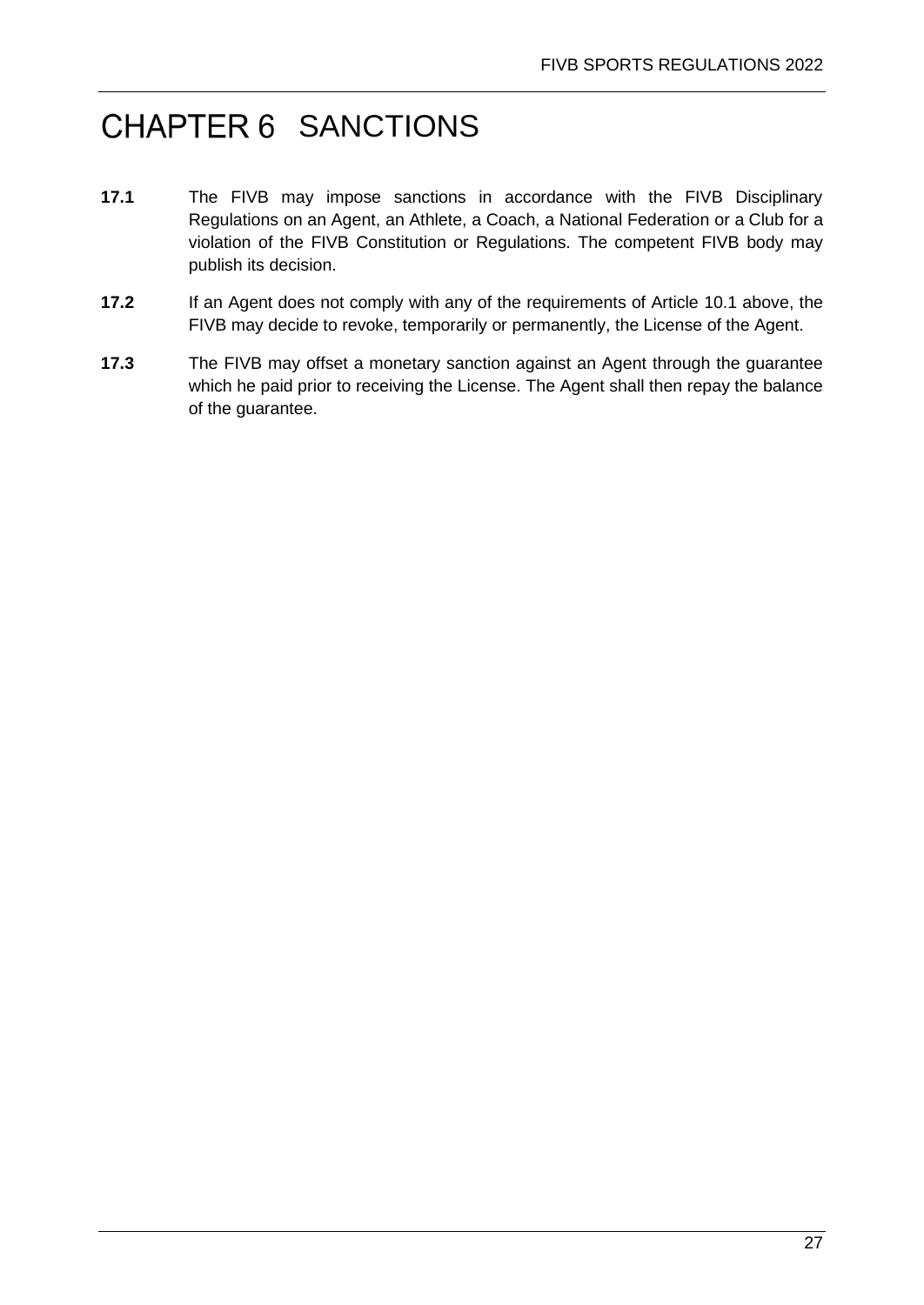## <span id="page-30-0"></span>**SECTION III Financial Disputes**

## <span id="page-30-1"></span>**CHAPTER 7 Complaint Process**

## <span id="page-30-2"></span>**18.** FINANCIAL DISPUTES BETWEEN CLUBS, PLAYERS, FIVB-

## LICENSED AGENTS AND COACHES

#### **18.1 PROCEDURE BEFORE FIVB/CONFEDERATION**

- a. A club, a player, a coach or a FIVB-licensed agent may file a complaint before FIVB.
- b. After receiving a written complaint ("Complaint") and providing the respondent with an opportunity to submit its reply in writing ("Reply"), the FIVB can decide a financial dispute of an international dimension between a club, a player, a coach or a FIVB-licensed agent provided that the Complaint is filed no later than three (3) years from the date of the last day of the relevant National League season during which the dispute arose. It can also decide financial disputes of an international dimension between a coach and a National Federation.
- c. Any counterclaim must be filed within the time limit for the Reply; subsequent filing of a counterclaim shall be inadmissible. The provisions on Complaints, including on the payment of the applicable handling fee, shall apply mutatis mutandis to counterclaims.
- d. The Complaint and the Reply shall include a summary of facts as well as specific requests for relief. The Complaint shall be accompanied by proof of payment of the administrative fee in the amount of CHF 500 (five hundred Swiss Francs) per Claimant. The FIVB may set a final time limit for the payment of the administrative fee, failing which the Complaint shall be deemed withdrawn. The complaining party shall have the burden of proving its allegations. The FIVB may request further submissions and translations into English from the parties.
- e. The FIVB conducts the procedure expeditiously and endeavours to complete it within two (2) months from closing the submissions period – in accordance with guidelines to be established by the FIVB. The decision will be taken on a balance of probabilities and by applying general principles of justice and fairness without reference to any particular national or international law (*ex aequo et bono*). The FIVB may award a contribution towards the applicable handling fee to the prevailing party. It shall state brief reasons. The FIVB may award a contribution of up to CHF 2,500 towards each prevailing party's reasonable legal fees and other expenses incurred in connection with the proceedings (including the applicable handling fee and the costs of witnesses and interpreters). When deciding on this contribution, the FIVB shall take into account the outcome of the proceedings as well as the conduct and financial resources of the parties.
- f. The FIVB may, at any stage of the procedure, assist the parties in reaching a settlement or decide to submit the case directly to the FIVB Tribunal. It may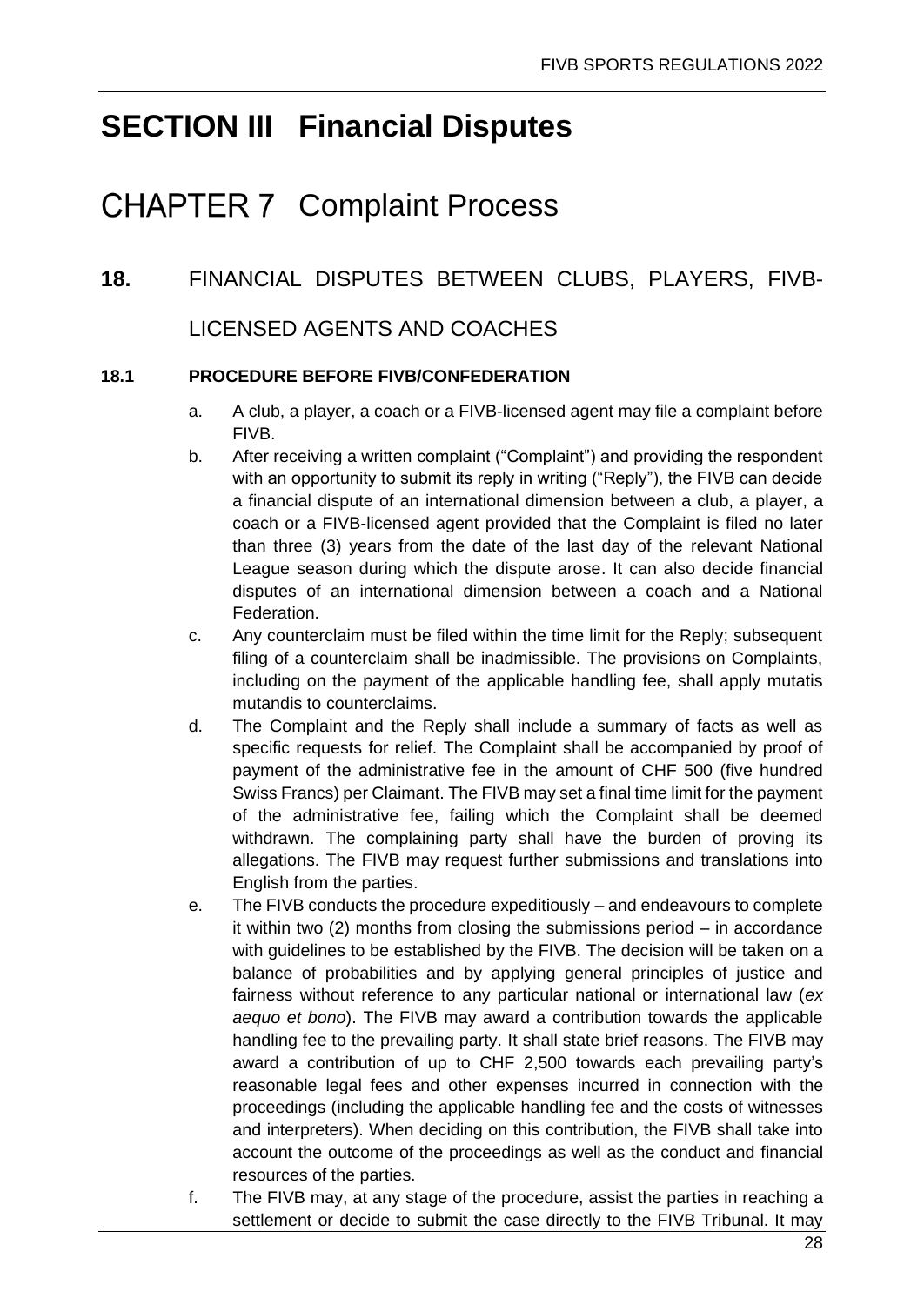refrain from entertaining the Complaint in case no ITC has been issued for a player's transfer or in case of an illegal transfer.

- g. The FIVB may set a final time limit for the parties' compliance with its decision and also determine that non-compliance will result in the imposition of sanctions under Article 21.3 below. Said sanctions may apply automatically after the lapse of the time limit.
- h. In case of disputes involving parties from the same Confederation, the FIVB may delegate its powers under this Article to the respective Confederation. The FIVB will then have the right to extend worldwide the sanction(s) imposed by Confederations.

#### **18.2 APPEAL**

Within fourteen (14) days from notification of the decision under Article 18.1 above, any affected party may request that the case be reviewed by the FIVB Tribunal.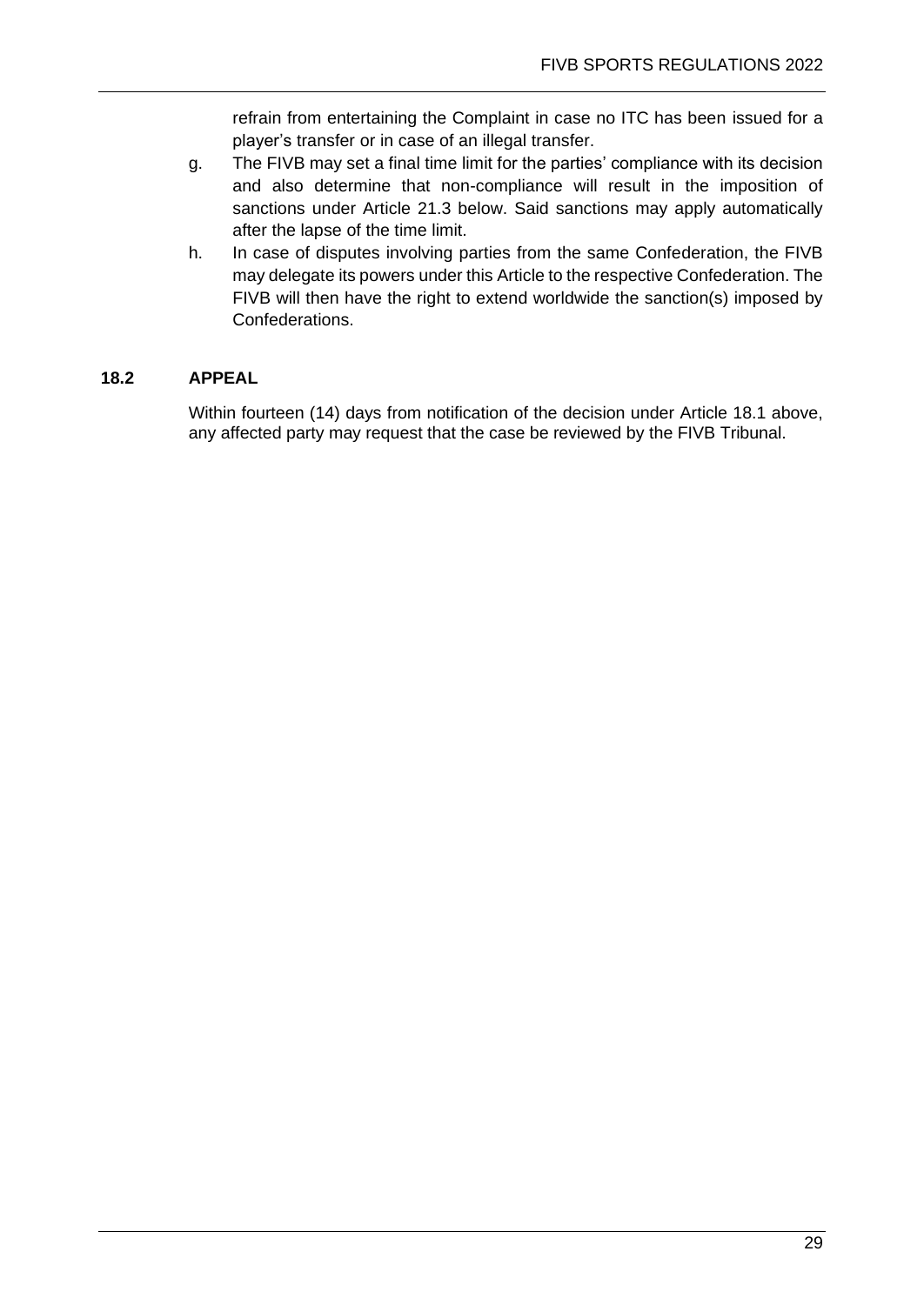## <span id="page-32-0"></span>CHAPTER 8 FIVB Tribunal

## <span id="page-32-1"></span>**19.** GENERAL PROVISIONS

#### **19.1 COMPOSITION**

- 19.1.1 The FIVB establishes an independent tribunal which will decide financial disputes between clubs, players, FIVB-licensed agents and coaches in a fair, fast and inexpensive manner.
- 19.1.2 The FIVB Tribunal is composed of five (5) judges, one from each Confederation, and five (5) substitute judges, one from each Confederation. The judge and the substitute judge from the same Confederation shall not have the same nationality. The judges and the substitute judges are appointed by the FIVB Board of Administration for a renewable term of four (4) years between the sessions of the FIVB elective Congress. One judge is appointed as the Chairperson and one judge as the Vice-Chairperson of the FIVB Tribunal.
- 19.1.3 Persons appointed to the FIVB Tribunal must have legal training and experience in the resolution of international sports disputes and may not hold any other position, with the exception of honorary titles, in FIVB or the Confederations. They must have proficient knowledge of English and be available to conduct proceedings in an expeditious manner.
- 19.1.4 The members of the Tribunal and all officers of the FIVB Tribunal's Secretariat involved in proceedings before the FIVB Tribunal cannot be held liable for any act or omission in connection with proceedings hereunder except in cases of grossly negligent or willful acts or omissions.
- 19.1.5 Cases before the FIVB Tribunal shall be heard by the Chairperson, provided that the amount in dispute does not exceed CHF 200'000 (two hundred thousand Swiss Francs). All other cases shall be heard by the Chairperson and two (2) other members of the FIVB Tribunal, appointed by the Chairperson. If one or more of the members is unavailable or ineligible due to reasons of conflict (see Article 20.4), the Chairperson shall appoint another member of the FIVB Tribunal. If the Chairperson is unavailable or ineligible due to reasons of conflict (see Article 20.4), he/she shall be replaced by the Vice‐Chairperson. The Chairperson may appoint another member of the FIVB Tribunal to hear a case instead of the Chairperson.

#### **19.2 JURISDICTION**

19.2.1 The FIVB Tribunal is competent to decide financial disputes of an international dimension between clubs, players, FIVB-licensed agents and coaches from within the world of volleyball. The FIVB Tribunal's jurisdiction extends also to financial disputes of an international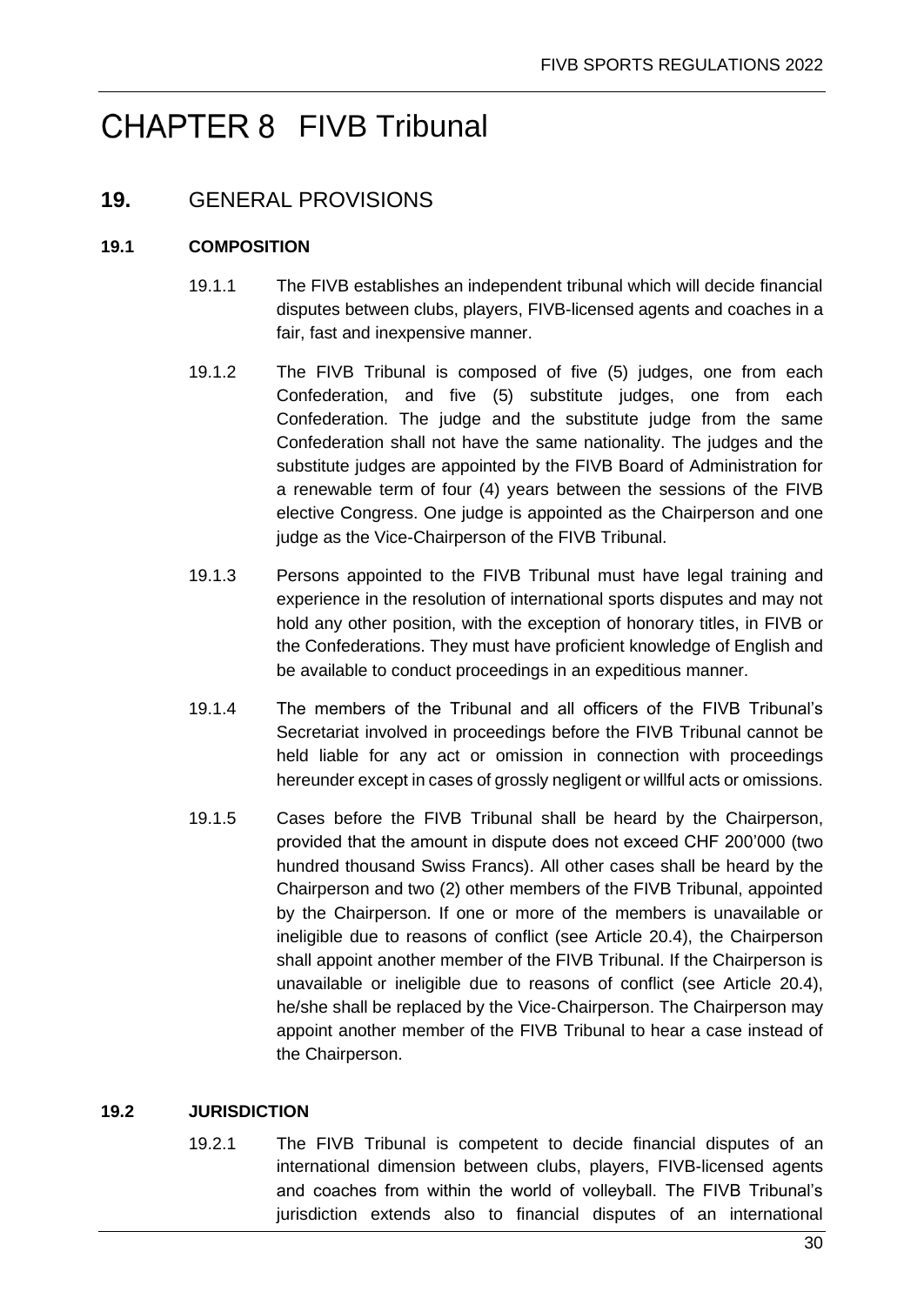dimension between a coach and a National Federation.

- 19.2.2 Only disputes:
	- 19.2.2.1 arising between the natural and legal persons/entities mentioned in Article 19.2.1; and
	- 19.2.2.2 decided previously by the FIVB / a Confederation or referred by the FIVB/a Confederation to the FIVB Tribunal

can be submitted for resolution by the FIVB Tribunal.

- 19.2.3 The Tribunal shall have the power to rule on its own jurisdiction.
- 19.2.4 Whenever a case has been submitted to the FIVB Tribunal in accordance with this Article, the present Regulations shall apply.

#### **19.3 SEAT**

The legal seat of the FIVB Tribunal is in Lausanne, Switzerland, irrespective of the place where a hearing or any other procedural act takes place.

#### **19.4 LANGUAGE**

- 19.4.1 The working language of the FIVB Tribunal shall be English. After consultation with the parties, the Tribunal may decide to hold the proceedings in another official language of the FIVB.
- 19.4.2 Documents provided to the FIVB Tribunal in a language other than English must be accompanied by a certified translation unless the Tribunal decides otherwise.

#### **19.5 COMMUNICATION**

All communications between the parties and the Tribunal shall be effected through the FIVB Tribunal's Secretariat.

### <span id="page-33-0"></span>**20.** PROCEEDINGS BEFORE THE FIVB TRIBUNAL

#### **20.1 CONDUCT OF PROCEEDINGS**

- 20.1.1 As a general rule, proceedings shall be conducted in writing, including facsimile and e-mail. The Tribunal is entitled to request the parties to submit electronic copies of their submissions.
- 20.1.2 To the extent not provided otherwise herein, the Tribunal shall determine in its sole discretion the procedure before it, taking into account the principles of equal treatment of the parties and their right to be heard.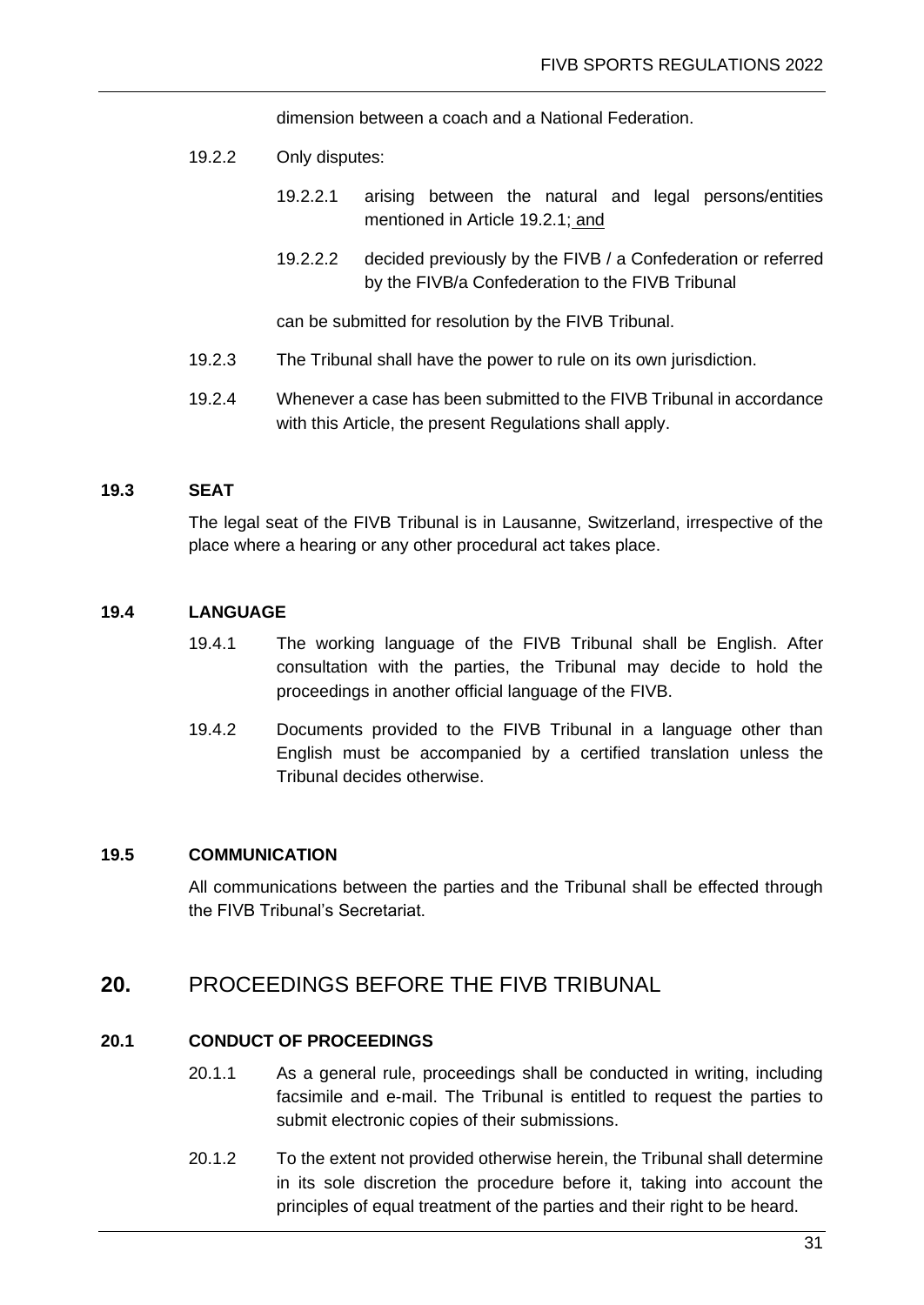20.1.3 A party may represent itself or be represented by legal counsel on the basis of a power of attorney.

#### **20.2 REFERRAL BY FIVB/CONFEDERATION**

In accordance with the FIVB Sports Regulations, the FIVB/a Confederation may decide to refer the matter directly to the FIVB Tribunal after receiving a person's complaint. In this case, the FIVB/Confederation shall submit the entire file of the case to the FIVB Tribunal's Secretariat.

#### **20.3 REQUEST FOR REVIEW**

- 20.3.1 The Request for Review of a decision taken by FIVB/a Confederation (hereinafter "RfR") shall be filed either by e-mail, facsimile or ordinary post to the FIVB Tribunal's Secretariat as follows:
	- Address Fédération Internationale de Volleyball (FIVB)

Att. FIVB Tribunal

Château Les Tourelles,

Edouard-Sandoz 2-4

1006 Lausanne, Switzerland

Facsimile +41 21 345 35 45

E-mail [fivb.tribunal@fivb.com](mailto:fivb.tribunal@fivb.com)

- 20.3.2 The RfR shall contain the following:
	- a. The names, nationality, postal addresses, telephone, facsimile numbers and e-mail addresses of the Claimant and the Respondent and their respective counsel;
	- b. A copy of the decision or the referral by FIVB/the Confederation.
	- c. A statement of all the facts and legal arguments;
	- d. The Claimant's request for relief.
	- e. All available written evidence on which the Claimant intends to rely, including the relevant contract.
	- f. Any request for a hearing and for the examination of (a) witness(es).
	- g. A bank certificate confirming payment of the applicable handling fee (see Article 20.10).
- 20.3.3 The FIVB Tribunal may set a final time limit for the payment of the handling fee, failing which the RfR shall be deemed withdrawn.
- 20.3.4 If more than one party files a RfR in relation to the same decision, they shall be automatically consolidated into one proceeding. The RfR with the highest amount in dispute determines the composition of the FIVB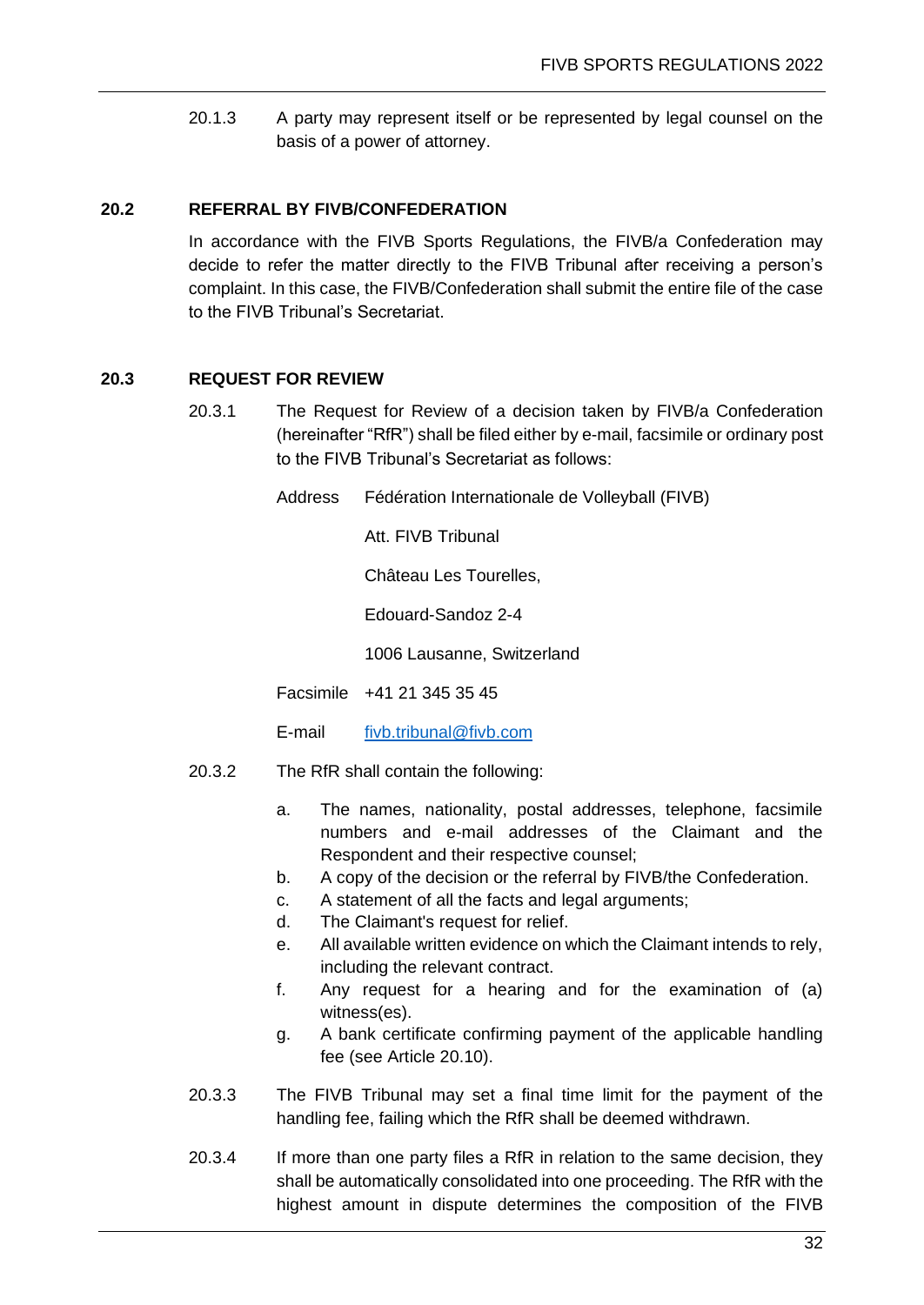Tribunal in accordance with Article 19.1.5. Each party shall pay the applicable handling fee in accordance with Article 20.11.1 based on its own request for relief in its RfR.

#### **20.4 INDEPENDENCE**

- 20.4.1 The Tribunal shall disclose to the parties any circumstances likely to affect the independence of one or more of its members with respect to any of the parties. A member shall be deemed not to be independent if he/she has the same nationality as one of the parties (see also Article 19.1.5).
- 20.4.2 A member of the Tribunal may be challenged if the circumstances give rise to legitimate doubts regarding his/her independence. The challenge shall be brought in writing within seven (7) days after the ground for the challenge has become known to the party making the challenge. Challenges are to be determined exclusively by the Chairperson who shall rule on the challenge after giving an opportunity to state their position to all parties and the other members of the Tribunal appointed to the case. If the Chairperson is the member being challenged, the Vice-Chairperson will decide on the challenge following the same procedure.
- 20.4.3 In the event that the challenge is accepted, the member will be replaced by his/her substitute. In the event that a challenge is brought and accepted also against the substitute, the Chairperson shall appoint another judge or substitute judge from the Tribunal to the case.

#### **20.5 ANSWER**

After receipt of the complete RfR or – in case of referral by the FIVB/a Confederation – of the initial complaint filed before the FIVB/Confederation, the Tribunal shall communicate it to the Respondent and set the time limit to file the Answer. The Answer shall contain:

- a. A statement of defence, including a statement of all the facts and legal arguments.
- b. Names, nationality and addresses of the Respondent and counsel, unless this has already been set out in the RfR.
- c. All available written evidence on which the Respondent intends to rely.
- d. Any request for the holding of a hearing and for the examination of (a) witness(es).
- e. Details of the relief sought.

#### **20.6 COUNTERCLAIMS**

20.6.1 In case of referral by the FIVB/a Confederation, any counterclaim must be filed within the time limit for the Answer; subsequent filing of a counterclaim shall be inadmissible. The provisions on complaints before the FIVB/the respective Confederation, including on the payment of the applicable administrative fee, shall apply mutatis mutandis to counterclaims before the FIVB Tribunal.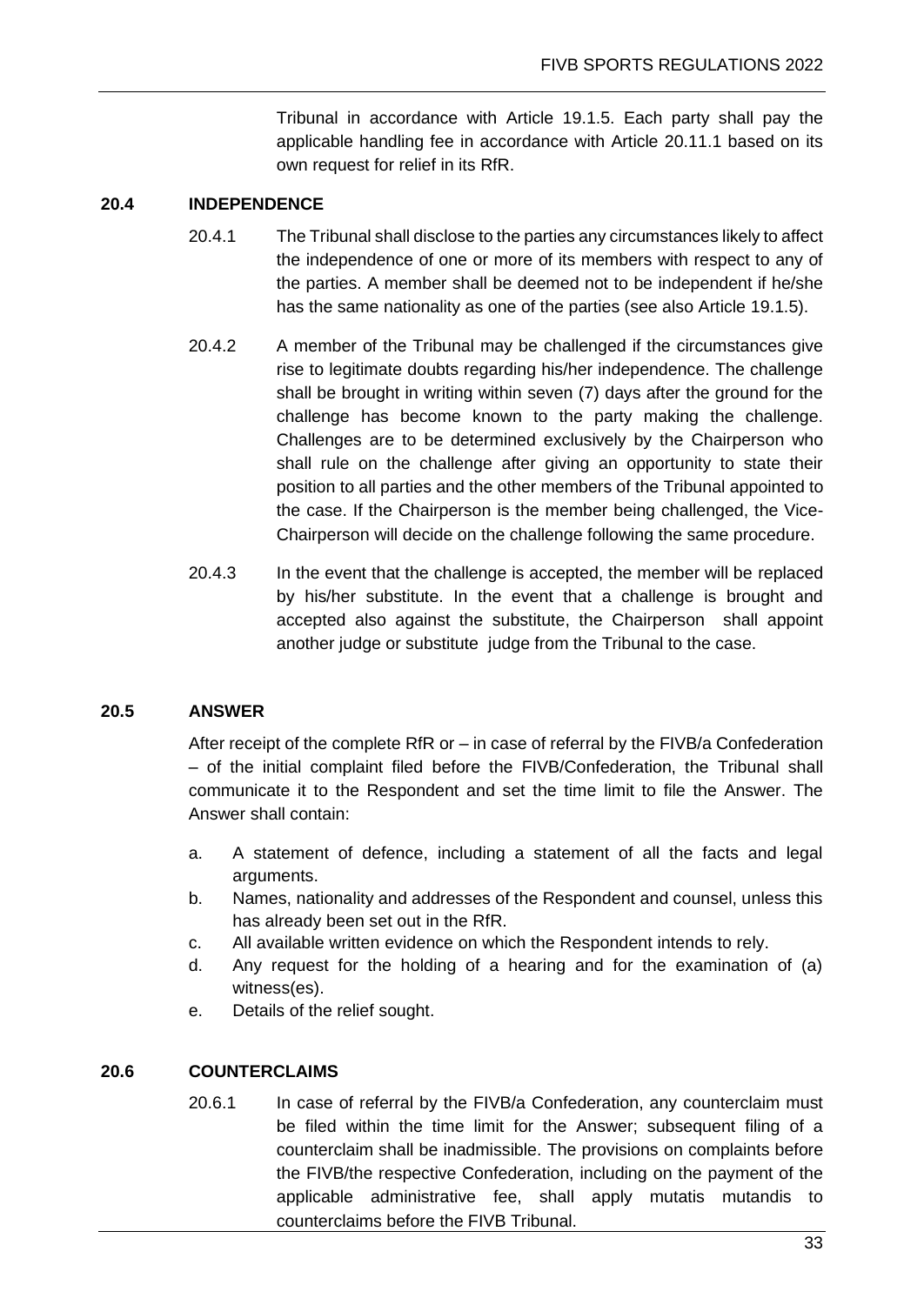20.6.2 In case of an RfR, any counterclaim filed by the Responding Party will be treated as a separate RfR and must comply with the deadline set forth in Article 18.2 and comport with the requirements of Article 20.3, including the payment of the applicable handling fee, in order to be admissible. As with any RfR, a counterclaim may not introduce any claims not (timely) filed in the first instance.

#### **20.7 FURTHER PROCEEDINGS**

- 20.7.1 After reviewing the RfR and the Answer, the Tribunal shall determine in its sole discretion whether a further exchange of submissions is necessary. Unless it decides that it is necessary, further submissions will not be taken into account.
- 20.7.2 The Tribunal may order the production of (additional) evidence or the parties' responses to specific questions, or give directions for the further proceedings. It may request the FIVB or the Confederation to produce a copy of the case file.
- 20.7.3 The Tribunal is authorized to attempt to bring about a settlement to the dispute.

#### **20.8 HEARING**

- 20.8.1 The Tribunal shall determine at its sole discretion, taking into account the parties' submissions, whether a hearing is to be held or not. It may decide that the hearing is to be held by telephone or video conference.
- 20.8.2 The Tribunal may decide to make the organisation of a hearing conditional upon the payment of administrative costs by the parties.
- 20.8.3 Each party shall be responsible for the availability and costs of its witnesses and experts.

#### **20.9 LAW APPLICABLE TO THE MERITS**

Unless otherwise agreed by the parties, the Tribunal shall apply general considerations of justice and fairness without reference to any particular national or international law (*ex aequo et bono*).

#### **20.10 DECISION**

- 20.10.1 The Tribunal shall have full power to review the facts and the law of the dispute.
- 20.10.2 If the Respondent fails to submit an Answer or fails to submit his Answer in accordance with Article 20.5 above, the Tribunal may nevertheless proceed with the case and deliver a decision. The same applies if any party fails to abide by a procedural order or by directions given by the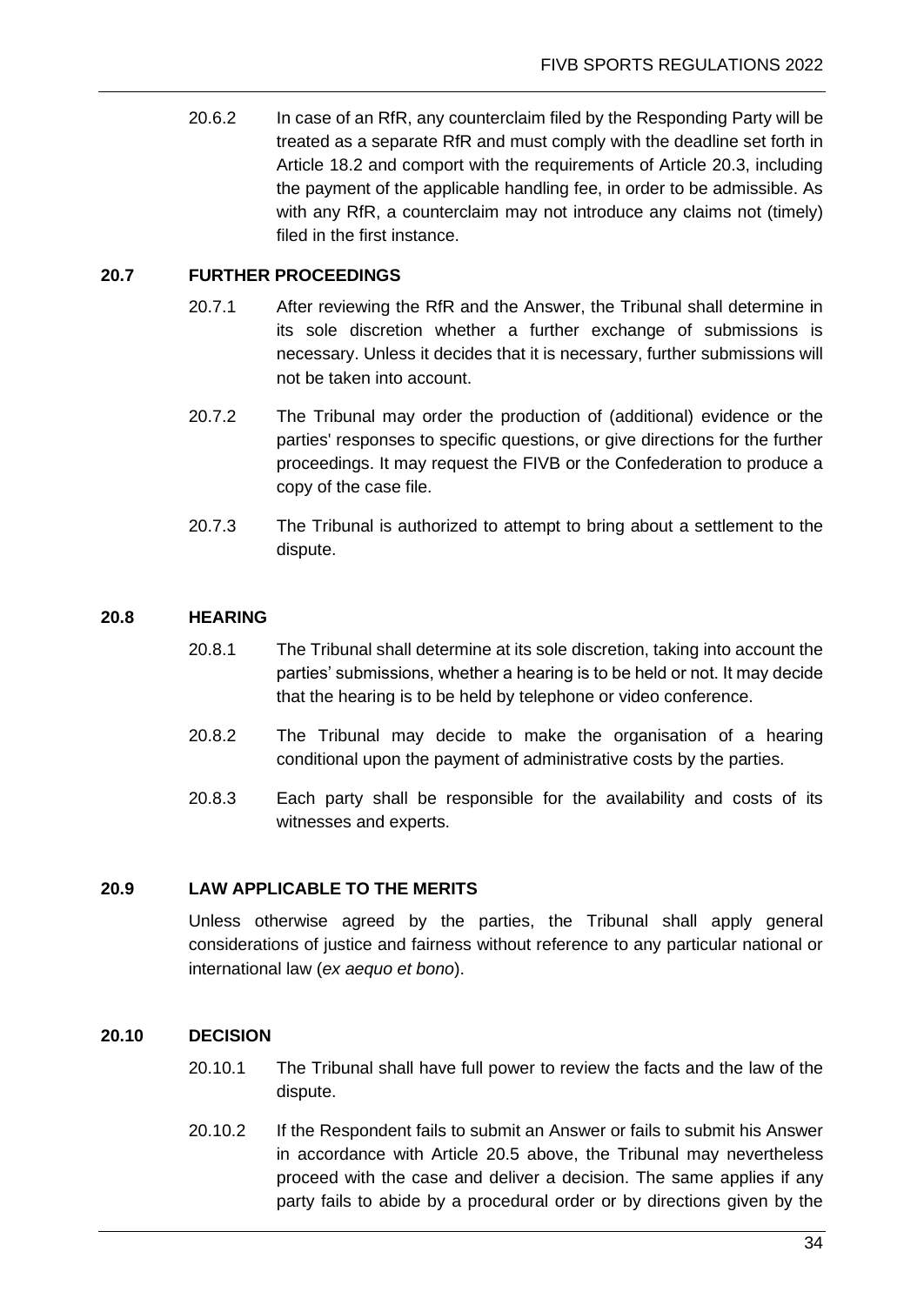Tribunal or fails to appear at a hearing.

- 20.10.3 When the Tribunal is composed of three (3) members, the decision shall be made by a majority decision. In case of a tie, the Chairperson has the casting vote.
- 20.10.4 The Tribunal shall give a written, dated and signed decision with summary reasons.
- 20.10.5 The Tribunal shall endeavour to render the decision no later than six (6) weeks after the completion of the proceedings.
- 20.10.6 Decisions of the FIVB Tribunal are not confidential unless ordered otherwise by the Tribunal.

#### **20.11 COSTS**

- 20.11.1 Subject to Article 20.7.2, the facilities and services required for the operation of the FIVB Tribunal are free of charge for the parties, save for a handling fee of:
	- CHF 1'500 (one thousand five hundred Swiss Francs) for cases with an amount in dispute up to CHF 30'000 (thirty thousand Swiss Francs);
	- CHF 2'000 (two thousand Swiss Francs) for cases with an amount in dispute between CHF 30'001 and CHF 100'000 (thirty thousand and one Swiss Francs and one hundred thousand Swiss Francs);
	- CHF 3'000 (three thousand Swiss Francs) for cases with an amount in dispute between CHF 100'001 and CHF 200'000 (one hundred thousand and one Swiss Francs and two hundred thousand Swiss Francs);
	- CHF 4'000 (four thousand Swiss Francs) for cases with an amount in dispute between CHF 200'001 and 500'000 (two hundred thousand and one Swiss Francs and five hundred thousand Swiss Francs);
	- CHF 5'000 (five thousand Swiss Francs) for cases with an amount in dispute between CHF 500'001 and CHF 1'000'000 (five hundred thousand and one Swiss Francs and one million Swiss Francs);
	- CHF 7'000 (seven thousand Swiss Francs) for cases with an amount in dispute exceeding CHF 1'000'000 (one million Swiss Francs).

All payments to the FIVB Tribunal must be made in CHF to the following FIVB account: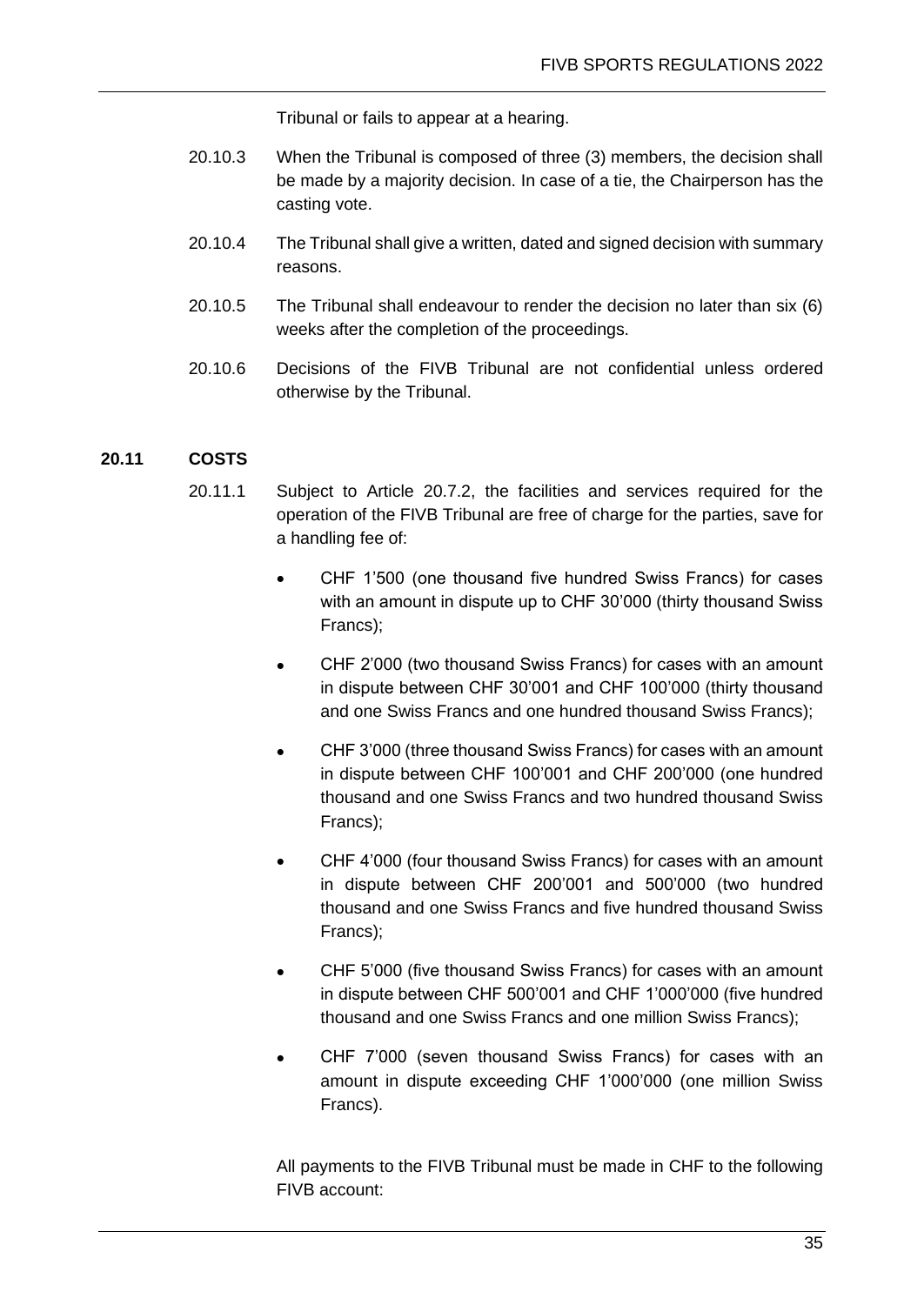Banque Cantonale Vaudoise (BCV) Place Saint-François 14 CH-1001 Lausanne / Switzerland Account: T 5344.53.25 IBAN: CH33 00767 000T 5344 5325 BIC Code (Swift Address): BCVLCH2LXXX Bank clearing: 767

The FIVB shall allocate an annual budget for the Tribunal, primarily from the administration fees from International Transfer Certificates.

20.11.2 As a general rule, the decision shall grant the prevailing party a contribution towards its reasonable legal fees and other expenses incurred in connection with the proceedings (including the applicable handling fee and the costs of witnesses and interpreters). When deciding on this contribution, the Tribunal shall take into account the outcome of the proceedings, as well as the conduct and the financial resources of the parties.

#### **20.12 APPEAL**

Decisions of the FIVB Tribunal can only be appealed to the Court of Arbitration for Sport (CAS), Lausanne, Switzerland and any such appeal must be lodged with CAS within twenty-one (21) days from the receipt of the decision. The CAS shall decide the appeal *ex aequo et bono* and in accordance with the Code of Sports-related Arbitration, in particular the Special Provisions Applicable to the Appeal Arbitration Procedure.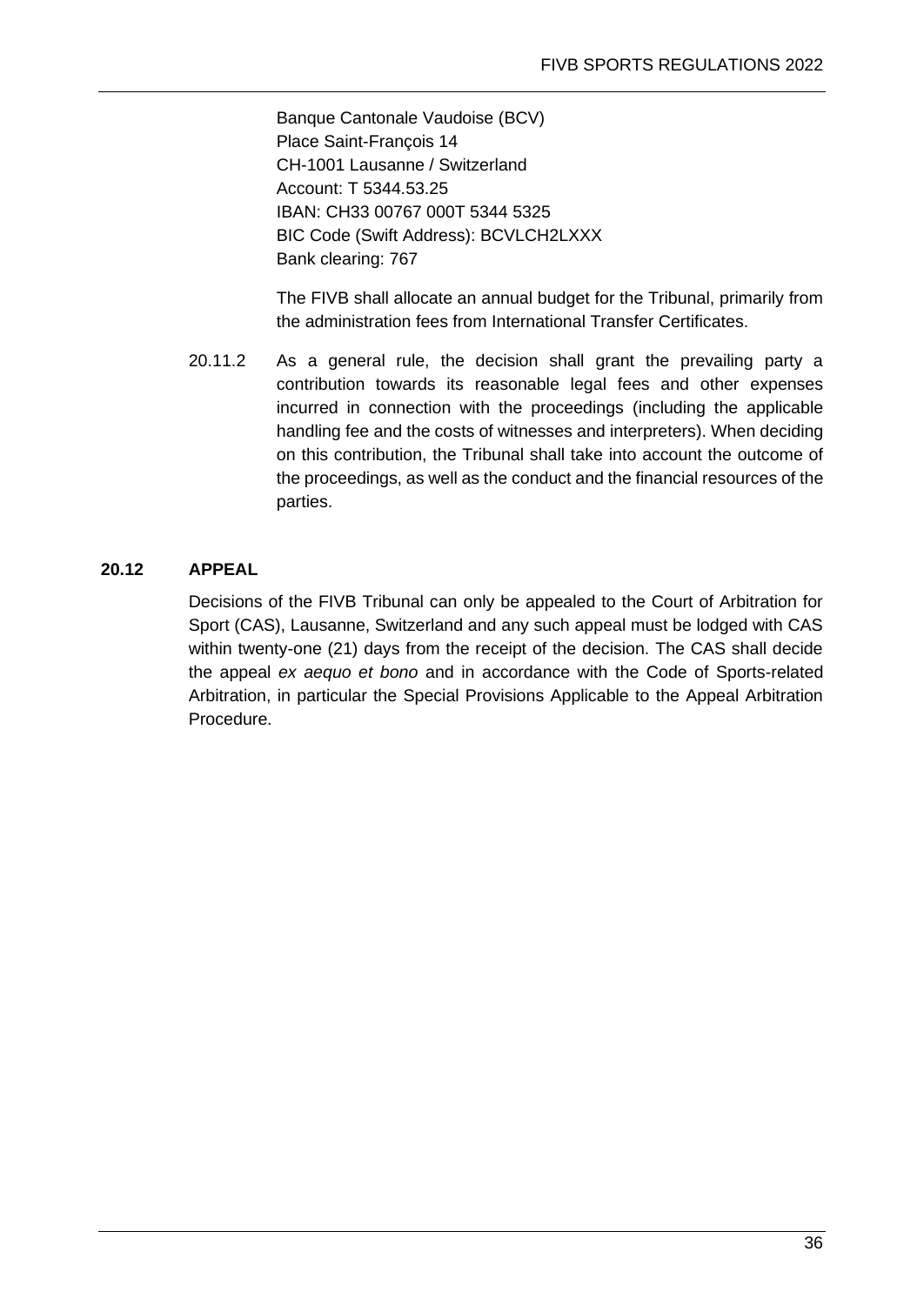## <span id="page-39-0"></span>**CHAPTER 9 Failure to comply with a decision**

### <span id="page-39-1"></span>**21.** SANCTIONS

- 21.1 If a National Federation, club, coach, agent or player that was a party to proceedings before the FIVB/Confederation, the FIVB Tribunal or before the Court of Arbitration for Sport (CAS) fails to comply with the decision of said body, it commits an offence. The FIVB may impose the following sanctions on this party:
- a. Warning;
- b. Fine up to CHF 50,000 (fifty thousand Swiss Francs);
- c. Prohibition of receiving an ITC (for clubs) or prohibition or restriction to transfer internationally (for players);
- d. Withdrawal or temporary suspension of a licence (for coaches and agents);
- e. Prohibition of registering and lining-up foreign players in any competition (for clubs);
- f. Prohibition of participating in international competitions.
- 21.2 The above sanctions can be extended in FIVB's sole discretion, to natural or legal persons which are directly or indirectly linked to the first party, either from a legal or sporting perspective (e.g. different entity under a similar name, same board of directors, officials, technical staff, same sporting license, etc.). The FIVB shall ensure that the party against which such sanctions shall be extended has the right to state its position and provide evidence before extending against such party.
- 21.3 In all cases, the above sanctions can be applied more than once and cumulatively.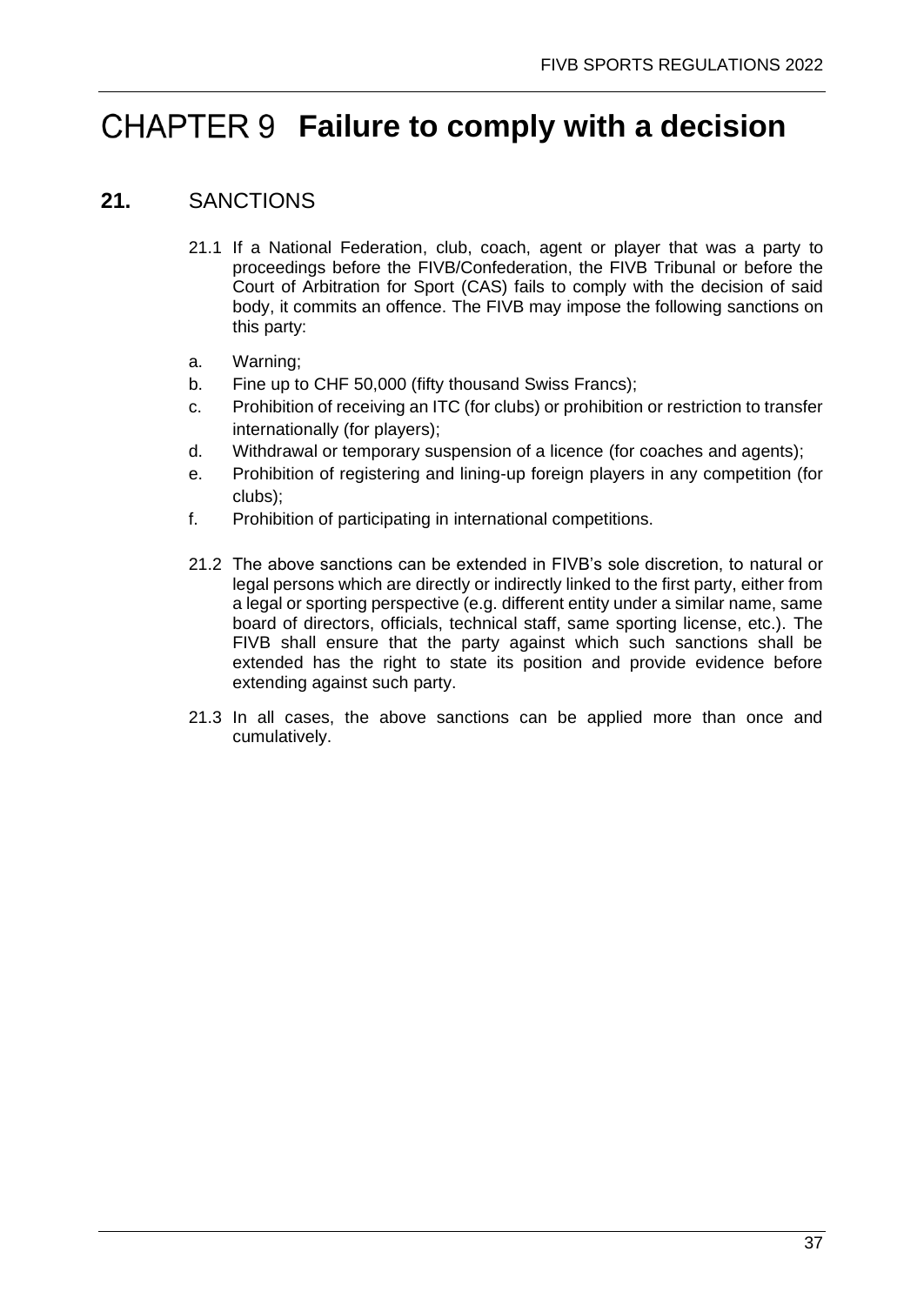## <span id="page-40-0"></span>**SECTION IV Final Provisions**

## <span id="page-40-1"></span>**CHAPTER 10 Miscellaneous**

## <span id="page-40-2"></span>**22.** ENTRY INTO FORCE

- **22.1.** These Regulations were approved by the FIVB Board of Administration on 21 March 2022 and shall enter into force on 19 June 2022. They can be amended by a decision of the FIVB Board of Administration.
- **22.2** These Regulations supersede all previous versions of the FIVB Sports Regulations and amendments thereto, which are hereby cancelled.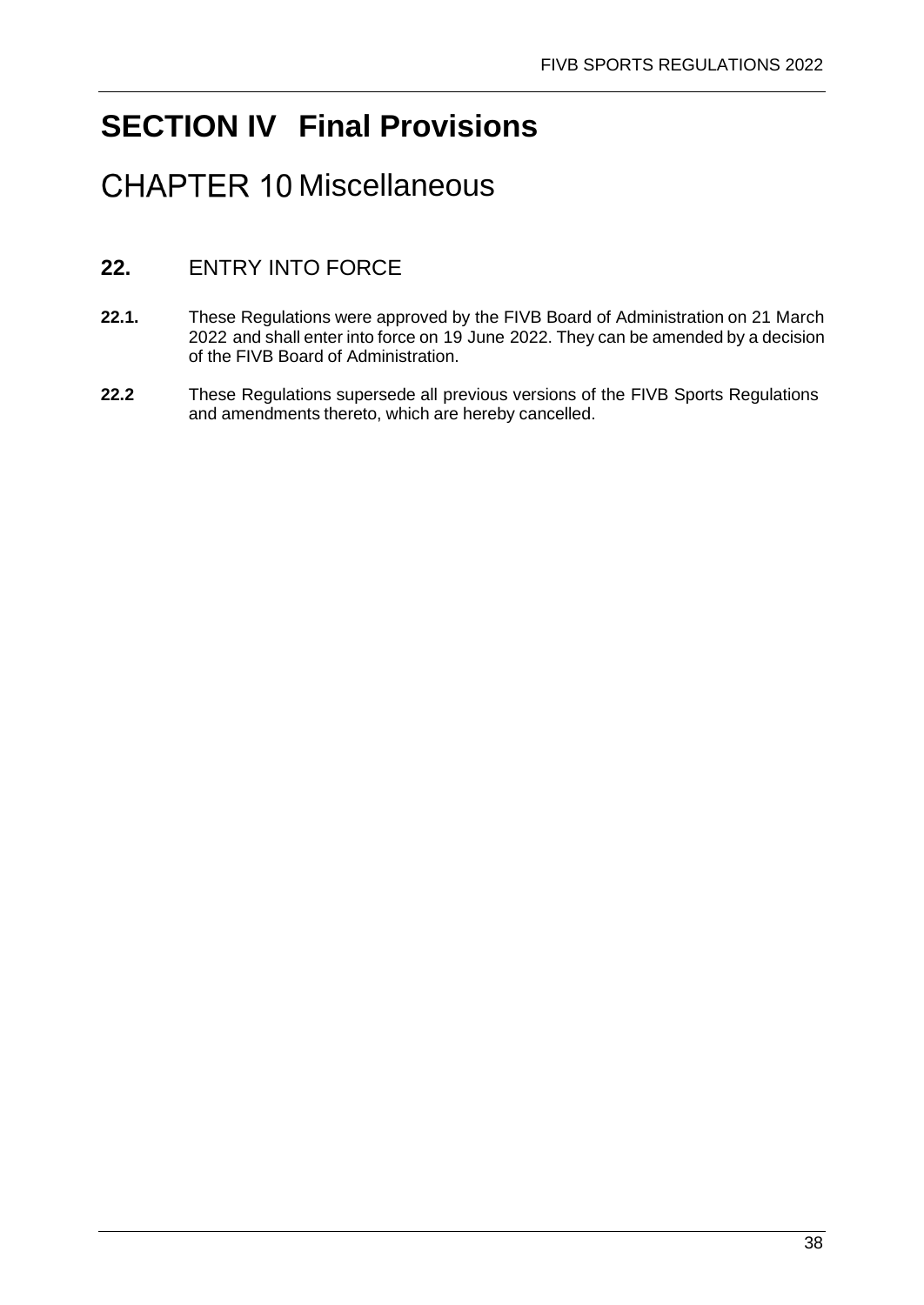#### **Appendix A**

#### **Application Form for FIVB Agent's License Test**

Last name:

First name:

Federation of Origin:

Date of birth:

Nationality:

Name and address of the company/agency:

Private address of the applicant, in the absence of a company/agency:

Telephone, facsimile and email details:

**→** Please attach:

-a copy of the passport of the applicant,

-an official abstract of the applicant's criminal record,

-a passport-size picture

-the Declaration duly signed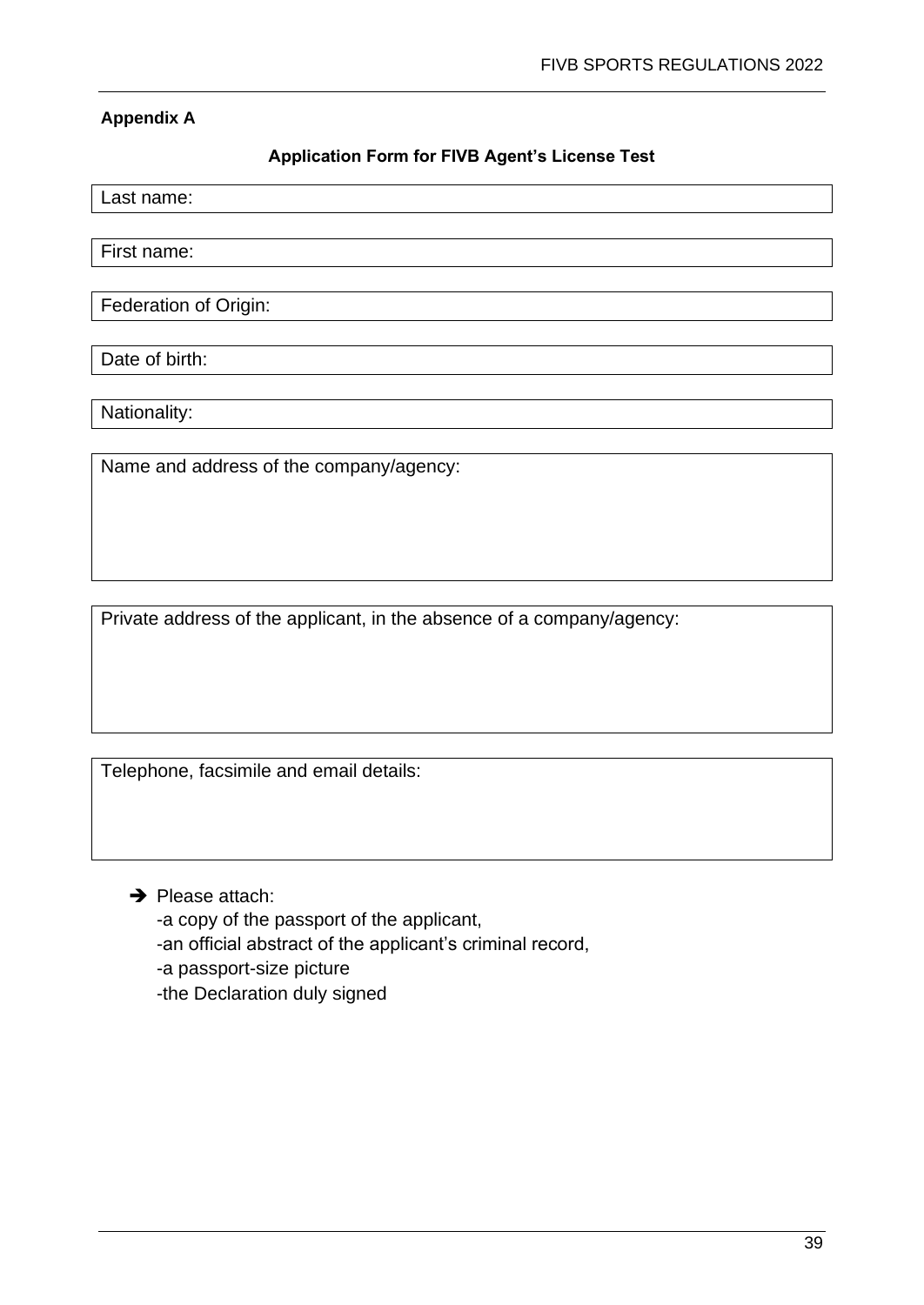#### **Declaration**

I, the undersigned applicant, confirm herewith that:

*I am not a volleyball athlete, coach, referee, line judge or scorer table official;*

*I do not hold a position in the FIVB, a Confederation, National Federation or Club;*

*I am not in any way involved, either personally or through third persons, in a National Federation or Club;*

*I have not been convicted of a serious crime, and I acknowledge that the FIVB is fully free to appreciate my application regarding this criterion;*

*I acknowledge and understand that in order to become and remain an FIVB Agent, I will have to pay a guarantee for compliance with the FIVB Sports Regulations, in the amount of CHF 5,000 (five thousand Swiss Francs);*

*I acknowledge and understand that in order to become and remain an FIVB Agent, I will have to pay an annual registration fee of CHF 1,000 (one thousand Swiss Francs);*

*I understand that I could be invited by the FIVB for a personal interview and a test in Lausanne, Switzerland, at the FIVB headquarters, which I will have to attend on my own expenses;*

*I have read and understood the FIVB Data Protection Requlations available under www.fivb.com*

*I will comply with the FIVB Constitution and all FIVB regulations and decisions. In particular, I recognize that I must strictly comply with the FIVB Sports Regulations in force and as modified from time to time by the FIVB.*

*I* understand that I am subject to disciplinary sanction by the FIVB in case of breach of *the FIVB Constitution and all FIVB regulations and decisions.* 

Date:

Place:

Name and Signature of the applicant: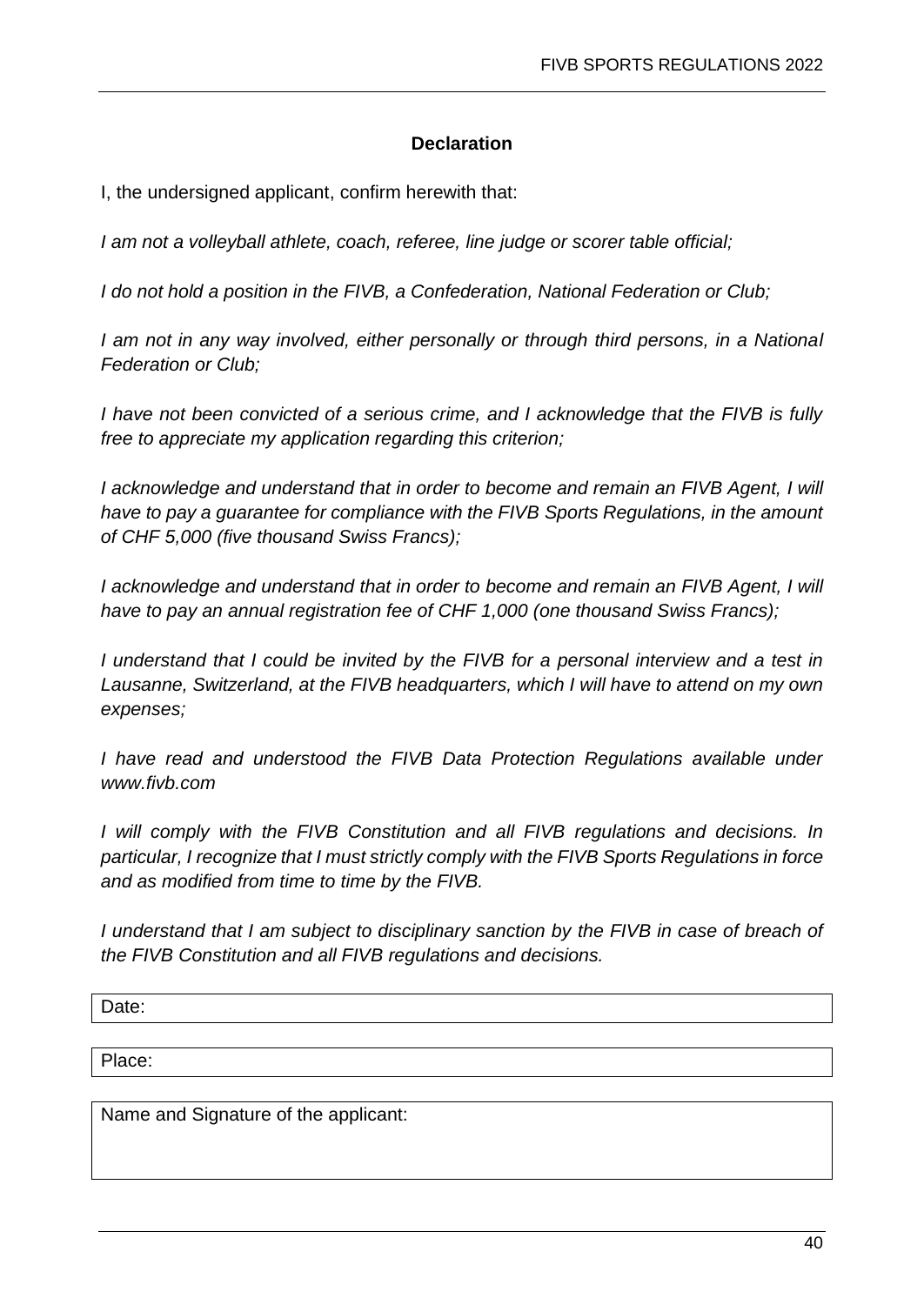### **Appendix B**

#### **STANDARD FIVB AGENT-CLIENT CONTRACT**

Between:

*[\*NAME OF ATHLETE/COACH/CLUB\*], [\*address and nationality\*]* (hereinafter the "Client"),

AND

*[\*NAME OF AGENT\*], [\*address of the Agency\*]* (hereinafter the "Agent");

HEREBY AGREE TO THE FOLLOWING TERMS:

#### **Preamble**

This Contract is based on a standard agreement provided by the FIVB pursuant to the FIVB Sports Regulations.

#### **1. Scope and Term of the Contract**

1.1 The Client herewith contracts the Agent to exclusively represent it in all negotiations regarding the international transfer or contract of the Client in *[\*insert territory of exclusive representation e.g. a country or a continent\*]*.

1.2 The term of the Contract starts on *[\*date\*]* and expiring on *[\*date\* - may not exceed 3 years]*.

1.3 The Parties agree that the duration of this Contract can only be extended by a new written agreement signed by both parties.

#### **2. Parties' Rights and Obligations**

The Parties agree that their relationship under this Contract shall be governed by the FIVB Sports Regulations as amended from time to time. In particular, the Parties agree to be entitled to and bound by the respective rights and duties provided for in the FIVB Sports Regulations

#### **3. Compensation**

3.1 In consideration for the services to be performed by the Agent under this Contract, the Agent shall be compensated as follows:

#### *[\*insert percentage, not to exceed 10%\*]* **percent of the transaction negotiated by the Agent on the Client's behalf**

3.2 The Client shall pay the compensation stipulated in Clause 3.1 to the Agent by no later than *[\*insert date\*]*. The parties also agree that, in case the international transfer or the contract negotiated by the Agent includes a clause according to which the Agent will be paid by the other party and not by his Client, then the Client will be released from his obligation under this Clause 3.

3.3 All compensation to the Agent under this Contract shall be made to the Agent's bank account, the details of which will be notified in writing by the Agent to his Client on a proper invoice.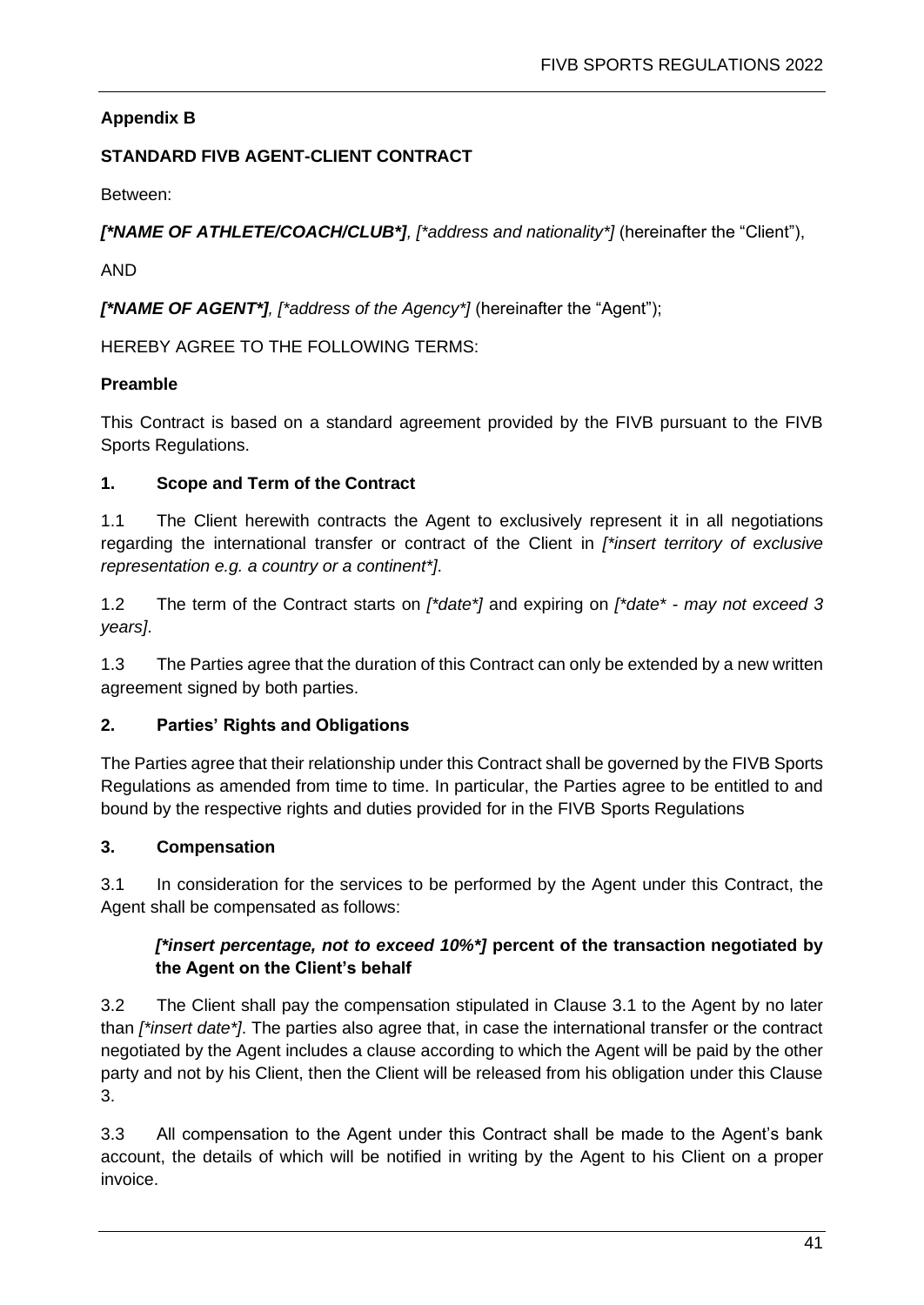#### **4. Amendment**

This Contract between the Parties, including this provision, can only be amended by an agreement in writing signed by both of the Parties.

#### **5. Dispute Resolution**

Any dispute arising from or related to the present contract shall be submitted to the FIVB in Lausanne, Switzerland and shall be resolved in accordance with Article 18 of the FIVB Sports Regulations. The language of the procedure shall be English. The FIVB and (if needed) the FIVB Tribunal and the Court of Arbitration for sport shall resolve the dispute *ex aequo et bono*.

IN WITNESS THEREOF, the Parties hereto intending to be legally bound by the terms of this Contract do execute this Contract as of:

\_\_\_\_\_\_\_\_\_\_\_\_\_\_\_\_\_\_\_\_\_\_\_\_\_\_\_\_\_\_\_\_\_\_ \_\_\_\_\_\_\_\_\_\_\_\_\_\_\_\_\_\_\_\_\_\_\_\_

*[\*date\*], [\*place\*]*

AGENT CLIENT

[Name of Agent] [Name of Client]

#### **DISCLAIMER**

*This Standard Contract does not take into account the legal requirements of specific countries*  which could be applicable to an agent-client contract. The addition, amendment or deletion of *any clause to this standard agreement in order to comply with the laws of a specific jurisdiction requires FIVB's prior written approval.*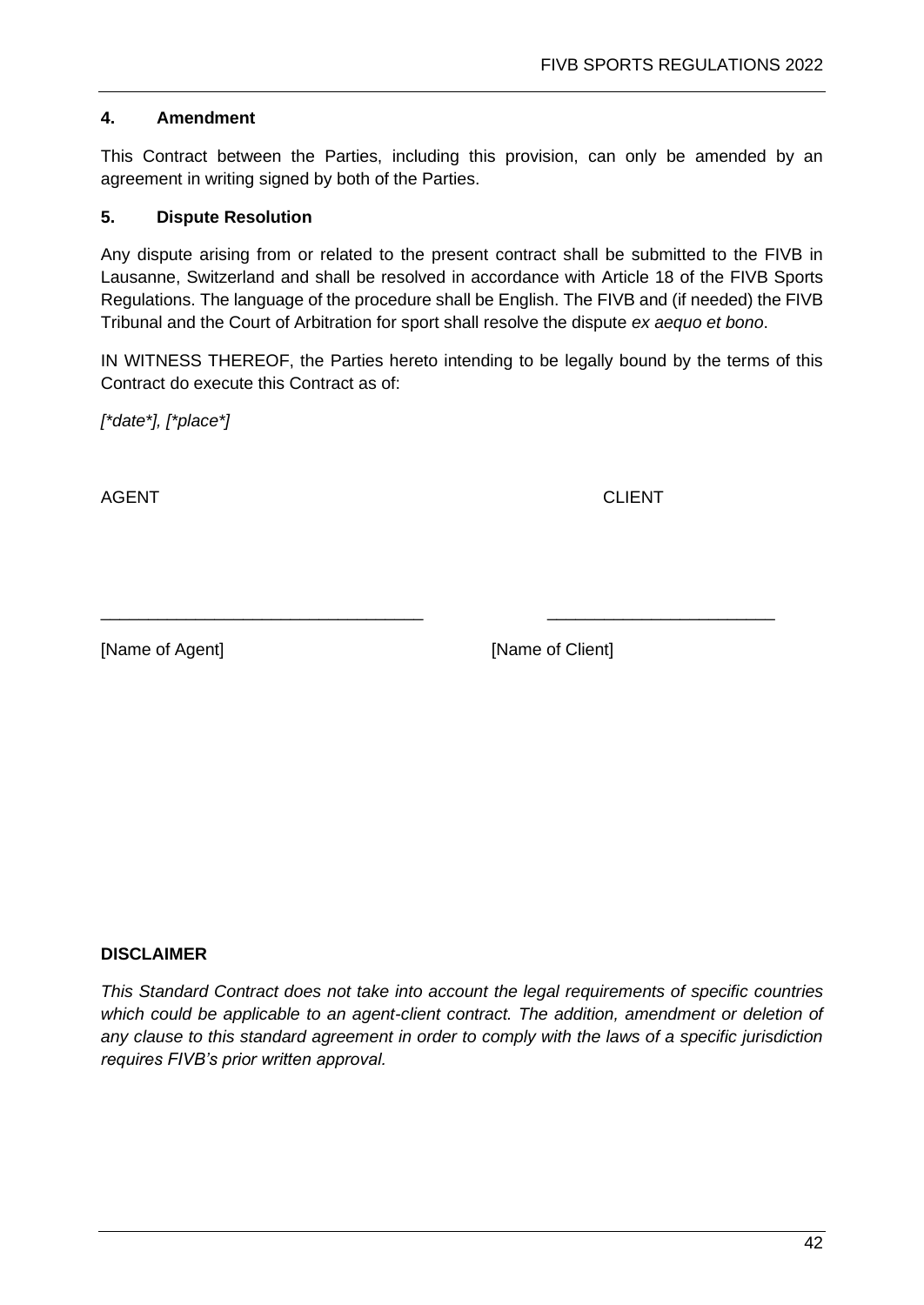#### **Appendix C**

#### **Maximum Federation of Origin Solidarity Fees (Article 6.3.3(c) of the FIVB Sports Regulations) (per season)**

When negotiating the Federation of Origin Solidarity Fee, a Federation of Origin and a Receiving Club should take into account the criteria defined in Article 6.3.3(b) of the FIVB Sports Regulations.

In all cases, the Federation of Origin Solidarity Fees should not exceed the maximum values below.

| <b>NF Categories &gt;</b> | 1                   | $\overline{2}$      | 3               | 4                   | 5                   |
|---------------------------|---------------------|---------------------|-----------------|---------------------|---------------------|
| <b>Divisions/Leagues</b>  |                     |                     |                 |                     |                     |
| $\mathbf v$               |                     |                     |                 |                     |                     |
| <b>Highest</b>            | Up to<br>CHF 2,500* | Up to<br>CHF 5,000* | Up to CHF 7,500 | Up to<br>CHF 15,000 | Up to<br>CHF 25,000 |
| 2 <sup>nd</sup> Highest   |                     |                     | Up to CHF 2,500 | Up to CHF 5,000     | Up to<br>CHF 10,000 |
| 3rd Highest               | $- - -$             | $- - -$             | ---             | $- - -$             | ---                 |
| Lower                     | ---                 | ---                 | ---             |                     |                     |

\*The Federation of Origin Solidarity Fee is applicable only when an International Solidarity and Administration Fee is applicable, i.e. when there is an "International Rights Transfer", which means that the Receiving Club is participating in an international competition.

In the event that the transfer is exempted from the payment of the International Solidarity and Administration Fee, no Federation of Origin Solidarity Fee shall be payable to the Federation of Origin (Article 6.3.3(c) FIVB Sports Regulations).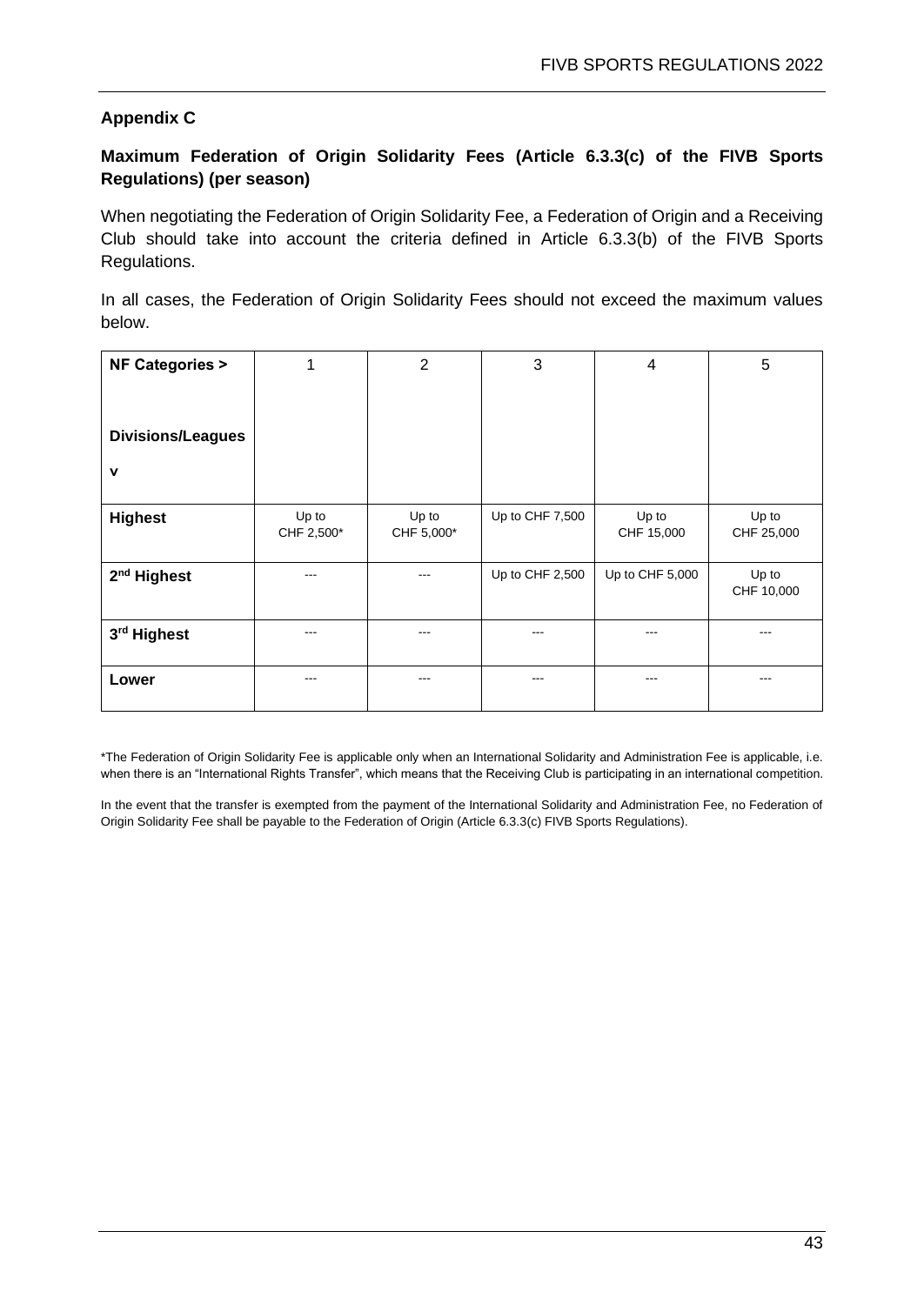#### **Appendix D**

**Procedure for the FIVB's intervention in determination of Federation of Origin Solidarity Fee (Articles 6.3.3.d. of the FIVB Sports Regulations)**

#### **1. Prior negotiations**

1.1. In accordance with Article 6.3.3.d. of the FIVB Sports Regulations, should the Receiving Club and the Federation of Origin fail to reach an agreement on the Federation of Origin Solidarity Fee for the transfer of the player for the coming season, the FIVB's intervention may be requested to resolve the dispute in accordance with the process described below.

#### **2. Request**

2.1. The player, the Receiving Club and/or the Federation of Origin may file a signed written request before the FIVB, using the form attached to this Appendix.

#### **3. Procedure**

- 3.1. The FIVB shall simultaneously provide the Receiving Club and the Federation of Origin with the opportunity to provide its position in writing, on a confidential basis and within a set deadline, including:
	- 3.1.1. A figure (in Swiss Francs) representing the requested value of the Federation of Origin Solidarity Fee for the coming season;
	- 3.1.2. Brief arguments justifying the value requested based on the criteria defined in Article 4.2 below; and
	- 3.1.3. The relevant supporting evidence along with English translations where necessary.
- 3.2. Should a party fail to provide its position within the set deadline, no additional time shall be granted, and the FIVB will issue a decision based on the records as it stands.
- 3.3. Evidence of the following shall not be admissible:
	- 3.3.1. The financial standing of a party.
	- 3.3.2. Press comments, testimonials or similar material bearing on the performance of the player, save for recognised player awards for playing excellence.
	- 3.3.3. Similar fees in other sports or occupations.
	- 3.3.4. The costs of the parties' representatives (legal counsels, agents, etc.).
- 3.4. The FIVB's intervention as per this Appendix D does not prevent the parties from discussing the amount of the Federation of Origin Solidarity Fee for the transfer of the player and reaching an amicable resolution at any point in time prior to the FIVB issuing its decision.
	- 3.5. Each party shall bear its own costs.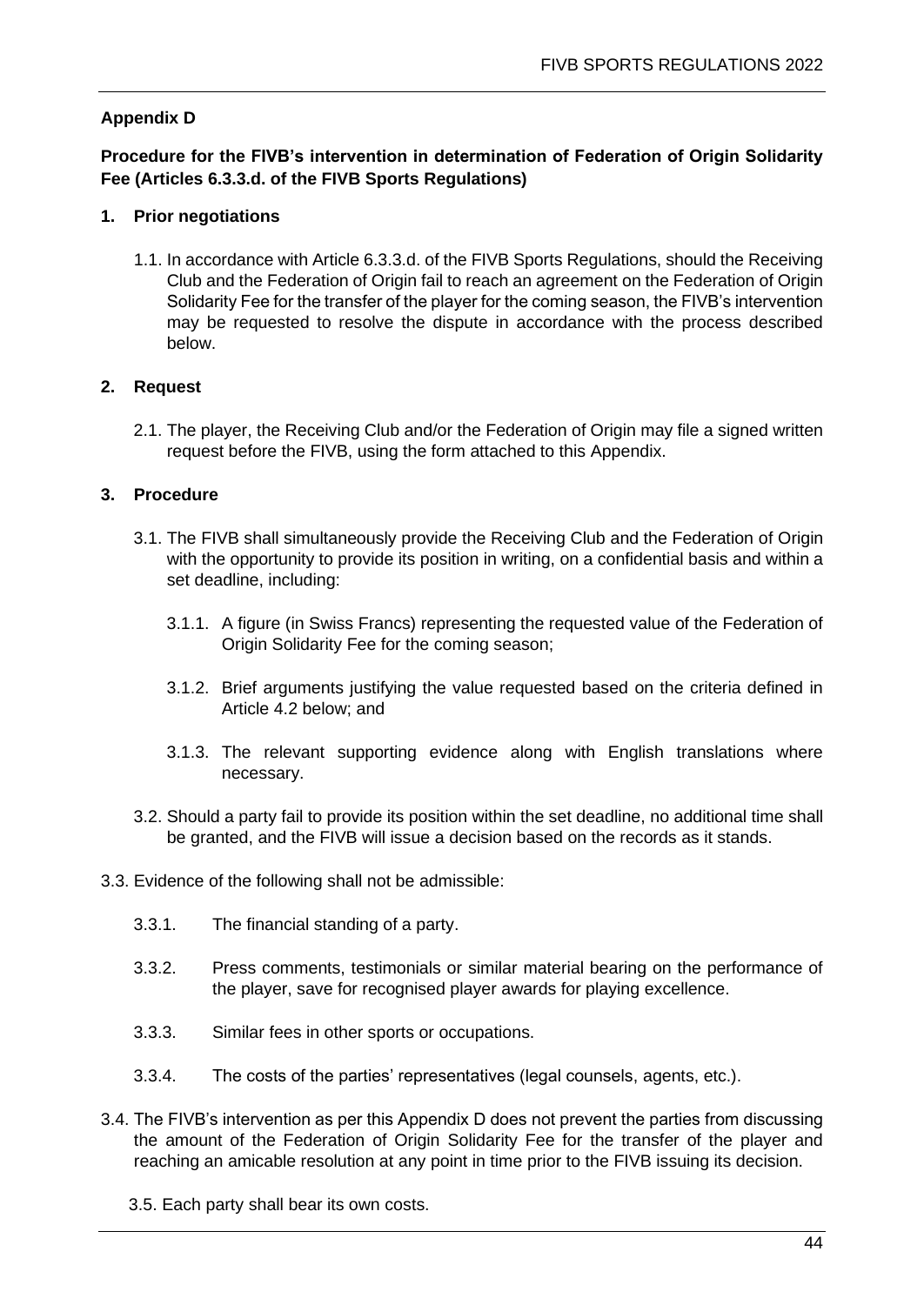#### **4. Decision**

- 4.1. The FIVB shall conduct the procedure expeditiously and, save for exceptional circumstances, shall endeavour to issue a decision within five (5) working days of the last day of the deadline for receiving the parties' positions as per Article 3.1 of this Appendix D.
- 4.2. The criteria to be considered by the FIVB are defined in Article 6.3.3.b. of the FIVB Sports Regulations.
- 4.3. The FIVB's decision shall state brief reasons.
- 4.4. The FIVB's decision shall be compulsory and binding upon both parties.

#### **5. Transparency**

5.1. The FIVB shall maintain records of the decisions issued under this process showing generic information of each case, including the figures proposed and awarded, to be anonymised and published on the FIVB's website.

#### **6. No Appeal**

6.1. The FIVB's decision related to the amount of the Federation of Origin Solidarity Fee is final and shall not be subject to appeal.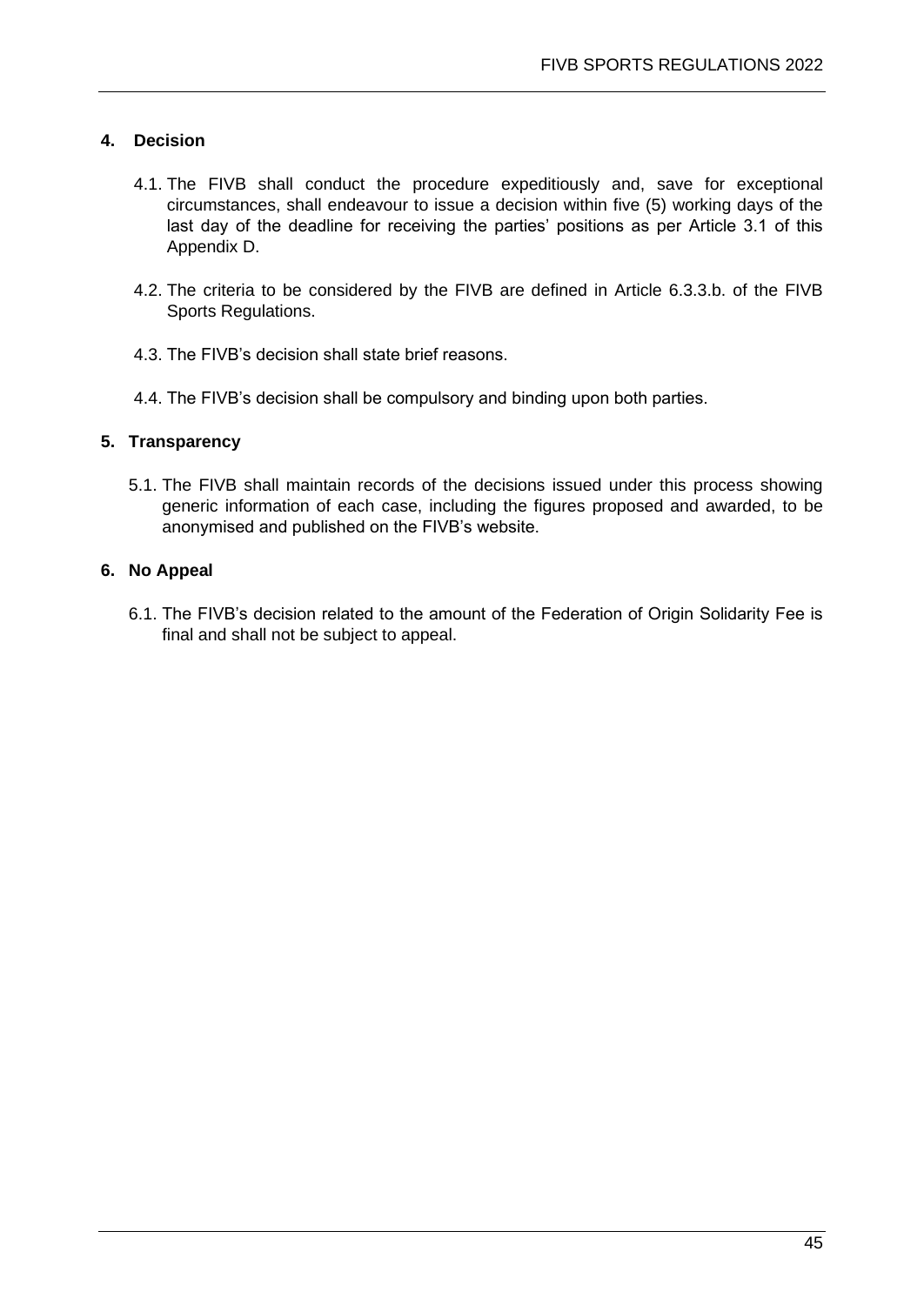#### **Schedule 1- Request Form for FIVB intervention regarding Federation of Origin Solidarity Fee**

**Send to:**

|                                                                                                                                                                                                                                                             | Fédération Internationale de Volleyball<br>legal@fivb.com       |  |  |
|-------------------------------------------------------------------------------------------------------------------------------------------------------------------------------------------------------------------------------------------------------------|-----------------------------------------------------------------|--|--|
| <b>Full Name:</b>                                                                                                                                                                                                                                           |                                                                 |  |  |
| On behalf of: (Check<br>relevant box)                                                                                                                                                                                                                       | Player                                                          |  |  |
|                                                                                                                                                                                                                                                             | Federation of Origin                                            |  |  |
|                                                                                                                                                                                                                                                             | Receiving Club                                                  |  |  |
| Address:                                                                                                                                                                                                                                                    |                                                                 |  |  |
|                                                                                                                                                                                                                                                             |                                                                 |  |  |
|                                                                                                                                                                                                                                                             |                                                                 |  |  |
| Email:                                                                                                                                                                                                                                                      |                                                                 |  |  |
| <b>Counsel or</b><br>Representative (if<br>applicable)                                                                                                                                                                                                      |                                                                 |  |  |
| <b>Full Name:</b>                                                                                                                                                                                                                                           |                                                                 |  |  |
| Email:                                                                                                                                                                                                                                                      |                                                                 |  |  |
|                                                                                                                                                                                                                                                             | [Note: if applicable, please provide a valid Power of Attorney] |  |  |
| I hereby request the FIVB's intervention in accordance with Article 6.3.3.b. and Appendix D of the FIVB Sports Regulations to<br>decide on the applicable Federation of Origin Solidarity Fee to be paid by the Receiving Club to the Federation of Origin. |                                                                 |  |  |
| Full Name of Player:                                                                                                                                                                                                                                        |                                                                 |  |  |
| Player email:                                                                                                                                                                                                                                               |                                                                 |  |  |
| Player VIS N°:                                                                                                                                                                                                                                              |                                                                 |  |  |
| ITC N°:                                                                                                                                                                                                                                                     |                                                                 |  |  |
| <b>Federation of Origin:</b>                                                                                                                                                                                                                                |                                                                 |  |  |